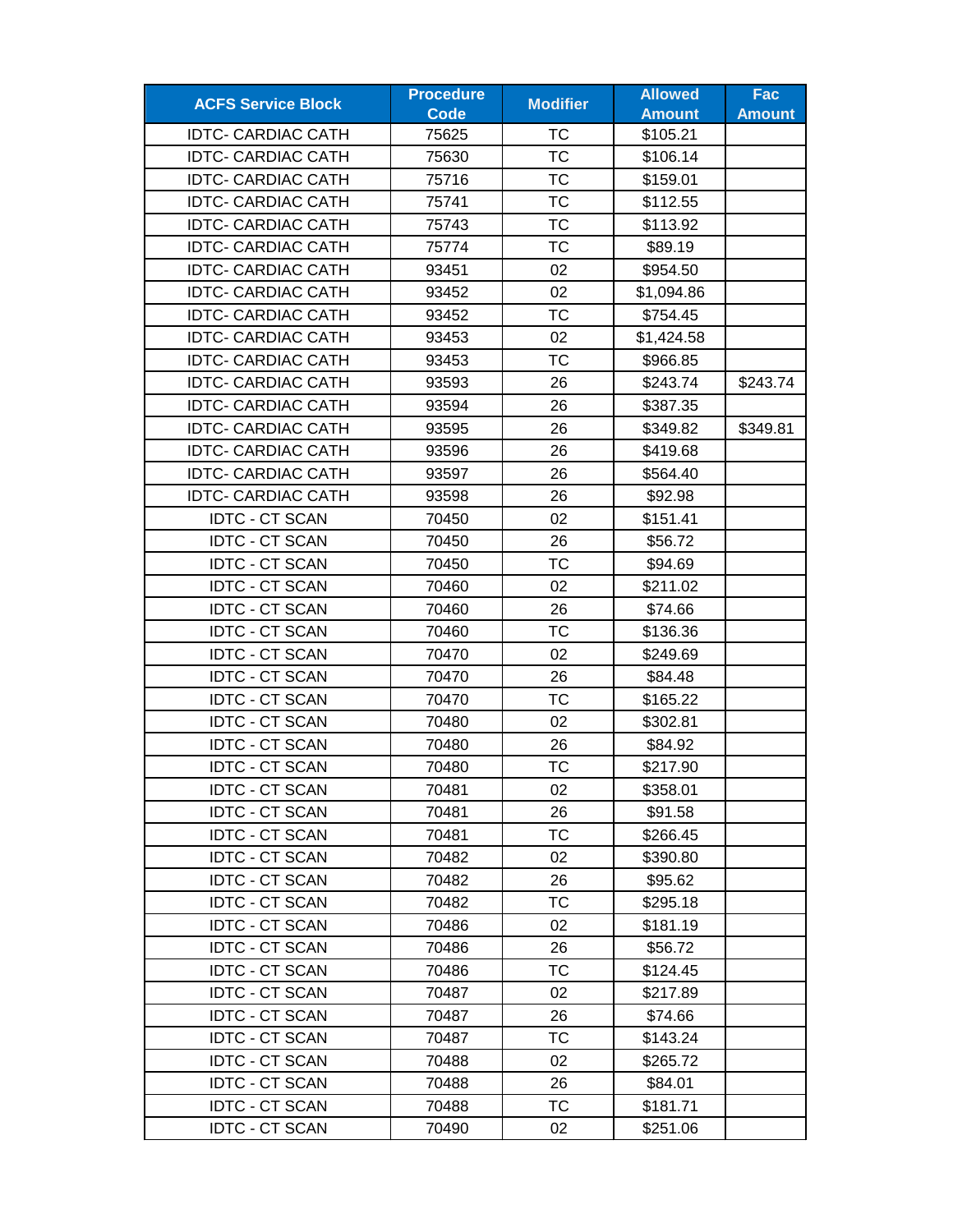| <b>IDTC - CT SCAN</b> | 70490 | 26        | \$84.92  |  |
|-----------------------|-------|-----------|----------|--|
| <b>IDTC - CT SCAN</b> | 70490 | <b>TC</b> | \$166.14 |  |
| <b>IDTC - CT SCAN</b> | 70491 | 02        | \$306.26 |  |
| <b>IDTC - CT SCAN</b> | 70491 | 26        | \$92.02  |  |
| <b>IDTC - CT SCAN</b> | 70491 | <b>TC</b> | \$214.22 |  |
| <b>IDTC - CT SCAN</b> | 70492 | 02        | \$360.70 |  |
| <b>IDTC - CT SCAN</b> | 70492 | 26        | \$96.09  |  |
| <b>IDTC - CT SCAN</b> | 70492 | <b>TC</b> | \$264.61 |  |
| <b>IDTC - CT SCAN</b> | 70496 | 02        | \$381.56 |  |
| <b>IDTC - CT SCAN</b> | 70496 | 26        | \$116.15 |  |
| <b>IDTC - CT SCAN</b> | 70496 | <b>TC</b> | \$265.40 |  |
| <b>IDTC - CT SCAN</b> | 70498 | 02        | \$380.64 |  |
| <b>IDTC - CT SCAN</b> | 70498 | 26        | \$116.15 |  |
| <b>IDTC - CT SCAN</b> | 70498 | <b>TC</b> | \$264.49 |  |
| <b>IDTC - CT SCAN</b> | 71250 | 02        | \$234.94 |  |
| <b>IDTC - CT SCAN</b> | 71250 | 26        | \$67.89  |  |
| <b>IDTC - CT SCAN</b> | 71250 | <b>TC</b> | \$167.05 |  |
| <b>IDTC - CT SCAN</b> | 71260 | 02        | \$298.28 |  |
| <b>IDTC - CT SCAN</b> | 71260 | 26        | \$82.68  |  |
| <b>IDTC - CT SCAN</b> | 71260 | <b>TC</b> | \$215.60 |  |
| <b>IDTC - CT SCAN</b> | 71270 | 02        | \$357.10 |  |
| <b>IDTC - CT SCAN</b> | 71270 | 26        | \$91.58  |  |
| <b>IDTC - CT SCAN</b> | 71270 | <b>TC</b> | \$265.52 |  |
| <b>IDTC - CT SCAN</b> | 71271 | 02        | \$152.65 |  |
| <b>IDTC - CT SCAN</b> | 71271 | 26        | \$54.55  |  |
| <b>IDTC - CT SCAN</b> | 71271 | TC        | \$98.10  |  |
| <b>IDTC - CT SCAN</b> | 71275 | 02        | \$390.65 |  |
| <b>IDTC - CT SCAN</b> | 71275 | 26        | \$120.68 |  |
| <b>IDTC - CT SCAN</b> | 71275 | TC        | \$269.98 |  |
| <b>IDTC - CT SCAN</b> | 72125 | 02        | \$240.39 |  |
| <b>IDTC - CT SCAN</b> | 72125 | 26        | \$71.05  |  |
| <b>IDTC - CT SCAN</b> | 72125 | тс        | \$169.34 |  |
| <b>IDTC - CT SCAN</b> | 72126 | 02        | \$296.91 |  |
| <b>IDTC - CT SCAN</b> | 72126 | 26        | \$80.85  |  |
| <b>IDTC - CT SCAN</b> | 72126 | <b>TC</b> | \$216.06 |  |
| <b>IDTC - CT SCAN</b> | 72127 | 02        | \$350.46 |  |
| <b>IDTC - CT SCAN</b> | 72127 | 26        | \$84.01  |  |
| <b>IDTC - CT SCAN</b> | 72127 | TC        | \$266.45 |  |
| <b>IDTC - CT SCAN</b> | 72128 | 02        | \$234.96 |  |
| <b>IDTC - CT SCAN</b> | 72128 | 26        | \$66.54  |  |
| <b>IDTC - CT SCAN</b> | 72128 | ТC        | \$168.42 |  |
| <b>IDTC - CT SCAN</b> | 72129 | 02        | \$298.29 |  |
| <b>IDTC - CT SCAN</b> | 72129 | 26        | \$81.31  |  |
| <b>IDTC - CT SCAN</b> | 72129 | TC        | \$216.98 |  |
| <b>IDTC - CT SCAN</b> | 72130 | 02        | \$351.84 |  |
| <b>IDTC - CT SCAN</b> | 72130 | 26        | \$84.01  |  |
| <b>IDTC - CT SCAN</b> | 72130 | ТC        | \$267.82 |  |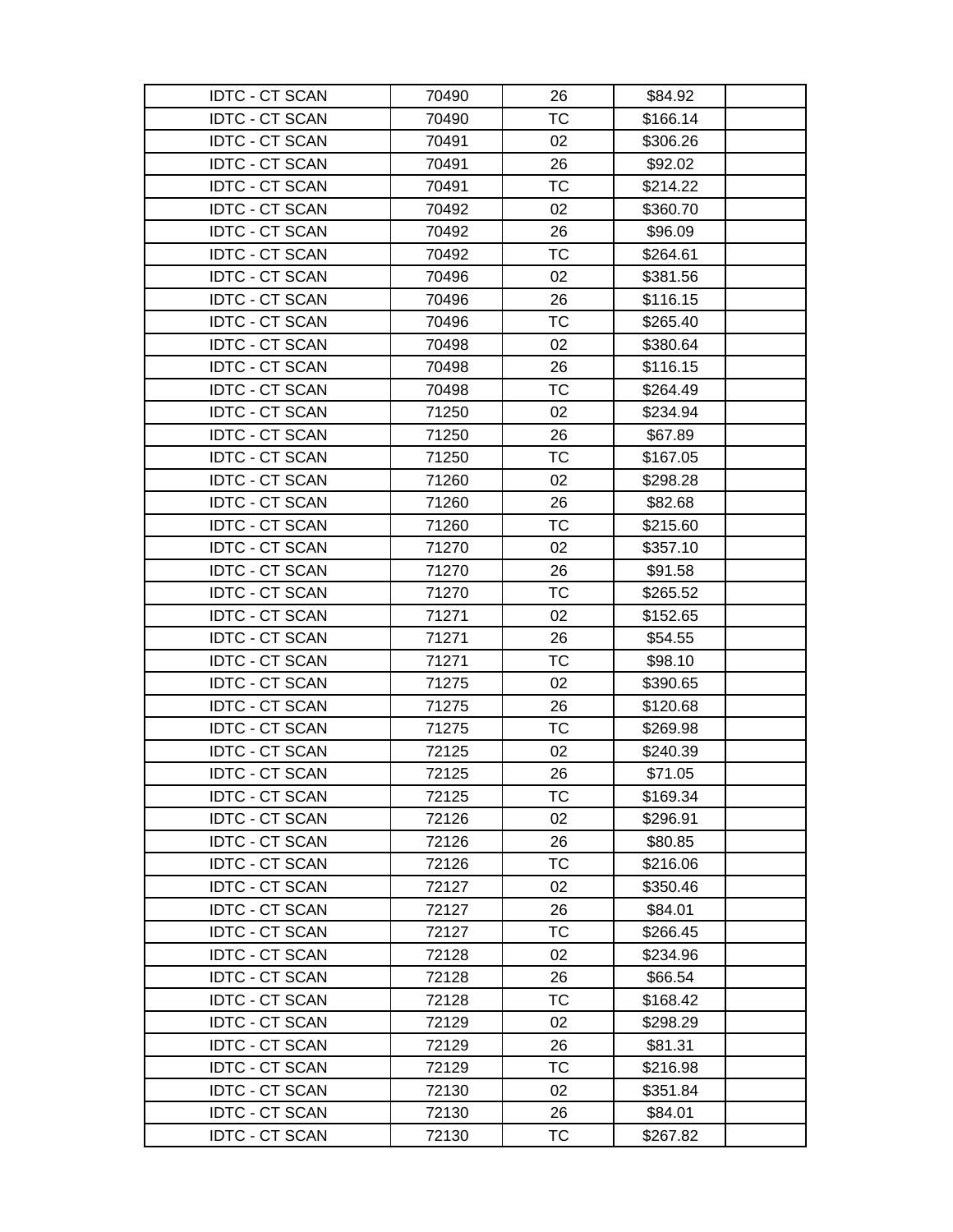| <b>IDTC - CT SCAN</b> | 72131 | 02        | \$234.05 |  |
|-----------------------|-------|-----------|----------|--|
| <b>IDTC - CT SCAN</b> | 72131 | 26        | \$66.54  |  |
| <b>IDTC - CT SCAN</b> | 72131 | <b>TC</b> | \$167.51 |  |
| <b>IDTC - CT SCAN</b> | 72132 | 02        | \$296.46 |  |
| <b>IDTC - CT SCAN</b> | 72132 | 26        | \$80.85  |  |
| <b>IDTC - CT SCAN</b> | 72132 | ТC        | \$215.60 |  |
| <b>IDTC - CT SCAN</b> | 72133 | 02        | \$350.00 |  |
| <b>IDTC - CT SCAN</b> | 72133 | 26        | \$84.01  |  |
| <b>IDTC - CT SCAN</b> | 72133 | <b>TC</b> | \$265.99 |  |
| <b>IDTC - CT SCAN</b> | 72191 | 02        | \$398.32 |  |
| <b>IDTC - CT SCAN</b> | 72191 | 26        | \$120.09 |  |
| <b>IDTC - CT SCAN</b> | 72191 | TC        | \$278.22 |  |
| <b>IDTC - CT SCAN</b> | 72192 | 02        | \$190.45 |  |
| <b>IDTC - CT SCAN</b> | 72192 | 26        | \$72.40  |  |
| <b>IDTC - CT SCAN</b> | 72192 | TC        | \$118.04 |  |
| <b>IDTC - CT SCAN</b> | 72193 | 02        | \$293.76 |  |
| <b>IDTC - CT SCAN</b> | 72193 | 26        | \$77.25  |  |
| <b>IDTC - CT SCAN</b> | 72193 | <b>TC</b> | \$216.52 |  |
| <b>IDTC - CT SCAN</b> | 72194 | 02        | \$337.69 |  |
| <b>IDTC - CT SCAN</b> | 72194 | 26        | \$80.85  |  |
| <b>IDTC - CT SCAN</b> | 72194 | <b>TC</b> | \$256.82 |  |
| <b>IDTC - CT SCAN</b> | 73200 | 02        | \$233.59 |  |
| <b>IDTC - CT SCAN</b> | 73200 | 26        | \$66.54  |  |
| <b>IDTC - CT SCAN</b> | 73200 | <b>TC</b> | \$167.05 |  |
| <b>IDTC - CT SCAN</b> | 73201 | 02        | \$289.19 |  |
| <b>IDTC - CT SCAN</b> | 73201 | 26        | \$77.25  |  |
| <b>IDTC - CT SCAN</b> | 73201 | <b>TC</b> | \$211.94 |  |
| <b>IDTC - CT SCAN</b> | 73202 | 02        | \$359.66 |  |
| <b>IDTC - CT SCAN</b> | 73202 | 26        | \$80.85  |  |
| <b>IDTC - CT SCAN</b> | 73202 | TC        | \$278.81 |  |
| <b>IDTC - CT SCAN</b> | 73206 | 02        | \$426.85 |  |
| <b>IDTC - CT SCAN</b> | 73206 | 26        | \$118.85 |  |
| <b>IDTC - CT SCAN</b> | 73206 | <b>TC</b> | \$308.00 |  |
| <b>IDTC - CT SCAN</b> | 73700 | 02        | \$234.05 |  |
| <b>IDTC - CT SCAN</b> | 73700 | 26        | \$66.54  |  |
| <b>IDTC - CT SCAN</b> | 73700 | <b>TC</b> | \$167.51 |  |
| <b>IDTC - CT SCAN</b> | 73701 | 02        | \$293.76 |  |
| <b>IDTC - CT SCAN</b> | 73701 | 26        | \$77.25  |  |
| <b>IDTC - CT SCAN</b> | 73701 | <b>TC</b> | \$216.52 |  |
| <b>IDTC - CT SCAN</b> | 73702 | 02        | \$355.55 |  |
| <b>IDTC - CT SCAN</b> | 73702 | 26        | \$80.85  |  |
| <b>IDTC - CT SCAN</b> | 73702 | ТC        | \$274.69 |  |
| <b>IDTC - CT SCAN</b> | 73706 | 02        | \$462.69 |  |
| <b>IDTC - CT SCAN</b> | 73706 | 26        | \$125.50 |  |
| <b>IDTC - CT SCAN</b> | 73706 | <b>TC</b> | \$337.19 |  |
| <b>IDTC - CT SCAN</b> | 74150 | 02        | \$195.26 |  |
| <b>IDTC - CT SCAN</b> | 74150 | 26        | \$79.05  |  |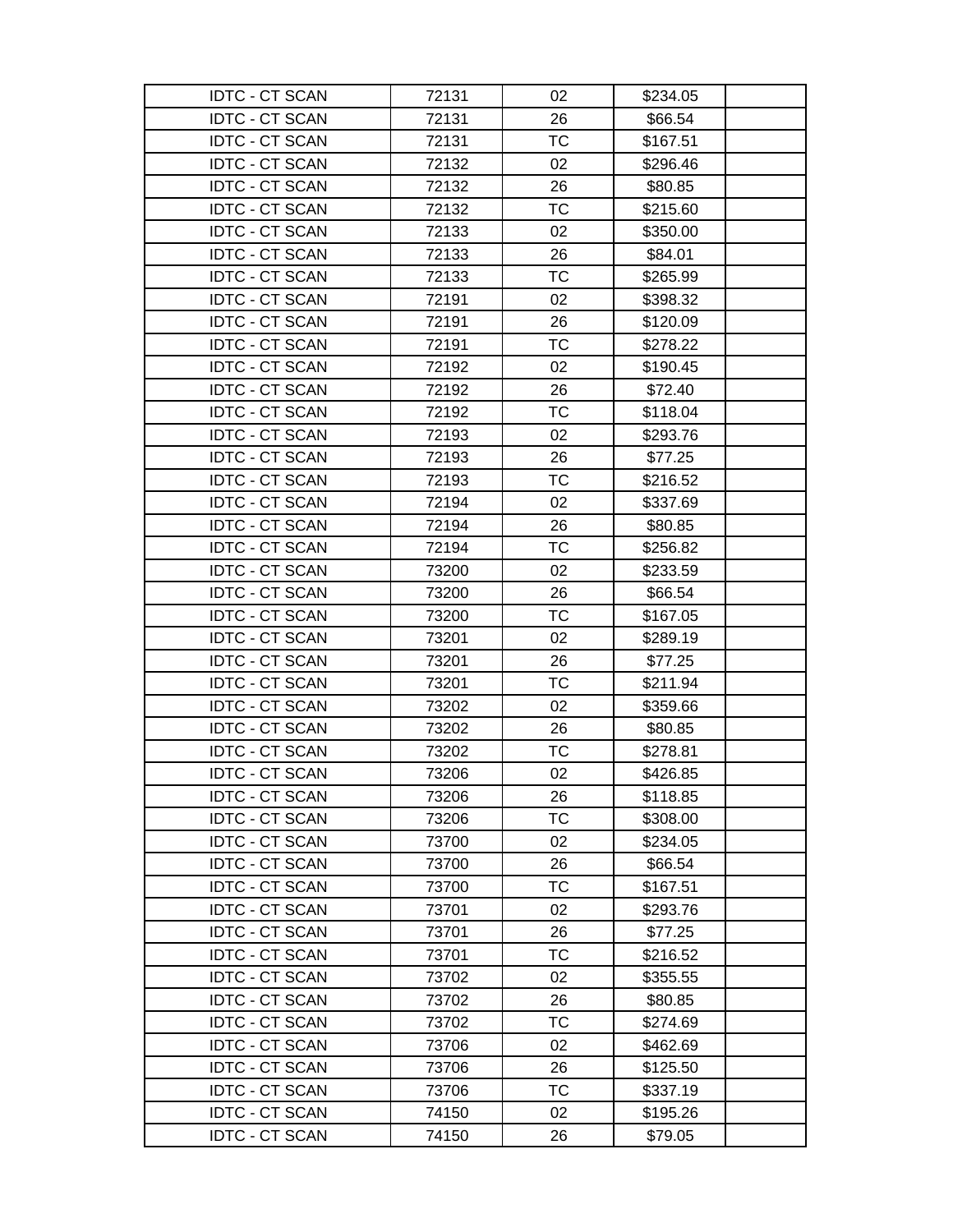| <b>IDTC - CT SCAN</b> | 74150 | ТC        | \$116.21 |  |
|-----------------------|-------|-----------|----------|--|
| <b>IDTC - CT SCAN</b> | 74160 | 02        | \$300.08 |  |
| <b>IDTC - CT SCAN</b> | 74160 | 26        | \$84.48  |  |
| <b>IDTC - CT SCAN</b> | 74160 | <b>TC</b> | \$215.60 |  |
| <b>IDTC - CT SCAN</b> | 74170 | 02        | \$341.05 |  |
| <b>IDTC - CT SCAN</b> | 74170 | 26        | \$92.92  |  |
| <b>IDTC - CT SCAN</b> | 74170 | TC        | \$248.12 |  |
| <b>IDTC - CT SCAN</b> | 74174 | 02        | \$505.79 |  |
| <b>IDTC - CT SCAN</b> | 74174 | 26        | \$145.58 |  |
| <b>IDTC - CT SCAN</b> | 74174 | TC        | \$360.21 |  |
| <b>IDTC - CT SCAN</b> | 74175 | 02        | \$399.35 |  |
| <b>IDTC - CT SCAN</b> | 74175 | 26        | \$119.75 |  |
| <b>IDTC - CT SCAN</b> | 74175 | <b>TC</b> | \$279.60 |  |
| <b>IDTC - CT SCAN</b> | 74176 | 02        | \$262.15 |  |
| <b>IDTC - CT SCAN</b> | 74176 | 26        | \$115.71 |  |
| <b>IDTC - CT SCAN</b> | 74176 | TC        | \$146.44 |  |
| <b>IDTC - CT SCAN</b> | 74177 | 02        | \$404.52 |  |
| <b>IDTC - CT SCAN</b> | 74177 | 26        | \$120.68 |  |
| <b>IDTC - CT SCAN</b> | 74177 | ТC        | \$283.85 |  |
| <b>IDTC - CT SCAN</b> | 74178 | 02        | \$459.51 |  |
| <b>IDTC - CT SCAN</b> | 74178 | 26        | \$133.19 |  |
| <b>IDTC - CT SCAN</b> | 74178 | <b>TC</b> | \$326.31 |  |
| <b>IDTC - CT SCAN</b> | 74261 | 02        | \$631.89 |  |
| <b>IDTC - CT SCAN</b> | 74261 | 26        | \$159.91 |  |
| <b>IDTC - CT SCAN</b> | 74261 | TC        | \$471.98 |  |
| <b>IDTC - CT SCAN</b> | 74262 | 02        | \$707.82 |  |
| <b>IDTC - CT SCAN</b> | 74262 | 26        | \$166.24 |  |
| <b>IDTC - CT SCAN</b> | 74262 | TC        | \$541.59 |  |
| <b>IDTC - CT SCAN</b> | 74263 | 02        | \$975.05 |  |
| <b>IDTC - CT SCAN</b> | 74263 | 26        | \$148.10 |  |
| <b>IDTC - CT SCAN</b> | 74263 | <b>TC</b> | \$826.95 |  |
| <b>IDTC - CT SCAN</b> | 75571 | 02        | \$131.31 |  |
| <b>IDTC - CT SCAN</b> | 75571 | 26        | \$38.00  |  |
| <b>IDTC - CT SCAN</b> | 75571 | TC        | \$93.31  |  |
| <b>IDTC - CT SCAN</b> | 75572 | 02        | \$368.86 |  |
| <b>IDTC - CT SCAN</b> | 75572 | 26        | \$114.45 |  |
| <b>IDTC - CT SCAN</b> | 75572 | <b>TC</b> | \$254.41 |  |
| <b>IDTC - CT SCAN</b> | 75573 | 02        | \$507.75 |  |
| <b>IDTC - CT SCAN</b> | 75573 | 26        | \$166.78 |  |
| <b>IDTC - CT SCAN</b> | 75573 | <b>TC</b> | \$340.98 |  |
| <b>IDTC - CT SCAN</b> | 75574 | 02        | \$547.29 |  |
| <b>IDTC - CT SCAN</b> | 75574 | 26        | \$156.51 |  |
| <b>IDTC - CT SCAN</b> | 75574 | TC        | \$390.78 |  |
| <b>IDTC - CT SCAN</b> | 75635 | 02        | \$497.10 |  |
| <b>IDTC - CT SCAN</b> | 75635 | 26        | \$158.09 |  |
| <b>IDTC - CT SCAN</b> | 75635 | TC        | \$339.01 |  |
| <b>IDTC - CT SCAN</b> | 75989 | 02        | \$158.16 |  |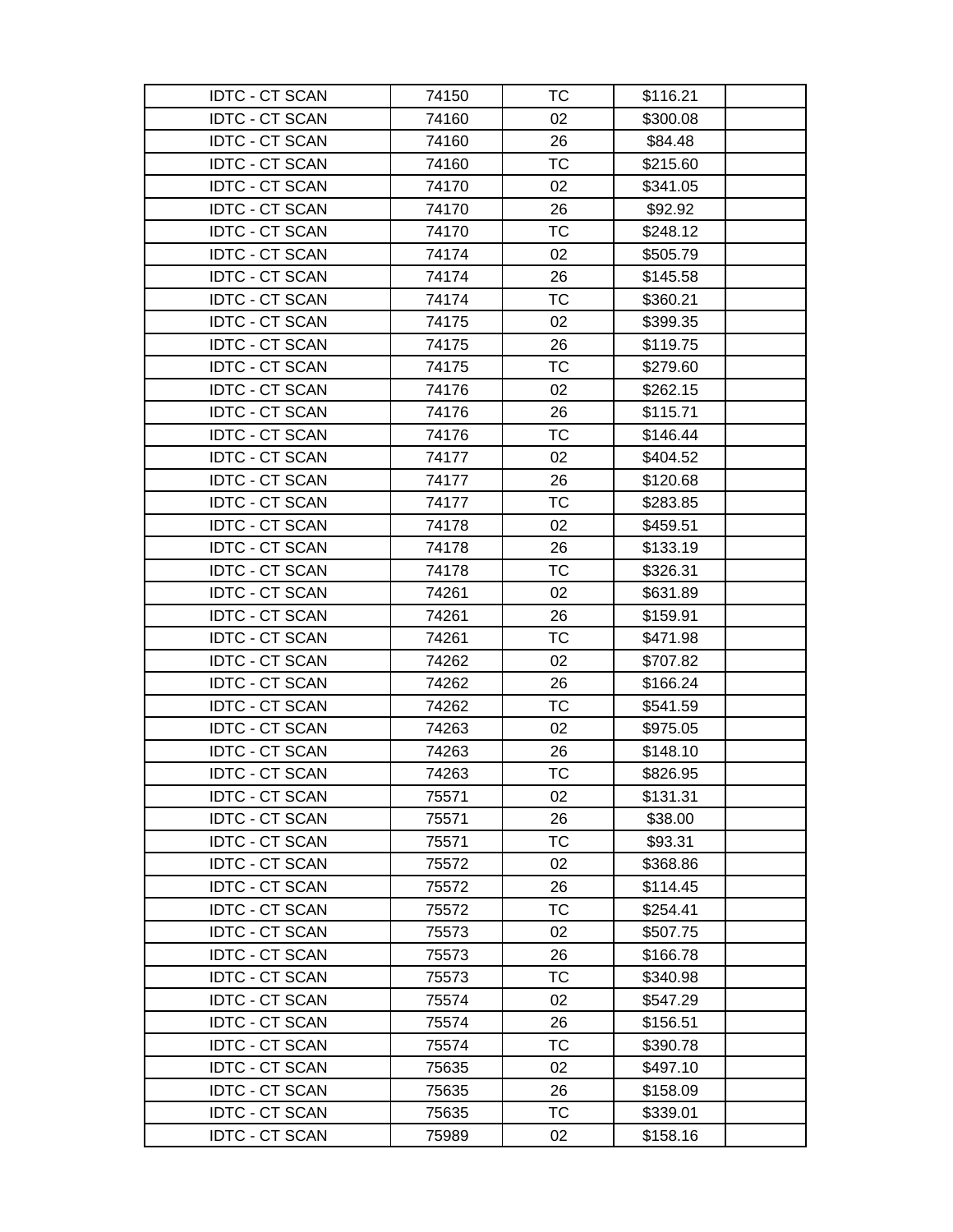| <b>IDTC - CT SCAN</b>       | 75989 | 26        | \$77.22    |  |
|-----------------------------|-------|-----------|------------|--|
| <b>IDTC - CT SCAN</b>       | 75989 | <b>TC</b> | \$80.94    |  |
| <b>IDTC - CT SCAN</b>       | 76376 | 02        | \$30.70    |  |
| <b>IDTC - CT SCAN</b>       | 76376 | 26        | \$12.96    |  |
| <b>IDTC - CT SCAN</b>       | 76376 | <b>TC</b> | \$17.74    |  |
| <b>IDTC - CT SCAN</b>       | 76377 | 02        | \$93.75    |  |
| <b>IDTC - CT SCAN</b>       | 76377 | 26        | \$53.12    |  |
| <b>IDTC - CT SCAN</b>       | 76377 | <b>TC</b> | \$40.64    |  |
| <b>IDTC - CT SCAN</b>       | 76380 | 02        | \$190.09   |  |
| <b>IDTC - CT SCAN</b>       | 76380 | 26        | \$65.18    |  |
| <b>IDTC - CT SCAN</b>       | 76380 | <b>TC</b> | \$124.91   |  |
| <b>IDTC - CT SCAN</b>       | 77011 | 02        | \$291.76   |  |
| <b>IDTC - CT SCAN</b>       | 77011 | 26        | \$83.49    |  |
| <b>IDTC - CT SCAN</b>       | 77011 | <b>TC</b> | \$208.28   |  |
| <b>IDTC - CT SCAN</b>       | 77012 | 02        | \$162.31   |  |
| <b>IDTC - CT SCAN</b>       | 77012 | 26        | \$75.88    |  |
| <b>IDTC - CT SCAN</b>       | 77012 | <b>TC</b> | \$86.44    |  |
| <b>IDTC - CT SCAN</b>       | 77013 | 02        | \$772.48   |  |
| <b>IDTC - CT SCAN</b>       | 77013 | 26        | \$257.58   |  |
| <b>IDTC - CT SCAN</b>       | 77013 | <b>TC</b> | \$490.00   |  |
| <b>IDTC - CT SCAN</b>       | 77014 | 02        | \$154.29   |  |
| <b>IDTC - CT SCAN</b>       | 77014 | 26        | \$57.78    |  |
| <b>IDTC - CT SCAN</b>       | 77014 | <b>TC</b> | \$96.51    |  |
| <b>IDTC - CT SCAN</b>       | 77078 | 02        | \$148.36   |  |
| <b>IDTC - CT SCAN</b>       | 77078 | 26        | \$16.12    |  |
| <b>IDTC - CT SCAN</b>       | 77078 | ТC        | \$132.24   |  |
| <b>IDTC - CT SCAN</b>       | 78830 | 02        | \$641.54   |  |
| <b>IDTC - CT SCAN</b>       | 78830 | 26        | \$93.72    |  |
| <b>IDTC - CT SCAN</b>       | 78830 | ТC        | \$547.81   |  |
| <b>IDTC - CT SCAN</b>       | 78831 | 02        | \$928.52   |  |
| <b>IDTC - CT SCAN</b>       | 78831 | 26        | \$114.65   |  |
| <b>IDTC - CT SCAN</b>       | 78831 | тс        | \$813.88   |  |
| <b>IDTC - CT SCAN</b>       | 78832 | 02        | \$1,206.88 |  |
| <b>IDTC - CT SCAN</b>       | 78832 | 26        | \$133.41   |  |
| <b>IDTC - CT SCAN</b>       | 78832 | ТC        | \$1,073.46 |  |
| <b>IDTC - CT SCAN</b>       | 78835 | 02        | \$134.65   |  |
| <b>IDTC - CT SCAN</b>       | 78835 | 26        | \$29.45    |  |
| <b>IDTC - CT SCAN</b>       | 78835 | ТC        | \$105.20   |  |
| <b>IDTC - CT SCAN</b>       | 0501T | 02        | \$0.00     |  |
| <b>IDTC - CT SCAN</b>       | 0502T | 02        | \$0.00     |  |
| <b>IDTC - CT SCAN</b>       | 0503T | 02        | \$0.00     |  |
| <b>IDTC - CT SCAN</b>       | 0504T | 02        | \$0.00     |  |
| <b>IDTC - CT SCAN</b>       | G0288 | 02        | \$49.69    |  |
| <b>IDTC - DIGITAL MAMMO</b> | 77061 | 02        | \$173.44   |  |
| <b>IDTC - DIGITAL MAMMO</b> | 77061 | 26        | \$51.72    |  |
| <b>IDTC - DIGITAL MAMMO</b> | 77061 | ТC        | \$121.71   |  |
| <b>IDTC - DIGITAL MAMMO</b> | 77062 | 02        | \$219.85   |  |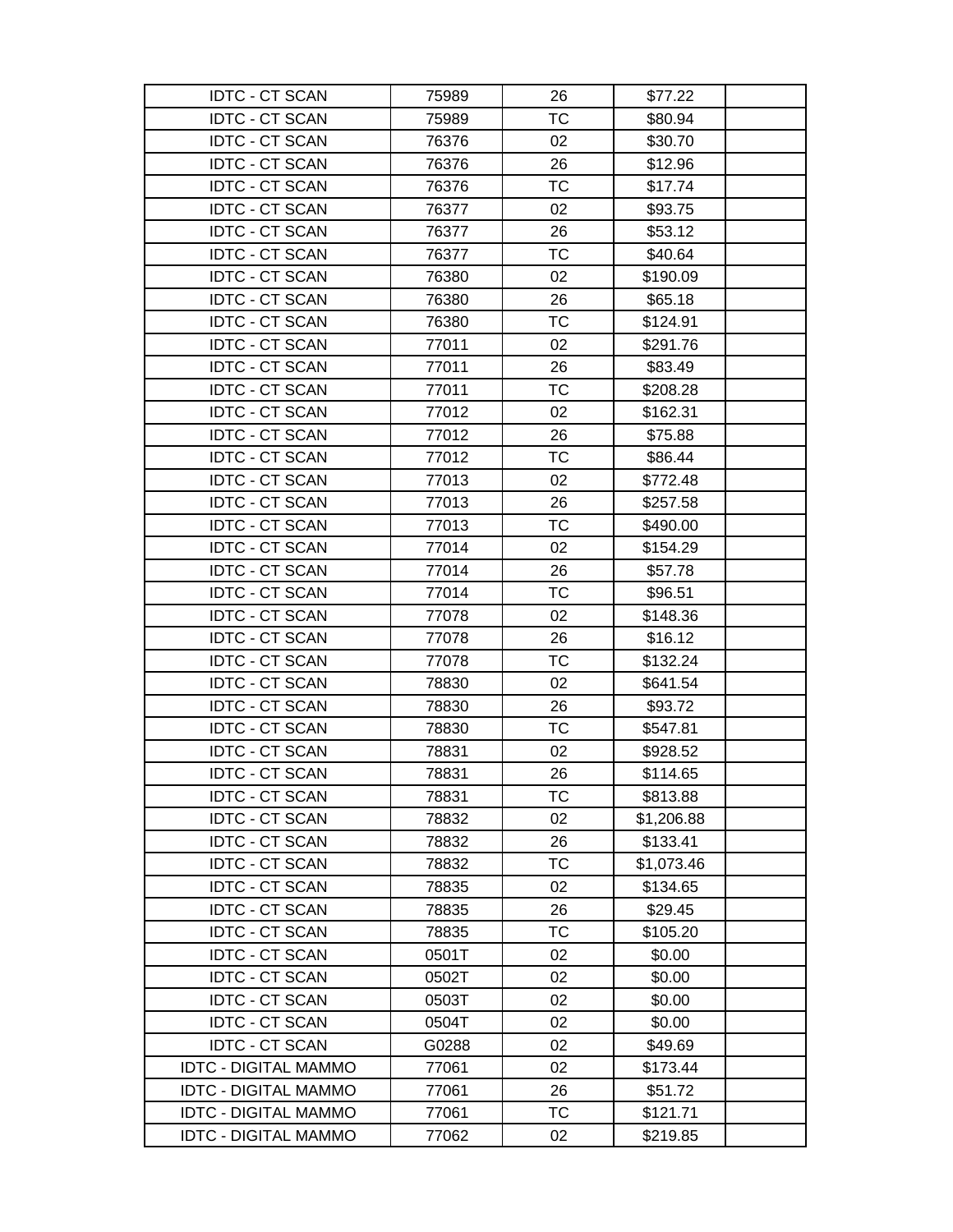| <b>IDTC - DIGITAL MAMMO</b>      | 77062 | 26        | \$64.25  |
|----------------------------------|-------|-----------|----------|
| <b>IDTC - DIGITAL MAMMO</b>      | 77062 | TC        | \$155.60 |
| <b>IDTC - DIGITAL MAMMO</b>      | 77063 | 02        | \$72.34  |
| <b>IDTC - DIGITAL MAMMO</b>      | 77063 | 26        | \$39.81  |
| <b>IDTC - DIGITAL MAMMO</b>      | 77063 | ТC        | \$32.52  |
| <b>IDTC - DIGITAL MAMMO</b>      | 77065 | 02        | \$173.44 |
| <b>IDTC - DIGITAL MAMMO</b>      | 77065 | 26        | \$51.72  |
| <b>IDTC - DIGITAL MAMMO</b>      | 77065 | <b>TC</b> | \$121.71 |
| <b>IDTC - DIGITAL MAMMO</b>      | 77066 | 02        | \$219.85 |
| <b>IDTC - DIGITAL MAMMO</b>      | 77066 | 26        | \$64.25  |
| <b>IDTC - DIGITAL MAMMO</b>      | 77066 | <b>TC</b> | \$155.60 |
| <b>IDTC - DIGITAL MAMMO</b>      | 77067 | 02        | \$177.28 |
| <b>IDTC - DIGITAL MAMMO</b>      | 77067 | 26        | \$48.70  |
| <b>IDTC - DIGITAL MAMMO</b>      | 77067 | <b>TC</b> | \$128.58 |
| <b>IDTC - DIGITAL MAMMO</b>      | G0279 | 02        | \$72.34  |
| <b>IDTC - DIGITAL MAMMO</b>      | G0279 | 26        | \$39.81  |
| <b>IDTC - DIGITAL MAMMO</b>      | G0279 | <b>TC</b> | \$32.52  |
| <b>IDTC - GENERAL DIAGNOSTIC</b> | 36598 | 02        | \$145.89 |
| <b>IDTC - GENERAL DIAGNOSTIC</b> | 49465 | 02        | \$214.51 |
| <b>IDTC - GENERAL DIAGNOSTIC</b> | 51798 | 02        | \$25.85  |
| <b>IDTC - GENERAL DIAGNOSTIC</b> | 70010 | 02        | \$91.51  |
| <b>IDTC - GENERAL DIAGNOSTIC</b> | 70015 | 02        | \$205.36 |
| <b>IDTC - GENERAL DIAGNOSTIC</b> | 70015 | 26        | \$85.49  |
| <b>IDTC - GENERAL DIAGNOSTIC</b> | 70015 | ТC        | \$119.88 |
| <b>IDTC - GENERAL DIAGNOSTIC</b> | 70030 | 02        | \$36.22  |
| <b>IDTC - GENERAL DIAGNOSTIC</b> | 70030 | 26        | \$11.16  |
| <b>IDTC - GENERAL DIAGNOSTIC</b> | 70030 | TC        | \$25.06  |
| <b>IDTC - GENERAL DIAGNOSTIC</b> | 70100 | 02        | \$43.09  |
| <b>IDTC - GENERAL DIAGNOSTIC</b> | 70100 | 26        | \$12.08  |
| <b>IDTC - GENERAL DIAGNOSTIC</b> | 70100 | <b>TC</b> | \$31.01  |
| <b>IDTC - GENERAL DIAGNOSTIC</b> | 70110 | 02        | \$49.44  |
| <b>IDTC - GENERAL DIAGNOSTIC</b> | 70110 | 26        | \$16.59  |
| <b>IDTC - GENERAL DIAGNOSTIC</b> | 70110 | <b>TC</b> | \$32.85  |
| <b>IDTC - GENERAL DIAGNOSTIC</b> | 70120 | 02        | \$44.00  |
| <b>IDTC - GENERAL DIAGNOSTIC</b> | 70120 | 26        | \$12.08  |
| <b>IDTC - GENERAL DIAGNOSTIC</b> | 70120 | <b>TC</b> | \$31.94  |
| <b>IDTC - GENERAL DIAGNOSTIC</b> | 70130 | 02        | \$71.20  |
| <b>IDTC - GENERAL DIAGNOSTIC</b> | 70130 | 26        | \$22.79  |
| <b>IDTC - GENERAL DIAGNOSTIC</b> | 70130 | TC        | \$48.42  |
| <b>IDTC - GENERAL DIAGNOSTIC</b> | 70134 | 02        | \$67.21  |
| <b>IDTC - GENERAL DIAGNOSTIC</b> | 70134 | 26        | \$22.91  |
| <b>IDTC - GENERAL DIAGNOSTIC</b> | 70134 | TC        | \$44.30  |
| <b>IDTC - GENERAL DIAGNOSTIC</b> | 70140 | 02        | \$38.95  |
| <b>IDTC - GENERAL DIAGNOSTIC</b> | 70140 | 26        | \$13.89  |
| <b>IDTC - GENERAL DIAGNOSTIC</b> | 70140 | <b>TC</b> | \$25.06  |
| <b>IDTC - GENERAL DIAGNOSTIC</b> | 70150 | 02        | \$54.00  |
| <b>IDTC - GENERAL DIAGNOSTIC</b> | 70150 | 26        | \$17.49  |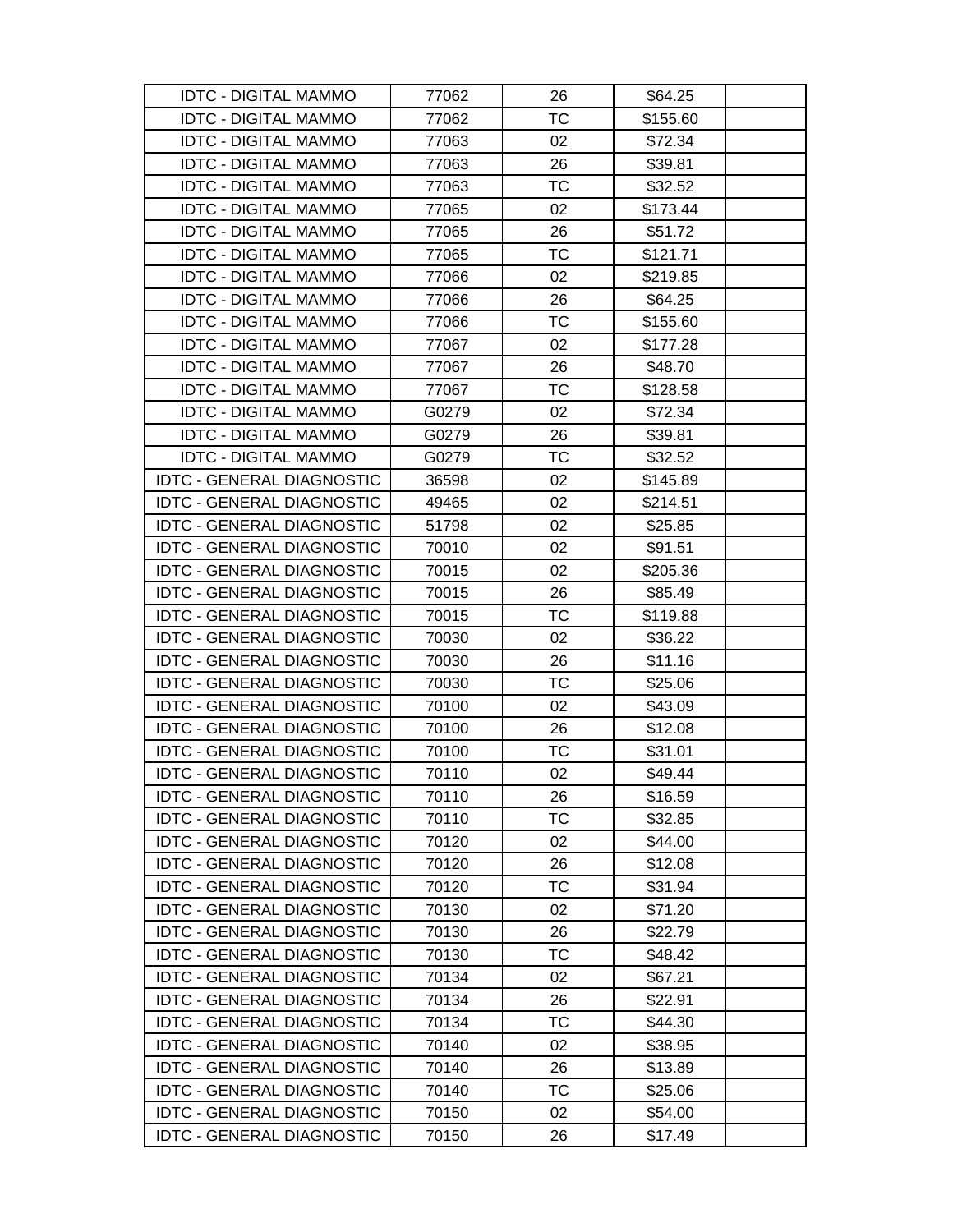| <b>IDTC - GENERAL DIAGNOSTIC</b> | 70150 | тс        | \$36.51  |  |
|----------------------------------|-------|-----------|----------|--|
| <b>IDTC - GENERAL DIAGNOSTIC</b> | 70160 | 02        | \$42.64  |  |
| <b>IDTC - GENERAL DIAGNOSTIC</b> | 70160 | 26        | \$11.62  |  |
| <b>IDTC - GENERAL DIAGNOSTIC</b> | 70160 | <b>TC</b> | \$31.01  |  |
| <b>IDTC - GENERAL DIAGNOSTIC</b> | 70170 | 02        | \$69.20  |  |
| <b>IDTC - GENERAL DIAGNOSTIC</b> | 70170 | 26        | \$20.08  |  |
| <b>IDTC - GENERAL DIAGNOSTIC</b> | 70170 | <b>TC</b> | \$47.84  |  |
| <b>IDTC - GENERAL DIAGNOSTIC</b> | 70190 | 02        | \$46.26  |  |
| <b>IDTC - GENERAL DIAGNOSTIC</b> | 70190 | 26        | \$14.79  |  |
| <b>IDTC - GENERAL DIAGNOSTIC</b> | 70190 | TC        | \$31.48  |  |
| <b>IDTC - GENERAL DIAGNOSTIC</b> | 70200 | 02        | \$54.90  |  |
| <b>IDTC - GENERAL DIAGNOSTIC</b> | 70200 | 26        | \$18.39  |  |
| <b>IDTC - GENERAL DIAGNOSTIC</b> | 70200 | TC        | \$36.51  |  |
| <b>IDTC - GENERAL DIAGNOSTIC</b> | 70210 | 02        | \$38.98  |  |
| <b>IDTC - GENERAL DIAGNOSTIC</b> | 70210 | 26        | \$11.62  |  |
| <b>IDTC - GENERAL DIAGNOSTIC</b> | 70210 | <b>TC</b> | \$27.35  |  |
| <b>IDTC - GENERAL DIAGNOSTIC</b> | 70220 | 02        | \$48.98  |  |
| <b>IDTC - GENERAL DIAGNOSTIC</b> | 70220 | 26        | \$16.59  |  |
| <b>IDTC - GENERAL DIAGNOSTIC</b> | 70220 | TC        | \$32.39  |  |
| <b>IDTC - GENERAL DIAGNOSTIC</b> | 70240 | 02        | \$39.41  |  |
| <b>IDTC - GENERAL DIAGNOSTIC</b> | 70240 | 26        | \$12.98  |  |
| <b>IDTC - GENERAL DIAGNOSTIC</b> | 70240 | TC        | \$26.44  |  |
| <b>IDTC - GENERAL DIAGNOSTIC</b> | 70250 | 02        | \$47.15  |  |
| <b>IDTC - GENERAL DIAGNOSTIC</b> | 70250 | 26        | \$16.59  |  |
| <b>IDTC - GENERAL DIAGNOSTIC</b> | 70250 | TC        | \$30.56  |  |
| <b>IDTC - GENERAL DIAGNOSTIC</b> | 70260 | 02        | \$59.75  |  |
| <b>IDTC - GENERAL DIAGNOSTIC</b> | 70260 | 26        | \$23.24  |  |
| <b>IDTC - GENERAL DIAGNOSTIC</b> | 70260 | TC        | \$36.51  |  |
| <b>IDTC - GENERAL DIAGNOSTIC</b> | 70300 | 02        | \$19.80  |  |
| <b>IDTC - GENERAL DIAGNOSTIC</b> | 70300 | 26        | \$8.02   |  |
| <b>IDTC - GENERAL DIAGNOSTIC</b> | 70300 | <b>TC</b> | \$11.78  |  |
| <b>IDTC - GENERAL DIAGNOSTIC</b> | 70310 | 02        | \$47.22  |  |
| <b>IDTC - GENERAL DIAGNOSTIC</b> | 70310 | 26        | \$10.71  |  |
| <b>IDTC - GENERAL DIAGNOSTIC</b> | 70310 | TC        | \$36.51  |  |
| <b>IDTC - GENERAL DIAGNOSTIC</b> | 70320 | 02        | \$69.49  |  |
| <b>IDTC - GENERAL DIAGNOSTIC</b> | 70320 | 26        | \$16.49  |  |
| <b>IDTC - GENERAL DIAGNOSTIC</b> | 70320 | <b>TC</b> | \$53.00  |  |
| <b>IDTC - GENERAL DIAGNOSTIC</b> | 70328 | 02        | \$39.88  |  |
| <b>IDTC - GENERAL DIAGNOSTIC</b> | 70328 | 26        | \$12.08  |  |
| <b>IDTC - GENERAL DIAGNOSTIC</b> | 70328 | <b>TC</b> | \$27.81  |  |
| <b>IDTC - GENERAL DIAGNOSTIC</b> | 70330 | 02        | \$62.72  |  |
| <b>IDTC - GENERAL DIAGNOSTIC</b> | 70330 | 26        | \$16.59  |  |
| <b>IDTC - GENERAL DIAGNOSTIC</b> | 70330 | TC        | \$46.14  |  |
| <b>IDTC - GENERAL DIAGNOSTIC</b> | 70332 | 02        | \$104.32 |  |
| <b>IDTC - GENERAL DIAGNOSTIC</b> | 70332 | 26        | \$40.79  |  |
| <b>IDTC - GENERAL DIAGNOSTIC</b> | 70332 | TC        | \$63.54  |  |
| <b>IDTC - GENERAL DIAGNOSTIC</b> | 70350 | 02        | \$26.48  |  |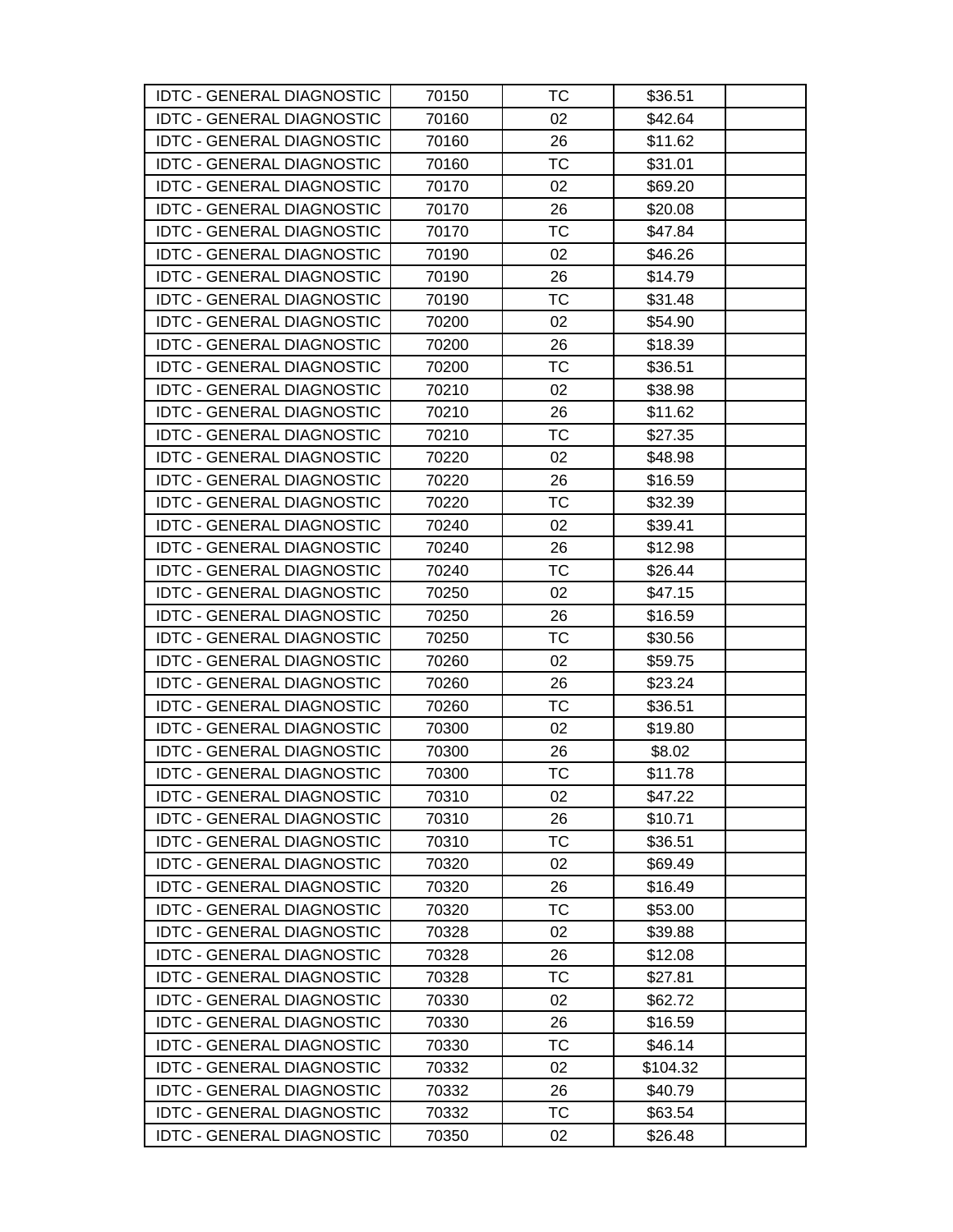| <b>IDTC - GENERAL DIAGNOSTIC</b> | 70350 | 26        | \$13.79  |
|----------------------------------|-------|-----------|----------|
| <b>IDTC - GENERAL DIAGNOSTIC</b> | 70350 | <b>TC</b> | \$12.70  |
| <b>IDTC - GENERAL DIAGNOSTIC</b> | 70355 | 02        | \$27.82  |
| <b>IDTC - GENERAL DIAGNOSTIC</b> | 70355 | 26        | \$15.12  |
| <b>IDTC - GENERAL DIAGNOSTIC</b> | 70355 | ТC        | \$12.70  |
| <b>IDTC - GENERAL DIAGNOSTIC</b> | 70360 | 02        | \$36.69  |
| <b>IDTC - GENERAL DIAGNOSTIC</b> | 70360 | 26        | \$11.16  |
| <b>IDTC - GENERAL DIAGNOSTIC</b> | 70360 | <b>TC</b> | \$25.52  |
| <b>IDTC - GENERAL DIAGNOSTIC</b> | 70370 | 02        | \$100.08 |
| <b>IDTC - GENERAL DIAGNOSTIC</b> | 70370 | 26        | \$21.42  |
| <b>IDTC - GENERAL DIAGNOSTIC</b> | 70370 | TC        | \$78.65  |
| <b>IDTC - GENERAL DIAGNOSTIC</b> | 70380 | 02        | \$46.76  |
| <b>IDTC - GENERAL DIAGNOSTIC</b> | 70380 | 26        | \$12.08  |
| <b>IDTC - GENERAL DIAGNOSTIC</b> | 70380 | ТC        | \$34.69  |
| <b>IDTC - GENERAL DIAGNOSTIC</b> | 70390 | 02        | \$121.55 |
| <b>IDTC - GENERAL DIAGNOSTIC</b> | 70390 | 26        | \$25.04  |
| <b>IDTC - GENERAL DIAGNOSTIC</b> | 70390 | <b>TC</b> | \$96.51  |
| <b>IDTC - GENERAL DIAGNOSTIC</b> | 71045 | 02        | \$25.98  |
| <b>IDTC - GENERAL DIAGNOSTIC</b> | 71045 | 26        | \$11.96  |
| <b>IDTC - GENERAL DIAGNOSTIC</b> | 71045 | ТC        | \$14.01  |
| <b>IDTC - GENERAL DIAGNOSTIC</b> | 71046 | 02        | \$39.59  |
| <b>IDTC - GENERAL DIAGNOSTIC</b> | 71046 | 26        | \$14.19  |
| <b>IDTC - GENERAL DIAGNOSTIC</b> | 71046 | ТC        | \$25.40  |
| <b>IDTC - GENERAL DIAGNOSTIC</b> | 71047 | 02        | \$50.45  |
| <b>IDTC - GENERAL DIAGNOSTIC</b> | 71047 | 26        | \$18.21  |
| <b>IDTC - GENERAL DIAGNOSTIC</b> | 71047 | ТC        | \$32.22  |
| <b>IDTC - GENERAL DIAGNOSTIC</b> | 71048 | 02        | \$54.04  |
| <b>IDTC - GENERAL DIAGNOSTIC</b> | 71048 | 26        | \$20.90  |
| <b>IDTC - GENERAL DIAGNOSTIC</b> | 71048 | TC        | \$33.14  |
| <b>IDTC - GENERAL DIAGNOSTIC</b> | 71100 | 02        | \$43.05  |
| <b>IDTC - GENERAL DIAGNOSTIC</b> | 71100 | 26        | \$14.78  |
| <b>IDTC - GENERAL DIAGNOSTIC</b> | 71100 | ТC        | \$28.28  |
| <b>IDTC - GENERAL DIAGNOSTIC</b> | 71101 | 02        | \$47.91  |
| <b>IDTC - GENERAL DIAGNOSTIC</b> | 71101 | 26        | \$18.26  |
| <b>IDTC - GENERAL DIAGNOSTIC</b> | 71101 | TC        | \$29.64  |
| <b>IDTC - GENERAL DIAGNOSTIC</b> | 71110 | 02        | \$48.95  |
| <b>IDTC - GENERAL DIAGNOSTIC</b> | 71110 | 26        | \$17.94  |
| <b>IDTC - GENERAL DIAGNOSTIC</b> | 71110 | ТC        | \$31.01  |
| <b>IDTC - GENERAL DIAGNOSTIC</b> | 71111 | 02        | \$62.98  |
| <b>IDTC - GENERAL DIAGNOSTIC</b> | 71111 | 26        | \$21.89  |
| <b>IDTC - GENERAL DIAGNOSTIC</b> | 71111 | ТC        | \$41.10  |
| <b>IDTC - GENERAL DIAGNOSTIC</b> | 71120 | 02        | \$38.49  |
| <b>IDTC - GENERAL DIAGNOSTIC</b> | 71120 | 26        | \$13.42  |
| <b>IDTC - GENERAL DIAGNOSTIC</b> | 71120 | ТC        | \$25.06  |
| <b>IDTC - GENERAL DIAGNOSTIC</b> | 71130 | 02        | \$46.71  |
| <b>IDTC - GENERAL DIAGNOSTIC</b> | 71130 | 26        | \$14.78  |
| <b>IDTC - GENERAL DIAGNOSTIC</b> | 71130 | <b>TC</b> | \$31.94  |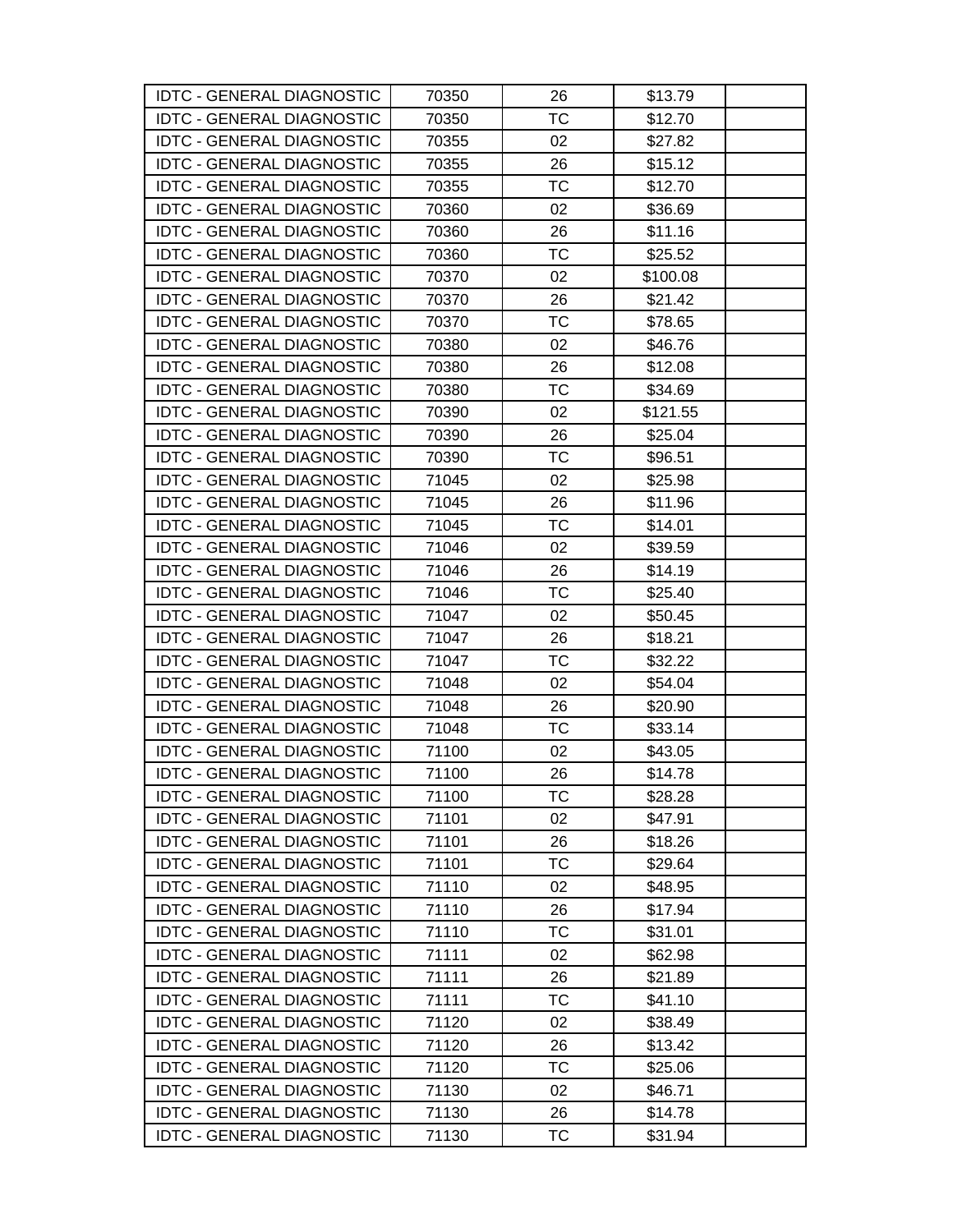| <b>IDTC - GENERAL DIAGNOSTIC</b> | 72020 | 02        | \$28.91  |
|----------------------------------|-------|-----------|----------|
| <b>IDTC - GENERAL DIAGNOSTIC</b> | 72020 | 26        | \$10.26  |
| <b>IDTC - GENERAL DIAGNOSTIC</b> | 72020 | ТC        | \$18.65  |
| <b>IDTC - GENERAL DIAGNOSTIC</b> | 72040 | 02        | \$43.05  |
| <b>IDTC - GENERAL DIAGNOSTIC</b> | 72040 | 26        | \$14.78  |
| <b>IDTC - GENERAL DIAGNOSTIC</b> | 72040 | ТC        | \$28.28  |
| <b>IDTC - GENERAL DIAGNOSTIC</b> | 72050 | 02        | \$59.32  |
| <b>IDTC - GENERAL DIAGNOSTIC</b> | 72050 | 26        | \$20.98  |
| <b>IDTC - GENERAL DIAGNOSTIC</b> | 72050 | <b>TC</b> | \$38.35  |
| <b>IDTC - GENERAL DIAGNOSTIC</b> | 72052 | 02        | \$73.01  |
| <b>IDTC - GENERAL DIAGNOSTIC</b> | 72052 | 26        | \$24.14  |
| <b>IDTC - GENERAL DIAGNOSTIC</b> | 72052 | ТC        | \$48.88  |
| <b>IDTC - GENERAL DIAGNOSTIC</b> | 72070 | 02        | \$44.42  |
| <b>IDTC - GENERAL DIAGNOSTIC</b> | 72070 | 26        | \$14.78  |
| <b>IDTC - GENERAL DIAGNOSTIC</b> | 72070 | ТC        | \$29.64  |
| <b>IDTC - GENERAL DIAGNOSTIC</b> | 72072 | 02        | \$44.88  |
| <b>IDTC - GENERAL DIAGNOSTIC</b> | 72072 | 26        | \$14.32  |
| <b>IDTC - GENERAL DIAGNOSTIC</b> | 72072 | TC        | \$30.56  |
| <b>IDTC - GENERAL DIAGNOSTIC</b> | 72074 | 02        | \$50.84  |
| <b>IDTC - GENERAL DIAGNOSTIC</b> | 72074 | 26        | \$14.32  |
| <b>IDTC - GENERAL DIAGNOSTIC</b> | 72074 | <b>TC</b> | \$36.51  |
| <b>IDTC - GENERAL DIAGNOSTIC</b> | 72080 | 02        | \$39.84  |
| <b>IDTC - GENERAL DIAGNOSTIC</b> | 72080 | 26        | \$14.32  |
| <b>IDTC - GENERAL DIAGNOSTIC</b> | 72080 | ТC        | \$25.52  |
| <b>IDTC - GENERAL DIAGNOSTIC</b> | 72081 | 02        | \$51.12  |
| <b>IDTC - GENERAL DIAGNOSTIC</b> | 72081 | 26        | \$17.82  |
| <b>IDTC - GENERAL DIAGNOSTIC</b> | 72081 | ТC        | \$33.31  |
| <b>IDTC - GENERAL DIAGNOSTIC</b> | 72082 | 02        | \$81.31  |
| <b>IDTC - GENERAL DIAGNOSTIC</b> | 72082 | 26        | \$21.44  |
| <b>IDTC - GENERAL DIAGNOSTIC</b> | 72082 | TC        | \$59.88  |
| <b>IDTC - GENERAL DIAGNOSTIC</b> | 72083 | 02        | \$88.14  |
| <b>IDTC - GENERAL DIAGNOSTIC</b> | 72083 | 26        | \$23.22  |
| <b>IDTC - GENERAL DIAGNOSTIC</b> | 72083 | ТC        | \$64.91  |
| <b>IDTC - GENERAL DIAGNOSTIC</b> | 72084 | 02        | \$104.58 |
| <b>IDTC - GENERAL DIAGNOSTIC</b> | 72084 | 26        | \$26.84  |
| <b>IDTC - GENERAL DIAGNOSTIC</b> | 72084 | ТC        | \$77.74  |
| <b>IDTC - GENERAL DIAGNOSTIC</b> | 72100 | 02        | \$45.80  |
| <b>IDTC - GENERAL DIAGNOSTIC</b> | 72100 | 26        | \$14.78  |
| <b>IDTC - GENERAL DIAGNOSTIC</b> | 72100 | ТC        | \$31.01  |
| <b>IDTC - GENERAL DIAGNOSTIC</b> | 72110 | 02        | \$63.90  |
| <b>IDTC - GENERAL DIAGNOSTIC</b> | 72110 | 26        | \$20.98  |
| <b>IDTC - GENERAL DIAGNOSTIC</b> | 72110 | ТC        | \$42.92  |
| <b>IDTC - GENERAL DIAGNOSTIC</b> | 72114 | 02        | \$80.84  |
| <b>IDTC - GENERAL DIAGNOSTIC</b> | 72114 | 26        | \$21.89  |
| <b>IDTC - GENERAL DIAGNOSTIC</b> | 72114 | ТC        | \$58.96  |
| <b>IDTC - GENERAL DIAGNOSTIC</b> | 72120 | 02        | \$52.66  |
| <b>IDTC - GENERAL DIAGNOSTIC</b> | 72120 | 26        | \$14.78  |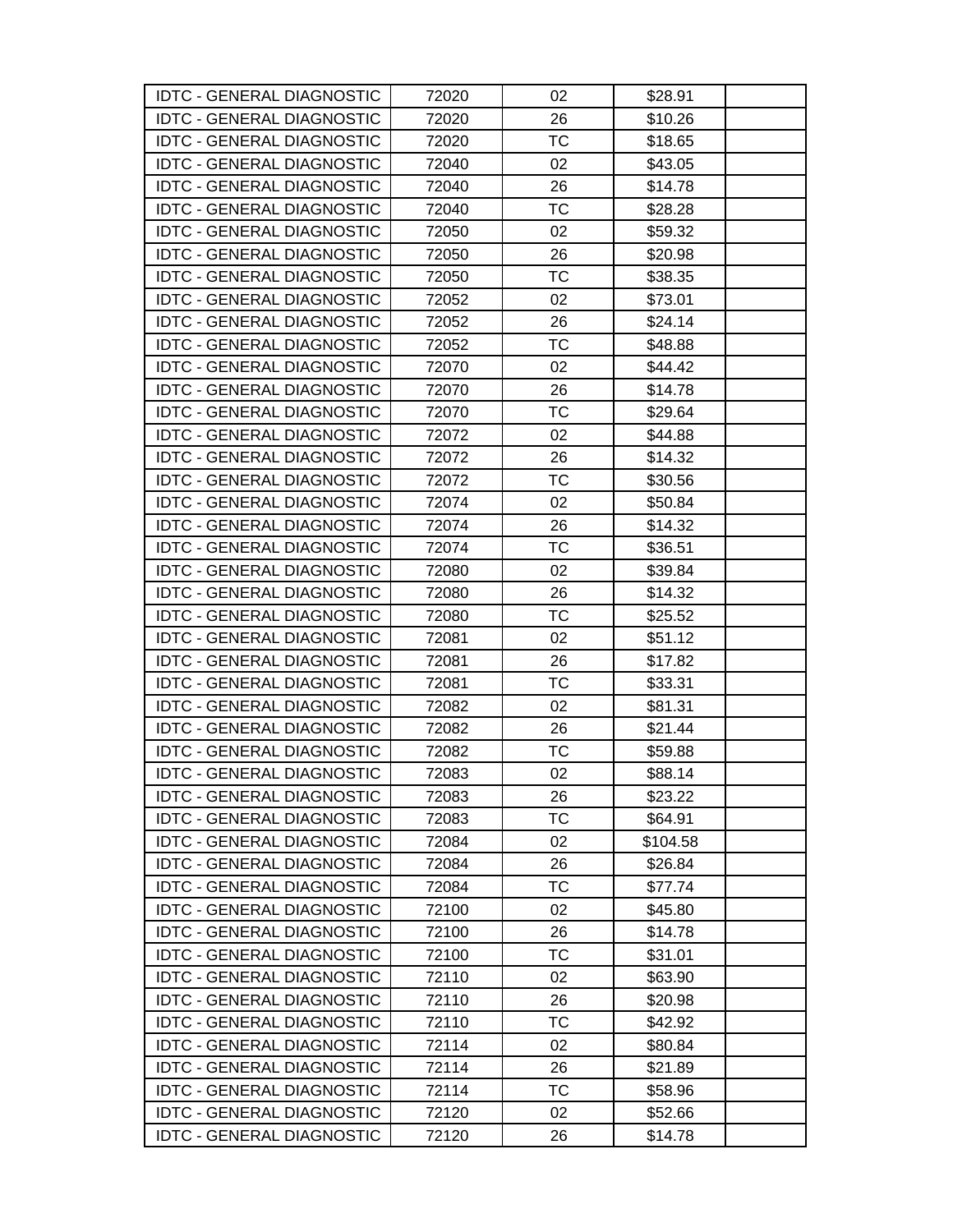| <b>IDTC - GENERAL DIAGNOSTIC</b> | 72120 | тс        | \$37.89  |  |
|----------------------------------|-------|-----------|----------|--|
| <b>IDTC - GENERAL DIAGNOSTIC</b> | 72170 | 02        | \$41.72  |  |
| <b>IDTC - GENERAL DIAGNOSTIC</b> | 72170 | 26        | \$11.62  |  |
| <b>IDTC - GENERAL DIAGNOSTIC</b> | 72170 | <b>TC</b> | \$30.10  |  |
| <b>IDTC - GENERAL DIAGNOSTIC</b> | 72190 | 02        | \$49.48  |  |
| <b>IDTC - GENERAL DIAGNOSTIC</b> | 72190 | 26        | \$14.32  |  |
| <b>IDTC - GENERAL DIAGNOSTIC</b> | 72190 | <b>TC</b> | \$35.14  |  |
| <b>IDTC - GENERAL DIAGNOSTIC</b> | 72200 | 02        | \$37.14  |  |
| <b>IDTC - GENERAL DIAGNOSTIC</b> | 72200 | 26        | \$11.62  |  |
| <b>IDTC - GENERAL DIAGNOSTIC</b> | 72200 | TC        | \$25.52  |  |
| <b>IDTC - GENERAL DIAGNOSTIC</b> | 72202 | 02        | \$43.08  |  |
| <b>IDTC - GENERAL DIAGNOSTIC</b> | 72202 | 26        | \$12.51  |  |
| <b>IDTC - GENERAL DIAGNOSTIC</b> | 72202 | TC        | \$30.56  |  |
| <b>IDTC - GENERAL DIAGNOSTIC</b> | 72220 | 02        | \$36.69  |  |
| <b>IDTC - GENERAL DIAGNOSTIC</b> | 72220 | 26        | \$11.62  |  |
| <b>IDTC - GENERAL DIAGNOSTIC</b> | 72220 | <b>TC</b> | \$25.06  |  |
| <b>IDTC - GENERAL DIAGNOSTIC</b> | 72240 | 02        | \$128.45 |  |
| <b>IDTC - GENERAL DIAGNOSTIC</b> | 72240 | 26        | \$59.88  |  |
| <b>IDTC - GENERAL DIAGNOSTIC</b> | 72240 | TC        | \$68.58  |  |
| <b>IDTC - GENERAL DIAGNOSTIC</b> | 72255 | 02        | \$129.24 |  |
| <b>IDTC - GENERAL DIAGNOSTIC</b> | 72255 | 26        | \$62.04  |  |
| <b>IDTC - GENERAL DIAGNOSTIC</b> | 72255 | TC        | \$67.20  |  |
| <b>IDTC - GENERAL DIAGNOSTIC</b> | 72265 | 02        | \$120.74 |  |
| <b>IDTC - GENERAL DIAGNOSTIC</b> | 72265 | 26        | \$54.91  |  |
| <b>IDTC - GENERAL DIAGNOSTIC</b> | 72265 | TC        | \$65.82  |  |
| <b>IDTC - GENERAL DIAGNOSTIC</b> | 72270 | 02        | \$166.60 |  |
| <b>IDTC - GENERAL DIAGNOSTIC</b> | 72270 | 26        | \$88.86  |  |
| <b>IDTC - GENERAL DIAGNOSTIC</b> | 72270 | TC        | \$77.74  |  |
| <b>IDTC - GENERAL DIAGNOSTIC</b> | 72285 | 02        | \$147.66 |  |
| <b>IDTC - GENERAL DIAGNOSTIC</b> | 72285 | 26        | \$80.00  |  |
| <b>IDTC - GENERAL DIAGNOSTIC</b> | 72285 | <b>TC</b> | \$67.66  |  |
| <b>IDTC - GENERAL DIAGNOSTIC</b> | 72295 | 02        | \$127.94 |  |
| <b>IDTC - GENERAL DIAGNOSTIC</b> | 72295 | 26        | \$57.54  |  |
| <b>IDTC - GENERAL DIAGNOSTIC</b> | 72295 | TC        | \$70.41  |  |
| <b>IDTC - GENERAL DIAGNOSTIC</b> | 73000 | 02        | \$36.24  |  |
| <b>IDTC - GENERAL DIAGNOSTIC</b> | 73000 | 26        | \$11.18  |  |
| <b>IDTC - GENERAL DIAGNOSTIC</b> | 73000 | <b>TC</b> | \$25.06  |  |
| <b>IDTC - GENERAL DIAGNOSTIC</b> | 73010 | 02        | \$39.44  |  |
| <b>IDTC - GENERAL DIAGNOSTIC</b> | 73010 | 26        | \$12.08  |  |
| <b>IDTC - GENERAL DIAGNOSTIC</b> | 73010 | <b>TC</b> | \$27.35  |  |
| <b>IDTC - GENERAL DIAGNOSTIC</b> | 73020 | 02        | \$30.29  |  |
| <b>IDTC - GENERAL DIAGNOSTIC</b> | 73020 | 26        | \$10.72  |  |
| <b>IDTC - GENERAL DIAGNOSTIC</b> | 73020 | TC        | \$19.56  |  |
| <b>IDTC - GENERAL DIAGNOSTIC</b> | 73030 | 02        | \$38.05  |  |
| <b>IDTC - GENERAL DIAGNOSTIC</b> | 73030 | 26        | \$12.52  |  |
| <b>IDTC - GENERAL DIAGNOSTIC</b> | 73030 | TC        | \$25.52  |  |
| <b>IDTC - GENERAL DIAGNOSTIC</b> | 73040 | 02        | \$129.98 |  |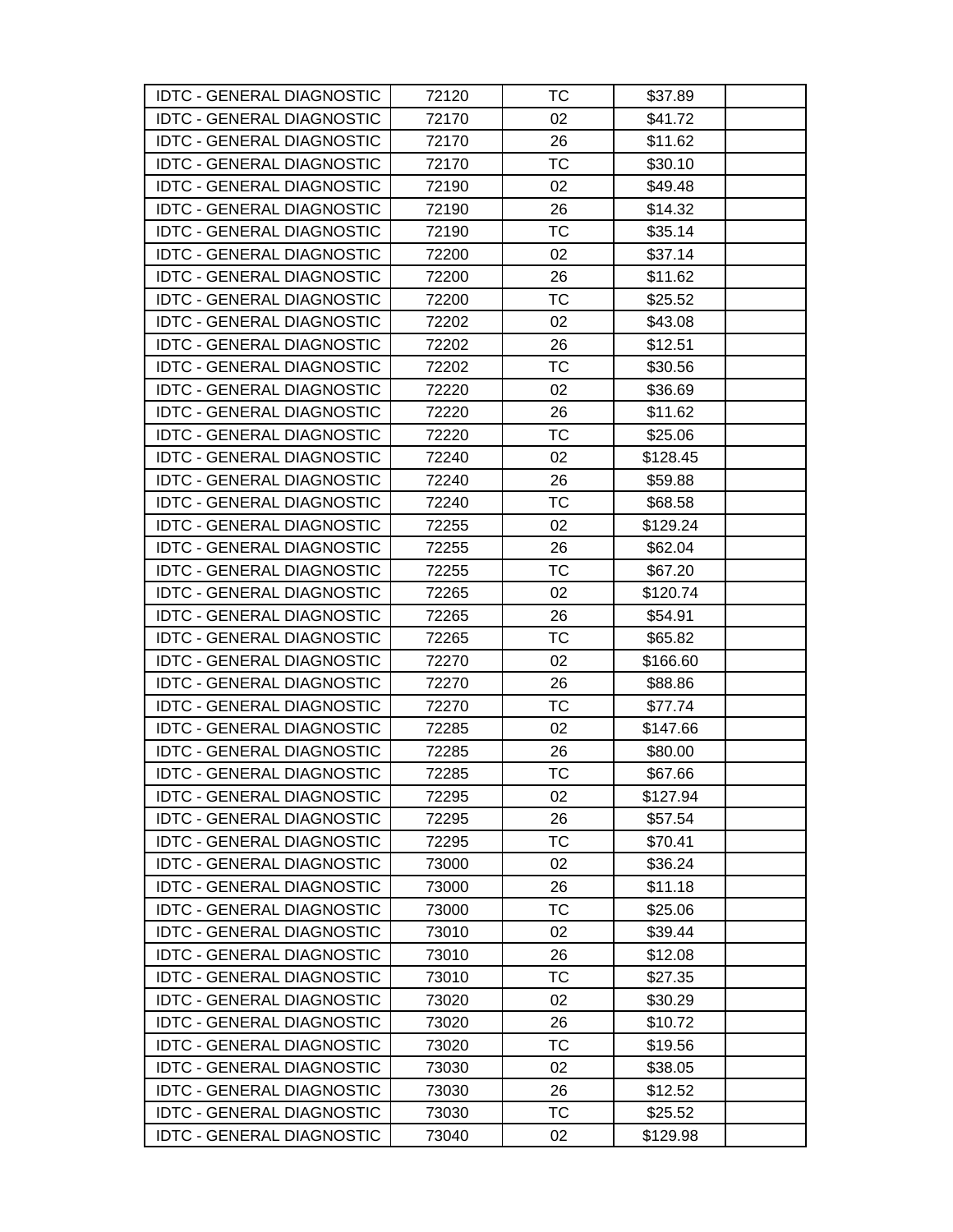| <b>IDTC - GENERAL DIAGNOSTIC</b> | 73040 | 26        | \$36.21  |  |
|----------------------------------|-------|-----------|----------|--|
| <b>IDTC - GENERAL DIAGNOSTIC</b> | 73040 | <b>TC</b> | \$93.76  |  |
| <b>IDTC - GENERAL DIAGNOSTIC</b> | 73050 | 02        | \$46.28  |  |
| <b>IDTC - GENERAL DIAGNOSTIC</b> | 73050 | 26        | \$13.89  |  |
| <b>IDTC - GENERAL DIAGNOSTIC</b> | 73050 | ТC        | \$32.39  |  |
| <b>IDTC - GENERAL DIAGNOSTIC</b> | 73060 | 02        | \$38.06  |  |
| <b>IDTC - GENERAL DIAGNOSTIC</b> | 73060 | 26        | \$11.18  |  |
| <b>IDTC - GENERAL DIAGNOSTIC</b> | 73060 | <b>TC</b> | \$26.90  |  |
| <b>IDTC - GENERAL DIAGNOSTIC</b> | 73070 | 02        | \$35.79  |  |
| <b>IDTC - GENERAL DIAGNOSTIC</b> | 73070 | 26        | \$10.72  |  |
| <b>IDTC - GENERAL DIAGNOSTIC</b> | 73070 | TC        | \$25.06  |  |
| <b>IDTC - GENERAL DIAGNOSTIC</b> | 73080 | 02        | \$40.80  |  |
| <b>IDTC - GENERAL DIAGNOSTIC</b> | 73080 | 26        | \$11.62  |  |
| <b>IDTC - GENERAL DIAGNOSTIC</b> | 73080 | ТC        | \$29.19  |  |
| <b>IDTC - GENERAL DIAGNOSTIC</b> | 73085 | 02        | \$124.81 |  |
| <b>IDTC - GENERAL DIAGNOSTIC</b> | 73085 | 26        | \$38.36  |  |
| <b>IDTC - GENERAL DIAGNOSTIC</b> | 73085 | <b>TC</b> | \$86.44  |  |
| <b>IDTC - GENERAL DIAGNOSTIC</b> | 73090 | 02        | \$33.95  |  |
| <b>IDTC - GENERAL DIAGNOSTIC</b> | 73090 | 26        | \$11.18  |  |
| <b>IDTC - GENERAL DIAGNOSTIC</b> | 73090 | ТC        | \$22.78  |  |
| <b>IDTC - GENERAL DIAGNOSTIC</b> | 73092 | 02        | \$36.24  |  |
| <b>IDTC - GENERAL DIAGNOSTIC</b> | 73092 | 26        | \$10.71  |  |
| <b>IDTC - GENERAL DIAGNOSTIC</b> | 73092 | ТC        | \$25.52  |  |
| <b>IDTC - GENERAL DIAGNOSTIC</b> | 73100 | 02        | \$38.06  |  |
| <b>IDTC - GENERAL DIAGNOSTIC</b> | 73100 | 26        | \$11.18  |  |
| <b>IDTC - GENERAL DIAGNOSTIC</b> | 73100 | ТC        | \$26.90  |  |
| <b>IDTC - GENERAL DIAGNOSTIC</b> | 73110 | 02        | \$46.30  |  |
| <b>IDTC - GENERAL DIAGNOSTIC</b> | 73110 | 26        | \$11.62  |  |
| <b>IDTC - GENERAL DIAGNOSTIC</b> | 73110 | TC        | \$34.69  |  |
| <b>IDTC - GENERAL DIAGNOSTIC</b> | 73115 | 02        | \$138.55 |  |
| <b>IDTC - GENERAL DIAGNOSTIC</b> | 73115 | 26        | \$37.91  |  |
| <b>IDTC - GENERAL DIAGNOSTIC</b> | 73115 | ТC        | \$100.64 |  |
| <b>IDTC - GENERAL DIAGNOSTIC</b> | 73120 | 02        | \$34.40  |  |
| <b>IDTC - GENERAL DIAGNOSTIC</b> | 73120 | 26        | \$11.18  |  |
| <b>IDTC - GENERAL DIAGNOSTIC</b> | 73120 | TC        | \$23.22  |  |
| <b>IDTC - GENERAL DIAGNOSTIC</b> | 73130 | 02        | \$40.35  |  |
| <b>IDTC - GENERAL DIAGNOSTIC</b> | 73130 | 26        | \$11.62  |  |
| <b>IDTC - GENERAL DIAGNOSTIC</b> | 73130 | ТC        | \$28.72  |  |
| <b>IDTC - GENERAL DIAGNOSTIC</b> | 73140 | 02        | \$41.30  |  |
| <b>IDTC - GENERAL DIAGNOSTIC</b> | 73140 | 26        | \$9.36   |  |
| <b>IDTC - GENERAL DIAGNOSTIC</b> | 73140 | ТC        | \$31.94  |  |
| <b>IDTC - GENERAL DIAGNOSTIC</b> | 73501 | 02        | \$38.96  |  |
| <b>IDTC - GENERAL DIAGNOSTIC</b> | 73501 | 26        | \$12.52  |  |
| <b>IDTC - GENERAL DIAGNOSTIC</b> | 73501 | ТC        | \$26.44  |  |
| <b>IDTC - GENERAL DIAGNOSTIC</b> | 73502 | 02        | \$54.04  |  |
| <b>IDTC - GENERAL DIAGNOSTIC</b> | 73502 | 26        | \$14.78  |  |
| <b>IDTC - GENERAL DIAGNOSTIC</b> | 73502 | <b>TC</b> | \$39.26  |  |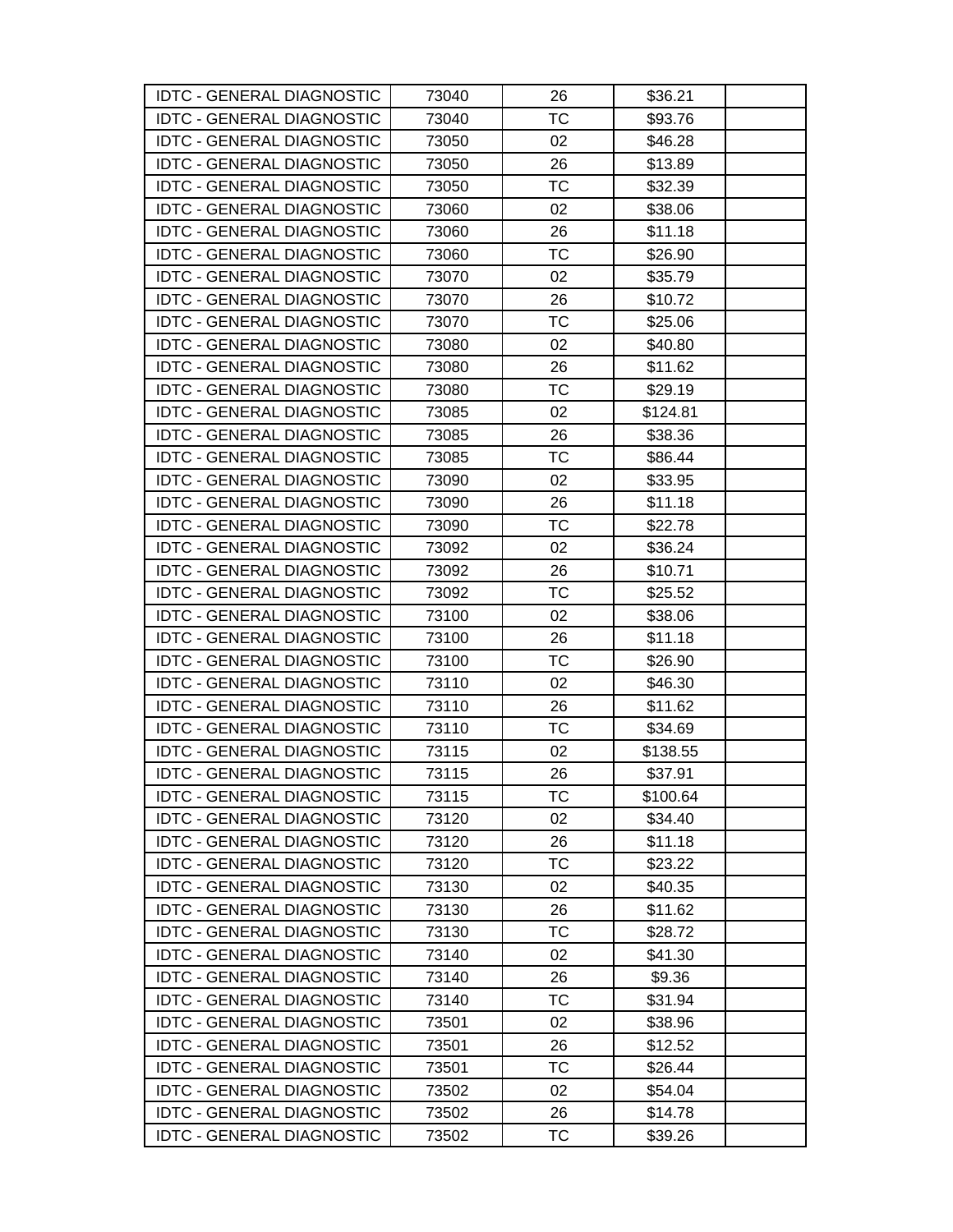| <b>IDTC - GENERAL DIAGNOSTIC</b> | 73503 | 02        | \$67.61  |  |
|----------------------------------|-------|-----------|----------|--|
| <b>IDTC - GENERAL DIAGNOSTIC</b> | 73503 | 26        | \$19.19  |  |
| <b>IDTC - GENERAL DIAGNOSTIC</b> | 73503 | TC        | \$48.42  |  |
| <b>IDTC - GENERAL DIAGNOSTIC</b> | 73521 | 02        | \$51.75  |  |
| <b>IDTC - GENERAL DIAGNOSTIC</b> | 73521 | 26        | \$15.24  |  |
| <b>IDTC - GENERAL DIAGNOSTIC</b> | 73521 | TC        | \$36.51  |  |
| <b>IDTC - GENERAL DIAGNOSTIC</b> | 73522 | 02        | \$63.92  |  |
| <b>IDTC - GENERAL DIAGNOSTIC</b> | 73522 | 26        | \$20.09  |  |
| <b>IDTC - GENERAL DIAGNOSTIC</b> | 73522 | <b>TC</b> | \$43.84  |  |
| <b>IDTC - GENERAL DIAGNOSTIC</b> | 73523 | 02        | \$73.99  |  |
| <b>IDTC - GENERAL DIAGNOSTIC</b> | 73523 | 26        | \$21.44  |  |
| <b>IDTC - GENERAL DIAGNOSTIC</b> | 73523 | TC        | \$52.55  |  |
| <b>IDTC - GENERAL DIAGNOSTIC</b> | 73525 | 02        | \$132.60 |  |
| <b>IDTC - GENERAL DIAGNOSTIC</b> | 73525 | 26        | \$38.36  |  |
| <b>IDTC - GENERAL DIAGNOSTIC</b> | 73525 | TC        | \$94.22  |  |
| <b>IDTC - GENERAL DIAGNOSTIC</b> | 73551 | 02        | \$36.69  |  |
| <b>IDTC - GENERAL DIAGNOSTIC</b> | 73551 | 26        | \$11.18  |  |
| <b>IDTC - GENERAL DIAGNOSTIC</b> | 73551 | TC        | \$25.52  |  |
| <b>IDTC - GENERAL DIAGNOSTIC</b> | 73552 | 02        | \$42.62  |  |
| <b>IDTC - GENERAL DIAGNOSTIC</b> | 73552 | 26        | \$12.52  |  |
| <b>IDTC - GENERAL DIAGNOSTIC</b> | 73552 | <b>TC</b> | \$30.10  |  |
| <b>IDTC - GENERAL DIAGNOSTIC</b> | 73560 | 02        | \$40.36  |  |
| <b>IDTC - GENERAL DIAGNOSTIC</b> | 73560 | 26        | \$11.18  |  |
| <b>IDTC - GENERAL DIAGNOSTIC</b> | 73560 | <b>TC</b> | \$29.19  |  |
| <b>IDTC - GENERAL DIAGNOSTIC</b> | 73562 | 02        | \$46.75  |  |
| <b>IDTC - GENERAL DIAGNOSTIC</b> | 73562 | 26        | \$12.52  |  |
| <b>IDTC - GENERAL DIAGNOSTIC</b> | 73562 | TC        | \$34.22  |  |
| <b>IDTC - GENERAL DIAGNOSTIC</b> | 73564 | 02        | \$51.75  |  |
| <b>IDTC - GENERAL DIAGNOSTIC</b> | 73564 | 26        | \$14.78  |  |
| <b>IDTC - GENERAL DIAGNOSTIC</b> | 73564 | TC        | \$36.98  |  |
| <b>IDTC - GENERAL DIAGNOSTIC</b> | 73565 | 02        | \$46.78  |  |
| <b>IDTC - GENERAL DIAGNOSTIC</b> | 73565 | 26        | \$11.62  |  |
| <b>IDTC - GENERAL DIAGNOSTIC</b> | 73565 | <b>TC</b> | \$35.14  |  |
| <b>IDTC - GENERAL DIAGNOSTIC</b> | 73580 | 02        | \$148.16 |  |
| <b>IDTC - GENERAL DIAGNOSTIC</b> | 73580 | 26        | \$37.45  |  |
| <b>IDTC - GENERAL DIAGNOSTIC</b> | 73580 | ТC        | \$110.71 |  |
| <b>IDTC - GENERAL DIAGNOSTIC</b> | 73590 | 02        | \$37.61  |  |
| <b>IDTC - GENERAL DIAGNOSTIC</b> | 73590 | 26        | \$11.18  |  |
| <b>IDTC - GENERAL DIAGNOSTIC</b> | 73590 | ТC        | \$26.44  |  |
| <b>IDTC - GENERAL DIAGNOSTIC</b> | 73592 | 02        | \$36.24  |  |
| <b>IDTC - GENERAL DIAGNOSTIC</b> | 73592 | 26        | \$10.71  |  |
| <b>IDTC - GENERAL DIAGNOSTIC</b> | 73592 | TC        | \$25.52  |  |
| <b>IDTC - GENERAL DIAGNOSTIC</b> | 73600 | 02        | \$38.99  |  |
| <b>IDTC - GENERAL DIAGNOSTIC</b> | 73600 | 26        | \$11.18  |  |
| <b>IDTC - GENERAL DIAGNOSTIC</b> | 73600 | TC        | \$27.81  |  |
| <b>IDTC - GENERAL DIAGNOSTIC</b> | 73610 | 02        | \$41.26  |  |
| <b>IDTC - GENERAL DIAGNOSTIC</b> | 73610 | 26        | \$11.62  |  |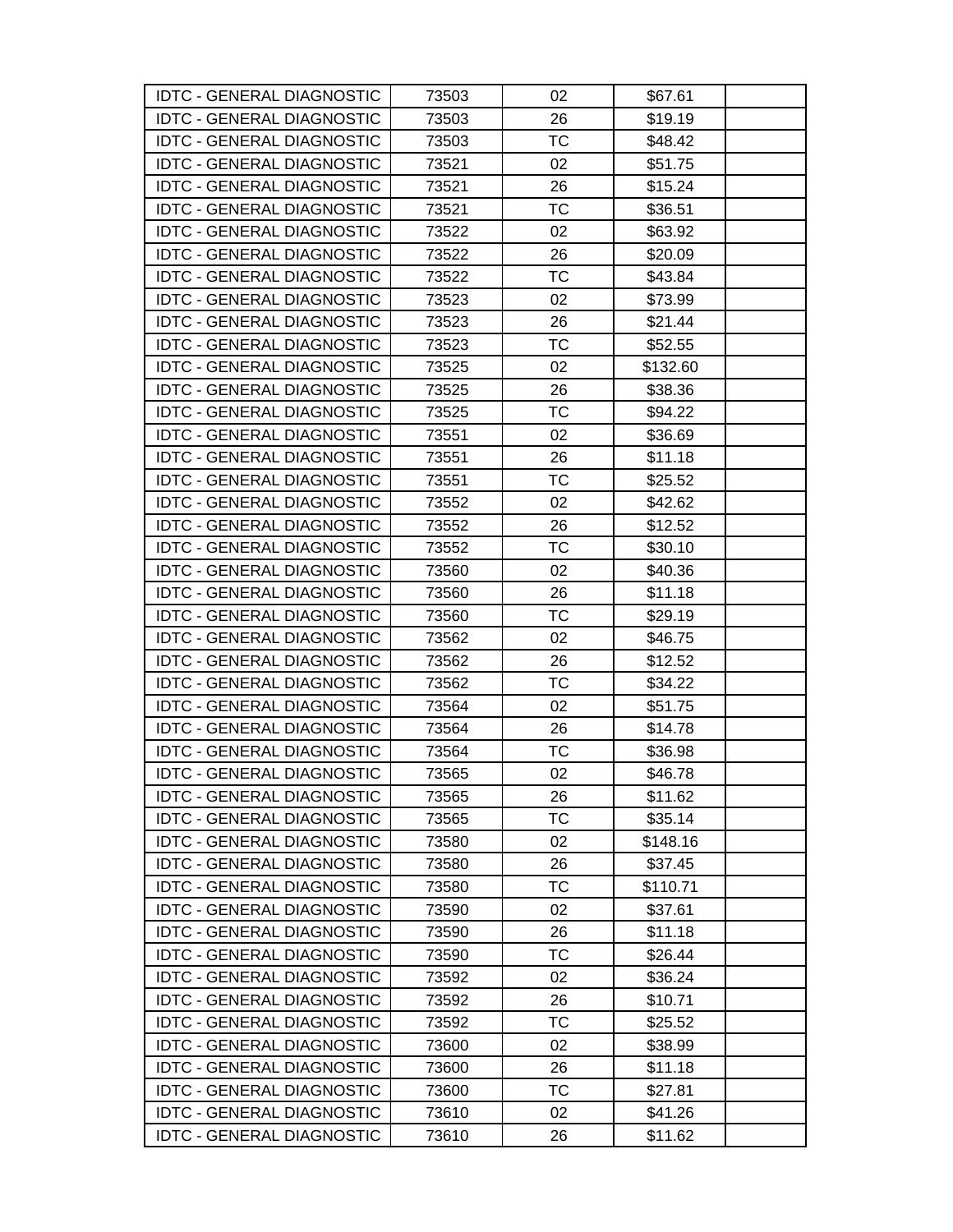| <b>IDTC - GENERAL DIAGNOSTIC</b> | 73610 | ТC        | \$29.64  |  |
|----------------------------------|-------|-----------|----------|--|
| <b>IDTC - GENERAL DIAGNOSTIC</b> | 73615 | 02        | \$136.85 |  |
| <b>IDTC - GENERAL DIAGNOSTIC</b> | 73615 | 26        | \$37.58  |  |
| <b>IDTC - GENERAL DIAGNOSTIC</b> | 73615 | <b>TC</b> | \$99.26  |  |
| <b>IDTC - GENERAL DIAGNOSTIC</b> | 73620 | 02        | \$33.95  |  |
| <b>IDTC - GENERAL DIAGNOSTIC</b> | 73620 | 26        | \$10.25  |  |
| <b>IDTC - GENERAL DIAGNOSTIC</b> | 73620 | TC        | \$23.69  |  |
| <b>IDTC - GENERAL DIAGNOSTIC</b> | 73630 | 02        | \$38.06  |  |
| <b>IDTC - GENERAL DIAGNOSTIC</b> | 73630 | 26        | \$11.16  |  |
| <b>IDTC - GENERAL DIAGNOSTIC</b> | 73630 | ТC        | \$26.90  |  |
| <b>IDTC - GENERAL DIAGNOSTIC</b> | 73650 | 02        | \$35.32  |  |
| <b>IDTC - GENERAL DIAGNOSTIC</b> | 73650 | 26        | \$10.71  |  |
| <b>IDTC - GENERAL DIAGNOSTIC</b> | 73650 | ТC        | \$24.60  |  |
| <b>IDTC - GENERAL DIAGNOSTIC</b> | 73660 | 02        | \$36.72  |  |
| <b>IDTC - GENERAL DIAGNOSTIC</b> | 73660 | 26        | \$8.91   |  |
| <b>IDTC - GENERAL DIAGNOSTIC</b> | 73660 | <b>TC</b> | \$27.81  |  |
| <b>IDTC - GENERAL DIAGNOSTIC</b> | 74018 | 02        | \$35.54  |  |
| <b>IDTC - GENERAL DIAGNOSTIC</b> | 74018 | 26        | \$11.96  |  |
| <b>IDTC - GENERAL DIAGNOSTIC</b> | 74018 | TC        | \$23.58  |  |
| <b>IDTC - GENERAL DIAGNOSTIC</b> | 74019 | 02        | \$43.21  |  |
| <b>IDTC - GENERAL DIAGNOSTIC</b> | 74019 | 26        | \$15.08  |  |
| <b>IDTC - GENERAL DIAGNOSTIC</b> | 74019 | TC        | \$28.14  |  |
| <b>IDTC - GENERAL DIAGNOSTIC</b> | 74021 | 02        | \$50.80  |  |
| <b>IDTC - GENERAL DIAGNOSTIC</b> | 74021 | 26        | \$18.11  |  |
| <b>IDTC - GENERAL DIAGNOSTIC</b> | 74021 | TC        | \$32.69  |  |
| <b>IDTC - GENERAL DIAGNOSTIC</b> | 74022 | 02        | \$58.40  |  |
| <b>IDTC - GENERAL DIAGNOSTIC</b> | 74022 | 26        | \$21.42  |  |
| <b>IDTC - GENERAL DIAGNOSTIC</b> | 74022 | TC        | \$36.98  |  |
| <b>IDTC - GENERAL DIAGNOSTIC</b> | 74190 | 02        | \$98.92  |  |
| <b>IDTC - GENERAL DIAGNOSTIC</b> | 74190 | 26        | \$31.22  |  |
| <b>IDTC - GENERAL DIAGNOSTIC</b> | 74190 | <b>TC</b> | \$65.25  |  |
| <b>IDTC - GENERAL DIAGNOSTIC</b> | 74210 | 02        | \$100.96 |  |
| <b>IDTC - GENERAL DIAGNOSTIC</b> | 74210 | 26        | \$24.14  |  |
| <b>IDTC - GENERAL DIAGNOSTIC</b> | 74210 | TC        | \$76.82  |  |
| <b>IDTC - GENERAL DIAGNOSTIC</b> | 74220 | 02        | \$114.94 |  |
| <b>IDTC - GENERAL DIAGNOSTIC</b> | 74220 | 26        | \$30.79  |  |
| <b>IDTC - GENERAL DIAGNOSTIC</b> | 74220 | <b>TC</b> | \$84.15  |  |
| <b>IDTC - GENERAL DIAGNOSTIC</b> | 74221 | 02        | \$139.85 |  |
| <b>IDTC - GENERAL DIAGNOSTIC</b> | 74221 | 26        | \$45.54  |  |
| <b>IDTC - GENERAL DIAGNOSTIC</b> | 74221 | <b>TC</b> | \$94.31  |  |
| <b>IDTC - GENERAL DIAGNOSTIC</b> | 74240 | 02        | \$146.65 |  |
| <b>IDTC - GENERAL DIAGNOSTIC</b> | 74240 | 26        | \$46.01  |  |
| <b>IDTC - GENERAL DIAGNOSTIC</b> | 74240 | <b>TC</b> | \$100.64 |  |
| <b>IDTC - GENERAL DIAGNOSTIC</b> | 74246 | 02        | \$164.98 |  |
| <b>IDTC - GENERAL DIAGNOSTIC</b> | 74246 | 26        | \$46.01  |  |
| <b>IDTC - GENERAL DIAGNOSTIC</b> | 74246 | ТC        | \$118.96 |  |
| <b>IDTC - GENERAL DIAGNOSTIC</b> | 74248 | 02        | \$105.90 |  |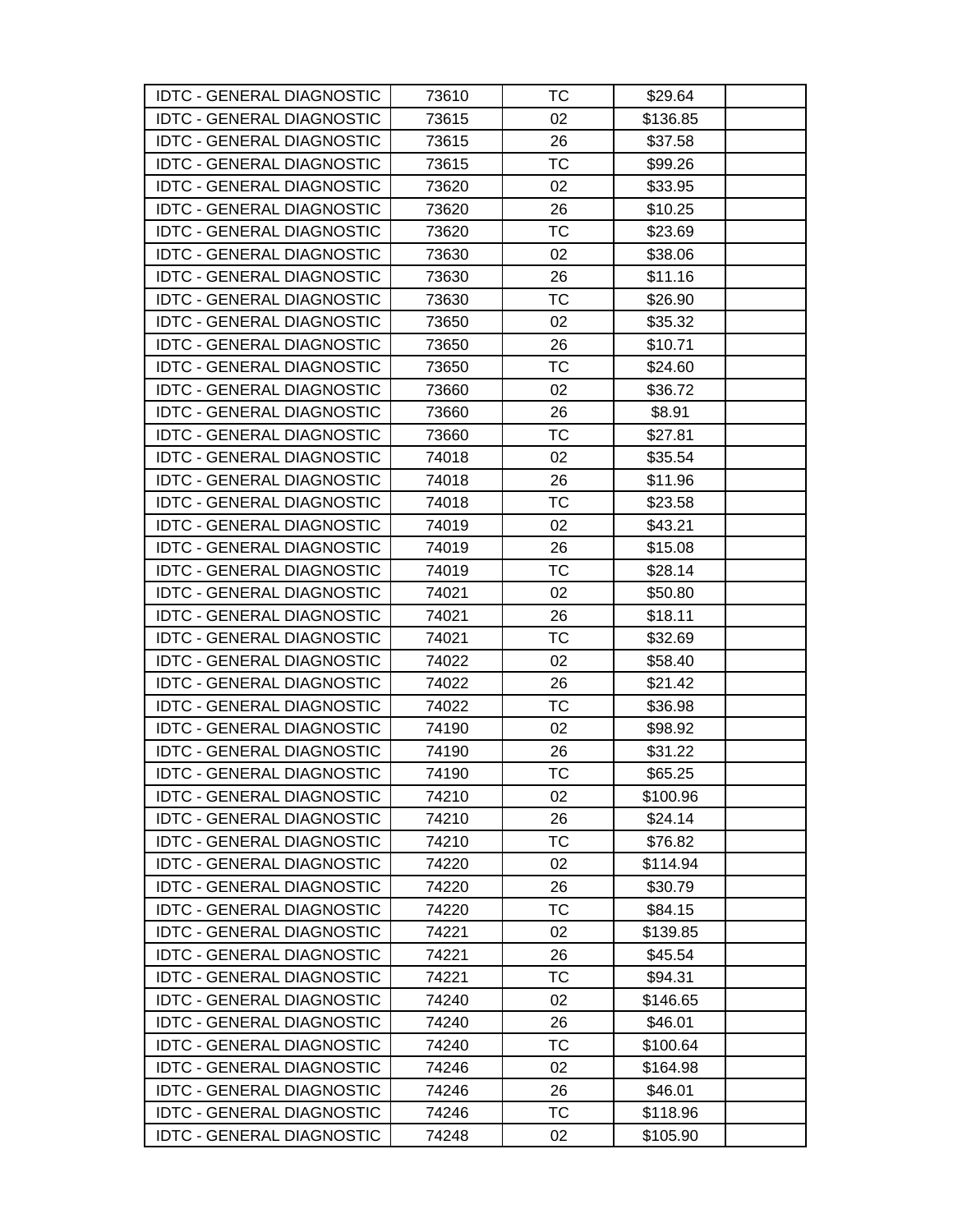| <b>IDTC - GENERAL DIAGNOSTIC</b> | 74248 | 26        | \$45.54  |  |
|----------------------------------|-------|-----------|----------|--|
| <b>IDTC - GENERAL DIAGNOSTIC</b> | 74248 | <b>TC</b> | \$60.36  |  |
| <b>IDTC - GENERAL DIAGNOSTIC</b> | 74250 | 02        | \$135.08 |  |
| <b>IDTC - GENERAL DIAGNOSTIC</b> | 74250 | 26        | \$31.69  |  |
| <b>IDTC - GENERAL DIAGNOSTIC</b> | 74250 | <b>TC</b> | \$103.39 |  |
| <b>IDTC - GENERAL DIAGNOSTIC</b> | 74251 | 02        | \$542.85 |  |
| <b>IDTC - GENERAL DIAGNOSTIC</b> | 74251 | 26        | \$46.01  |  |
| <b>IDTC - GENERAL DIAGNOSTIC</b> | 74251 | ТC        | \$496.84 |  |
| <b>IDTC - GENERAL DIAGNOSTIC</b> | 74270 | 02        | \$194.75 |  |
| <b>IDTC - GENERAL DIAGNOSTIC</b> | 74270 | 26        | \$46.01  |  |
| <b>IDTC - GENERAL DIAGNOSTIC</b> | 74270 | TC        | \$148.74 |  |
| <b>IDTC - GENERAL DIAGNOSTIC</b> | 74280 | 02        | \$277.11 |  |
| <b>IDTC - GENERAL DIAGNOSTIC</b> | 74280 | 26        | \$66.09  |  |
| <b>IDTC - GENERAL DIAGNOSTIC</b> | 74280 | ТC        | \$211.02 |  |
| <b>IDTC - GENERAL DIAGNOSTIC</b> | 74290 | 02        | \$91.38  |  |
| <b>IDTC - GENERAL DIAGNOSTIC</b> | 74290 | 26        | \$21.42  |  |
| <b>IDTC - GENERAL DIAGNOSTIC</b> | 74290 | TC        | \$69.95  |  |
| <b>IDTC - GENERAL DIAGNOSTIC</b> | 74300 | 02        | \$74.24  |  |
| <b>IDTC - GENERAL DIAGNOSTIC</b> | 74300 | 26        | \$24.46  |  |
| <b>IDTC - GENERAL DIAGNOSTIC</b> | 74300 | ТC        | \$49.59  |  |
| <b>IDTC - GENERAL DIAGNOSTIC</b> | 74328 | 02        | \$209.02 |  |
| <b>IDTC - GENERAL DIAGNOSTIC</b> | 74328 | 26        | \$47.38  |  |
| <b>IDTC - GENERAL DIAGNOSTIC</b> | 74328 | ТC        | \$159.29 |  |
| <b>IDTC - GENERAL DIAGNOSTIC</b> | 74329 | 02        | \$208.56 |  |
| <b>IDTC - GENERAL DIAGNOSTIC</b> | 74329 | 26        | \$47.38  |  |
| <b>IDTC - GENERAL DIAGNOSTIC</b> | 74329 | ТC        | \$158.82 |  |
| <b>IDTC - GENERAL DIAGNOSTIC</b> | 74330 | 02        | \$221.80 |  |
| <b>IDTC - GENERAL DIAGNOSTIC</b> | 74330 | 26        | \$60.35  |  |
| <b>IDTC - GENERAL DIAGNOSTIC</b> | 74330 | TC        | \$157.98 |  |
| <b>IDTC - GENERAL DIAGNOSTIC</b> | 74340 | 02        | \$170.95 |  |
| <b>IDTC - GENERAL DIAGNOSTIC</b> | 74340 | 26        | \$35.75  |  |
| <b>IDTC - GENERAL DIAGNOSTIC</b> | 74340 | ТC        | \$133.59 |  |
| <b>IDTC - GENERAL DIAGNOSTIC</b> | 74355 | 02        | \$185.11 |  |
| <b>IDTC - GENERAL DIAGNOSTIC</b> | 74355 | 26        | \$50.52  |  |
| <b>IDTC - GENERAL DIAGNOSTIC</b> | 74355 | TC        | \$129.54 |  |
| <b>IDTC - GENERAL DIAGNOSTIC</b> | 74360 | 02        | \$199.02 |  |
| <b>IDTC - GENERAL DIAGNOSTIC</b> | 74360 | 26        | \$37.79  |  |
| <b>IDTC - GENERAL DIAGNOSTIC</b> | 74360 | ТC        | \$158.34 |  |
| <b>IDTC - GENERAL DIAGNOSTIC</b> | 74400 | 02        | \$143.30 |  |
| <b>IDTC - GENERAL DIAGNOSTIC</b> | 74400 | 26        | \$32.59  |  |
| <b>IDTC - GENERAL DIAGNOSTIC</b> | 74400 | ТC        | \$110.71 |  |
| <b>IDTC - GENERAL DIAGNOSTIC</b> | 74410 | 02        | \$141.48 |  |
| <b>IDTC - GENERAL DIAGNOSTIC</b> | 74410 | 26        | \$32.59  |  |
| <b>IDTC - GENERAL DIAGNOSTIC</b> | 74410 | <b>TC</b> | \$108.89 |  |
| <b>IDTC - GENERAL DIAGNOSTIC</b> | 74415 | 02        | \$177.20 |  |
| <b>IDTC - GENERAL DIAGNOSTIC</b> | 74415 | 26        | \$32.59  |  |
| <b>IDTC - GENERAL DIAGNOSTIC</b> | 74415 | <b>TC</b> | \$144.61 |  |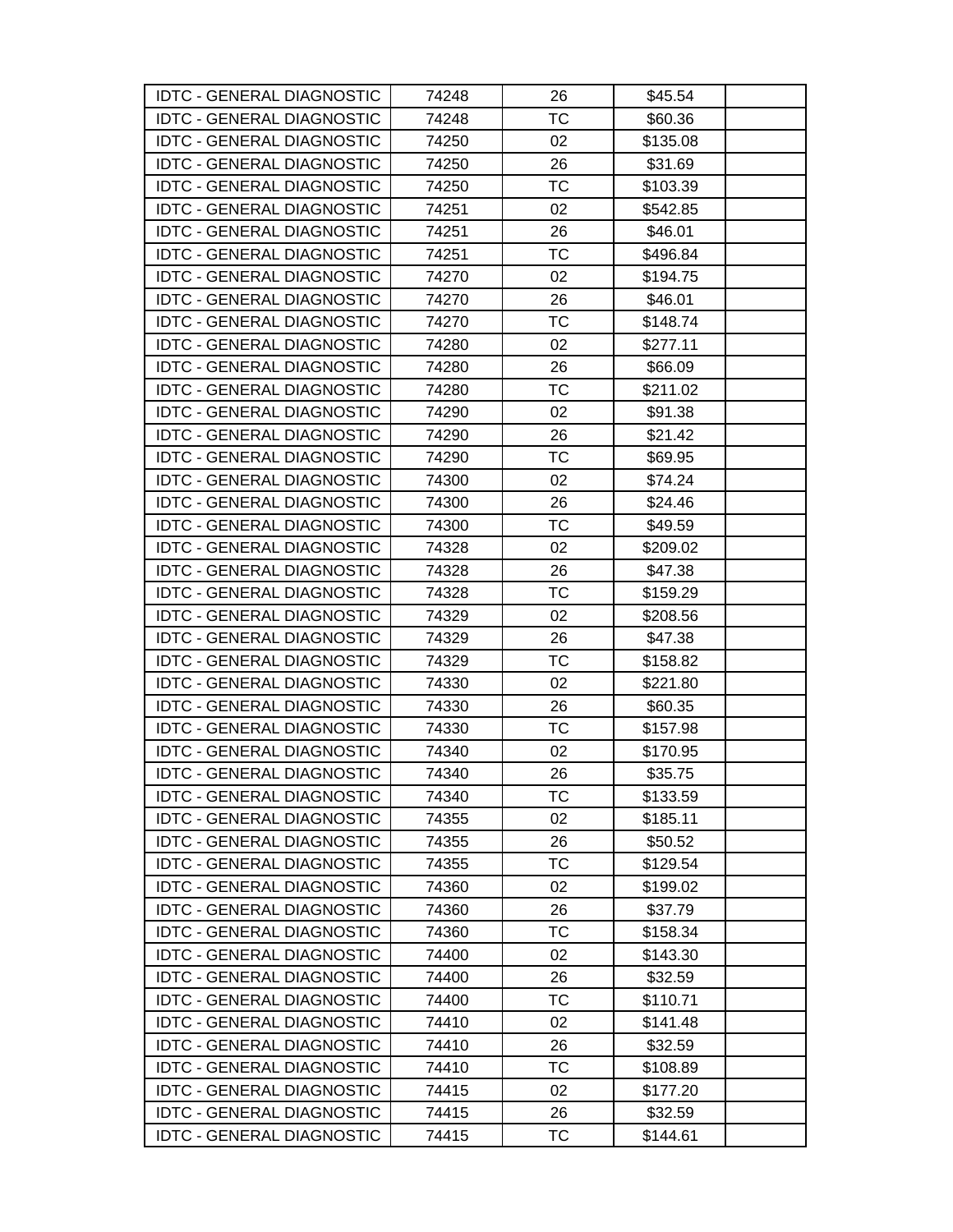| <b>IDTC - GENERAL DIAGNOSTIC</b> | 74420 | 02        | \$159.94 |  |
|----------------------------------|-------|-----------|----------|--|
| <b>IDTC - GENERAL DIAGNOSTIC</b> | 74420 | 26        | \$22.89  |  |
| <b>IDTC - GENERAL DIAGNOSTIC</b> | 74420 | TC        | \$134.42 |  |
| <b>IDTC - GENERAL DIAGNOSTIC</b> | 74425 | 02        | \$91.58  |  |
| <b>IDTC - GENERAL DIAGNOSTIC</b> | 74425 | 26        | \$23.22  |  |
| <b>IDTC - GENERAL DIAGNOSTIC</b> | 74425 | ТC        | \$66.54  |  |
| <b>IDTC - GENERAL DIAGNOSTIC</b> | 74430 | 02        | \$49.70  |  |
| <b>IDTC - GENERAL DIAGNOSTIC</b> | 74430 | 26        | \$21.42  |  |
| <b>IDTC - GENERAL DIAGNOSTIC</b> | 74430 | <b>TC</b> | \$28.28  |  |
| <b>IDTC - GENERAL DIAGNOSTIC</b> | 74440 | 02        | \$105.52 |  |
| <b>IDTC - GENERAL DIAGNOSTIC</b> | 74440 | 26        | \$24.58  |  |
| <b>IDTC - GENERAL DIAGNOSTIC</b> | 74440 | ТC        | \$80.94  |  |
| <b>IDTC - GENERAL DIAGNOSTIC</b> | 74445 | 02        | \$134.39 |  |
| <b>IDTC - GENERAL DIAGNOSTIC</b> | 74445 | 26        | \$70.79  |  |
| <b>IDTC - GENERAL DIAGNOSTIC</b> | 74445 | ТC        | \$52.21  |  |
| <b>IDTC - GENERAL DIAGNOSTIC</b> | 74450 | 02        | \$97.69  |  |
| <b>IDTC - GENERAL DIAGNOSTIC</b> | 74450 | 26        | \$21.88  |  |
| <b>IDTC - GENERAL DIAGNOSTIC</b> | 74450 | <b>TC</b> | \$74.01  |  |
| <b>IDTC - GENERAL DIAGNOSTIC</b> | 74455 | 02        | \$106.49 |  |
| <b>IDTC - GENERAL DIAGNOSTIC</b> | 74455 | 26        | \$21.88  |  |
| <b>IDTC - GENERAL DIAGNOSTIC</b> | 74455 | <b>TC</b> | \$84.61  |  |
| <b>IDTC - GENERAL DIAGNOSTIC</b> | 74470 | 02        | \$99.78  |  |
| <b>IDTC - GENERAL DIAGNOSTIC</b> | 74470 | 26        | \$34.84  |  |
| <b>IDTC - GENERAL DIAGNOSTIC</b> | 74470 | <b>TC</b> | \$62.41  |  |
| <b>IDTC - GENERAL DIAGNOSTIC</b> | 74485 | 02        | \$119.11 |  |
| <b>IDTC - GENERAL DIAGNOSTIC</b> | 74485 | 26        | \$34.05  |  |
| <b>IDTC - GENERAL DIAGNOSTIC</b> | 74485 | <b>TC</b> | \$85.06  |  |
| <b>IDTC - GENERAL DIAGNOSTIC</b> | 74710 | 02        | \$48.30  |  |
| <b>IDTC - GENERAL DIAGNOSTIC</b> | 74710 | 26        | \$22.79  |  |
| <b>IDTC - GENERAL DIAGNOSTIC</b> | 74710 | TC        | \$25.52  |  |
| <b>IDTC - GENERAL DIAGNOSTIC</b> | 74740 | 02        | \$97.28  |  |
| <b>IDTC - GENERAL DIAGNOSTIC</b> | 74740 | 26        | \$25.04  |  |
| <b>IDTC - GENERAL DIAGNOSTIC</b> | 74740 | <b>TC</b> | \$72.24  |  |
| <b>IDTC - GENERAL DIAGNOSTIC</b> | 74742 | 02        | \$203.05 |  |
| <b>IDTC - GENERAL DIAGNOSTIC</b> | 74742 | 26        | \$40.26  |  |
| <b>IDTC - GENERAL DIAGNOSTIC</b> | 74742 | ТC        | \$159.76 |  |
| <b>IDTC - GENERAL DIAGNOSTIC</b> | 74775 | 02        | \$117.20 |  |
| <b>IDTC - GENERAL DIAGNOSTIC</b> | 74775 | 26        | \$41.50  |  |
| <b>IDTC - GENERAL DIAGNOSTIC</b> | 74775 | TC        | \$73.82  |  |
| <b>IDTC - GENERAL DIAGNOSTIC</b> | 75600 | 02        | \$257.10 |  |
| <b>IDTC - GENERAL DIAGNOSTIC</b> | 75600 | 26        | \$32.79  |  |
| <b>IDTC - GENERAL DIAGNOSTIC</b> | 75600 | ТC        | \$224.30 |  |
| <b>IDTC - GENERAL DIAGNOSTIC</b> | 75605 | 02        | \$181.19 |  |
| <b>IDTC - GENERAL DIAGNOSTIC</b> | 75605 | 26        | \$75.05  |  |
| <b>IDTC - GENERAL DIAGNOSTIC</b> | 75605 | ТC        | \$106.14 |  |
| <b>IDTC - GENERAL DIAGNOSTIC</b> | 75625 | 02        | \$181.26 |  |
| <b>IDTC - GENERAL DIAGNOSTIC</b> | 75625 | 26        | \$76.04  |  |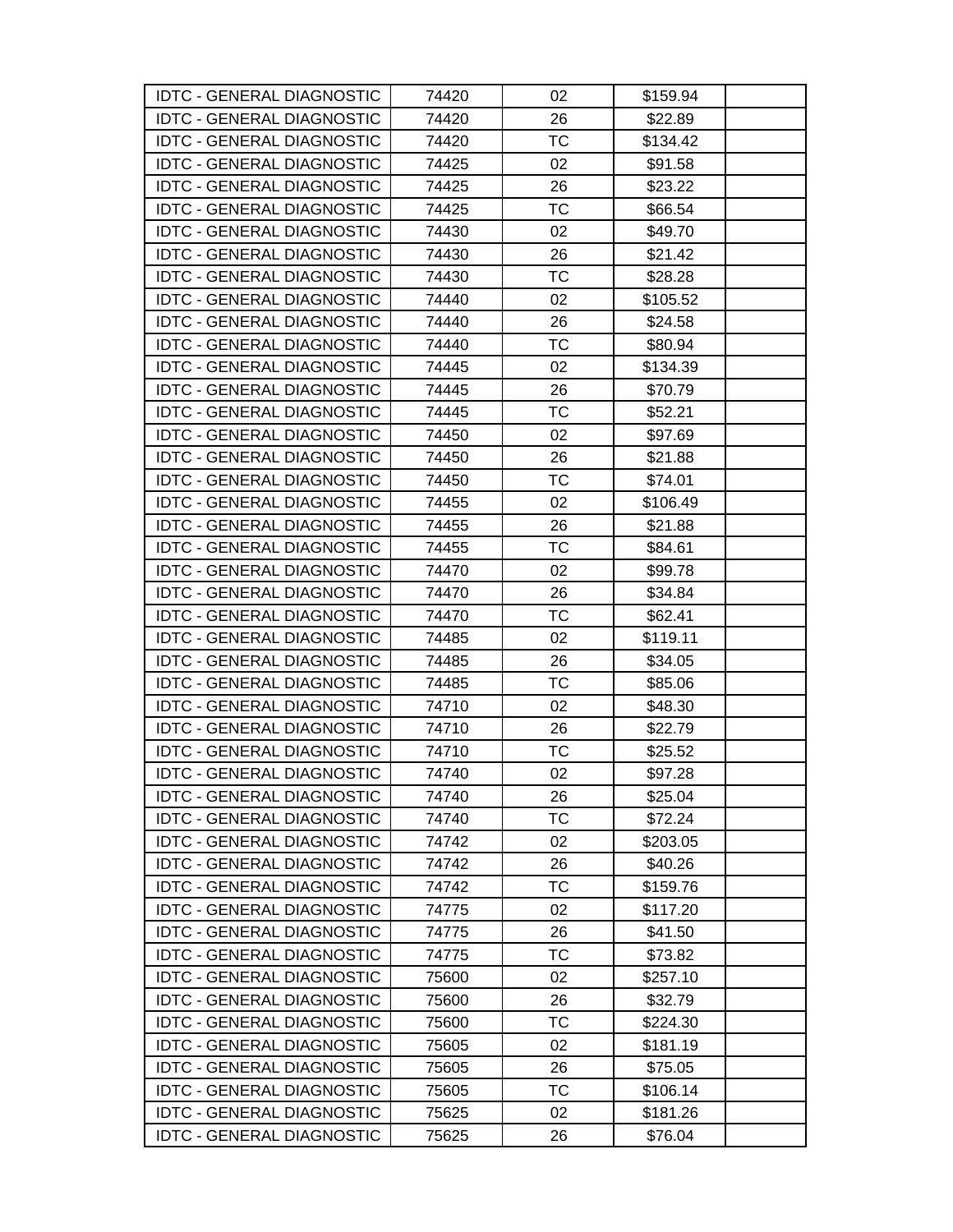| <b>IDTC - GENERAL DIAGNOSTIC</b> | 75625 | ТC        | \$105.21 |  |
|----------------------------------|-------|-----------|----------|--|
| <b>IDTC - GENERAL DIAGNOSTIC</b> | 75630 | 02        | \$224.56 |  |
| <b>IDTC - GENERAL DIAGNOSTIC</b> | 75630 | 26        | \$118.42 |  |
| <b>IDTC - GENERAL DIAGNOSTIC</b> | 75630 | <b>TC</b> | \$106.14 |  |
| <b>IDTC - GENERAL DIAGNOSTIC</b> | 75705 | 02        | \$328.99 |  |
| <b>IDTC - GENERAL DIAGNOSTIC</b> | 75705 | 26        | \$157.94 |  |
| <b>IDTC - GENERAL DIAGNOSTIC</b> | 75705 | <b>TC</b> | \$171.05 |  |
| <b>IDTC - GENERAL DIAGNOSTIC</b> | 75710 | 02        | \$213.65 |  |
| <b>IDTC - GENERAL DIAGNOSTIC</b> | 75710 | 26        | \$76.50  |  |
| <b>IDTC - GENERAL DIAGNOSTIC</b> | 75710 | TC        | \$137.15 |  |
| <b>IDTC - GENERAL DIAGNOSTIC</b> | 75716 | 02        | \$245.42 |  |
| <b>IDTC - GENERAL DIAGNOSTIC</b> | 75716 | 26        | \$86.41  |  |
| <b>IDTC - GENERAL DIAGNOSTIC</b> | 75716 | ТC        | \$159.01 |  |
| <b>IDTC - GENERAL DIAGNOSTIC</b> | 75726 | 02        | \$195.19 |  |
| <b>IDTC - GENERAL DIAGNOSTIC</b> | 75726 | 26        | \$73.94  |  |
| <b>IDTC - GENERAL DIAGNOSTIC</b> | 75726 | <b>TC</b> | \$121.25 |  |
| <b>IDTC - GENERAL DIAGNOSTIC</b> | 75731 | 02        | \$224.04 |  |
| <b>IDTC - GENERAL DIAGNOSTIC</b> | 75731 | 26        | \$75.89  |  |
| <b>IDTC - GENERAL DIAGNOSTIC</b> | 75731 | ТC        | \$148.15 |  |
| <b>IDTC - GENERAL DIAGNOSTIC</b> | 75733 | 02        | \$242.20 |  |
| <b>IDTC - GENERAL DIAGNOSTIC</b> | 75733 | 26        | \$83.65  |  |
| <b>IDTC - GENERAL DIAGNOSTIC</b> | 75733 | <b>TC</b> | \$158.55 |  |
| <b>IDTC - GENERAL DIAGNOSTIC</b> | 75736 | 02        | \$209.91 |  |
| <b>IDTC - GENERAL DIAGNOSTIC</b> | 75736 | 26        | \$74.14  |  |
| <b>IDTC - GENERAL DIAGNOSTIC</b> | 75736 | TC        | \$135.78 |  |
| <b>IDTC - GENERAL DIAGNOSTIC</b> | 75741 | 02        | \$196.85 |  |
| <b>IDTC - GENERAL DIAGNOSTIC</b> | 75741 | 26        | \$84.31  |  |
| <b>IDTC - GENERAL DIAGNOSTIC</b> | 75741 | ТC        | \$112.55 |  |
| <b>IDTC - GENERAL DIAGNOSTIC</b> | 75743 | 02        | \$220.88 |  |
| <b>IDTC - GENERAL DIAGNOSTIC</b> | 75743 | 26        | \$106.95 |  |
| <b>IDTC - GENERAL DIAGNOSTIC</b> | 75743 | <b>TC</b> | \$113.92 |  |
| <b>IDTC - GENERAL DIAGNOSTIC</b> | 75746 | 02        | \$199.89 |  |
| <b>IDTC - GENERAL DIAGNOSTIC</b> | 75746 | 26        | \$74.52  |  |
| <b>IDTC - GENERAL DIAGNOSTIC</b> | 75746 | ТC        | \$125.38 |  |
| <b>IDTC - GENERAL DIAGNOSTIC</b> | 75756 | 02        | \$224.39 |  |
| <b>IDTC - GENERAL DIAGNOSTIC</b> | 75756 | 26        | \$78.08  |  |
| <b>IDTC - GENERAL DIAGNOSTIC</b> | 75756 | TC        | \$146.31 |  |
| <b>IDTC - GENERAL DIAGNOSTIC</b> | 75774 | 02        | \$112.74 |  |
| <b>IDTC - GENERAL DIAGNOSTIC</b> | 75774 | 26        | \$23.55  |  |
| <b>IDTC - GENERAL DIAGNOSTIC</b> | 75774 | <b>TC</b> | \$89.19  |  |
| <b>IDTC - GENERAL DIAGNOSTIC</b> | 75801 | 02        | \$337.62 |  |
| <b>IDTC - GENERAL DIAGNOSTIC</b> | 75801 | 26        | \$63.01  |  |
| <b>IDTC - GENERAL DIAGNOSTIC</b> | 75801 | TC        | \$270.54 |  |
| <b>IDTC - GENERAL DIAGNOSTIC</b> | 75803 | 02        | \$356.68 |  |
| <b>IDTC - GENERAL DIAGNOSTIC</b> | 75803 | 26        | \$80.78  |  |
| <b>IDTC - GENERAL DIAGNOSTIC</b> | 75803 | ТC        | \$273.79 |  |
| <b>IDTC - GENERAL DIAGNOSTIC</b> | 75805 | 02        | \$371.11 |  |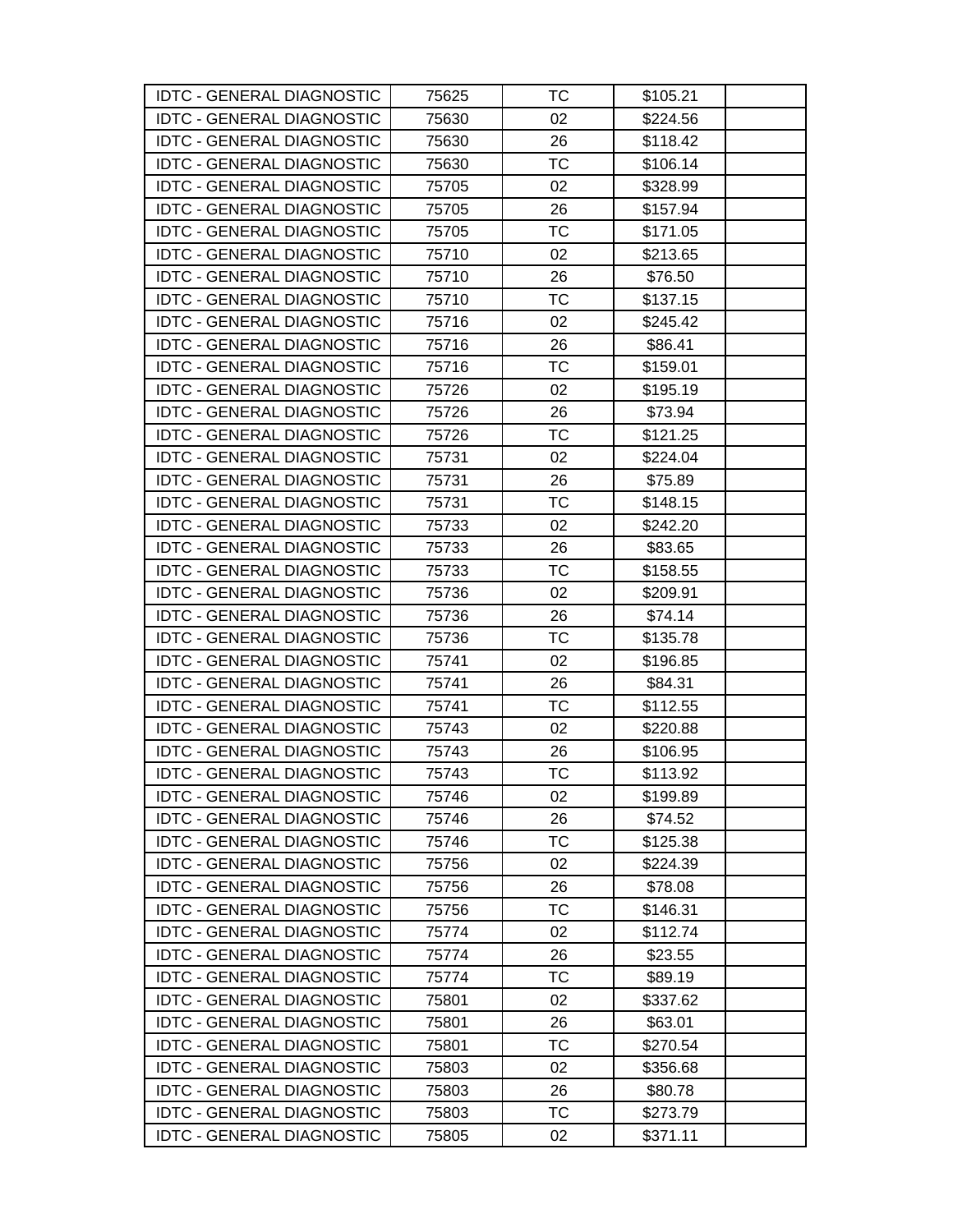| <b>IDTC - GENERAL DIAGNOSTIC</b> | 75805 | 26        | \$54.01  |  |
|----------------------------------|-------|-----------|----------|--|
| <b>IDTC - GENERAL DIAGNOSTIC</b> | 75805 | <b>TC</b> | \$313.75 |  |
| <b>IDTC - GENERAL DIAGNOSTIC</b> | 75807 | 02        | \$391.72 |  |
| <b>IDTC - GENERAL DIAGNOSTIC</b> | 75807 | 26        | \$78.15  |  |
| <b>IDTC - GENERAL DIAGNOSTIC</b> | 75807 | <b>TC</b> | \$308.85 |  |
| <b>IDTC - GENERAL DIAGNOSTIC</b> | 75810 | 02        | \$726.25 |  |
| <b>IDTC - GENERAL DIAGNOSTIC</b> | 75810 | 26        | \$76.02  |  |
| <b>IDTC - GENERAL DIAGNOSTIC</b> | 75810 | ТC        | \$645.21 |  |
| <b>IDTC - GENERAL DIAGNOSTIC</b> | 75820 | 02        | \$150.96 |  |
| <b>IDTC - GENERAL DIAGNOSTIC</b> | 75820 | 26        | \$46.66  |  |
| <b>IDTC - GENERAL DIAGNOSTIC</b> | 75820 | TC        | \$104.30 |  |
| <b>IDTC - GENERAL DIAGNOSTIC</b> | 75822 | 02        | \$179.55 |  |
| <b>IDTC - GENERAL DIAGNOSTIC</b> | 75822 | 26        | \$70.21  |  |
| <b>IDTC - GENERAL DIAGNOSTIC</b> | 75822 | ТC        | \$109.34 |  |
| <b>IDTC - GENERAL DIAGNOSTIC</b> | 75825 | 02        | \$178.96 |  |
| <b>IDTC - GENERAL DIAGNOSTIC</b> | 75825 | 26        | \$76.50  |  |
| <b>IDTC - GENERAL DIAGNOSTIC</b> | 75825 | TC        | \$102.48 |  |
| <b>IDTC - GENERAL DIAGNOSTIC</b> | 75827 | 02        | \$182.96 |  |
| <b>IDTC - GENERAL DIAGNOSTIC</b> | 75827 | 26        | \$76.82  |  |
| <b>IDTC - GENERAL DIAGNOSTIC</b> | 75827 | ТC        | \$106.14 |  |
| <b>IDTC - GENERAL DIAGNOSTIC</b> | 75831 | 02        | \$183.94 |  |
| <b>IDTC - GENERAL DIAGNOSTIC</b> | 75831 | 26        | \$74.14  |  |
| <b>IDTC - GENERAL DIAGNOSTIC</b> | 75831 | TC        | \$109.80 |  |
| <b>IDTC - GENERAL DIAGNOSTIC</b> | 75833 | 02        | \$218.64 |  |
| <b>IDTC - GENERAL DIAGNOSTIC</b> | 75833 | 26        | \$98.89  |  |
| <b>IDTC - GENERAL DIAGNOSTIC</b> | 75833 | ТC        | \$119.75 |  |
| <b>IDTC - GENERAL DIAGNOSTIC</b> | 75840 | 02        | \$194.52 |  |
| <b>IDTC - GENERAL DIAGNOSTIC</b> | 75840 | 26        | \$76.02  |  |
| <b>IDTC - GENERAL DIAGNOSTIC</b> | 75840 | TC        | \$118.50 |  |
| <b>IDTC - GENERAL DIAGNOSTIC</b> | 75842 | 02        | \$234.78 |  |
| <b>IDTC - GENERAL DIAGNOSTIC</b> | 75842 | 26        | \$97.16  |  |
| <b>IDTC - GENERAL DIAGNOSTIC</b> | 75842 | ТC        | \$137.61 |  |
| <b>IDTC - GENERAL DIAGNOSTIC</b> | 75860 | 02        | \$188.19 |  |
| <b>IDTC - GENERAL DIAGNOSTIC</b> | 75860 | 26        | \$74.72  |  |
| <b>IDTC - GENERAL DIAGNOSTIC</b> | 75860 | TC        | \$113.46 |  |
| <b>IDTC - GENERAL DIAGNOSTIC</b> | 75870 | 02        | \$194.85 |  |
| <b>IDTC - GENERAL DIAGNOSTIC</b> | 75870 | 26        | \$76.35  |  |
| <b>IDTC - GENERAL DIAGNOSTIC</b> | 75870 | ТC        | \$118.50 |  |
| <b>IDTC - GENERAL DIAGNOSTIC</b> | 75872 | 02        | \$202.96 |  |
| <b>IDTC - GENERAL DIAGNOSTIC</b> | 75872 | 26        | \$75.76  |  |
| <b>IDTC - GENERAL DIAGNOSTIC</b> | 75872 | ТC        | \$127.20 |  |
| <b>IDTC - GENERAL DIAGNOSTIC</b> | 75880 | 02        | \$190.41 |  |
| <b>IDTC - GENERAL DIAGNOSTIC</b> | 75880 | 26        | \$46.72  |  |
| <b>IDTC - GENERAL DIAGNOSTIC</b> | 75880 | <b>TC</b> | \$143.69 |  |
| <b>IDTC - GENERAL DIAGNOSTIC</b> | 75885 | 02        | \$204.06 |  |
| <b>IDTC - GENERAL DIAGNOSTIC</b> | 75885 | 26        | \$90.14  |  |
| <b>IDTC - GENERAL DIAGNOSTIC</b> | 75885 | <b>TC</b> | \$113.92 |  |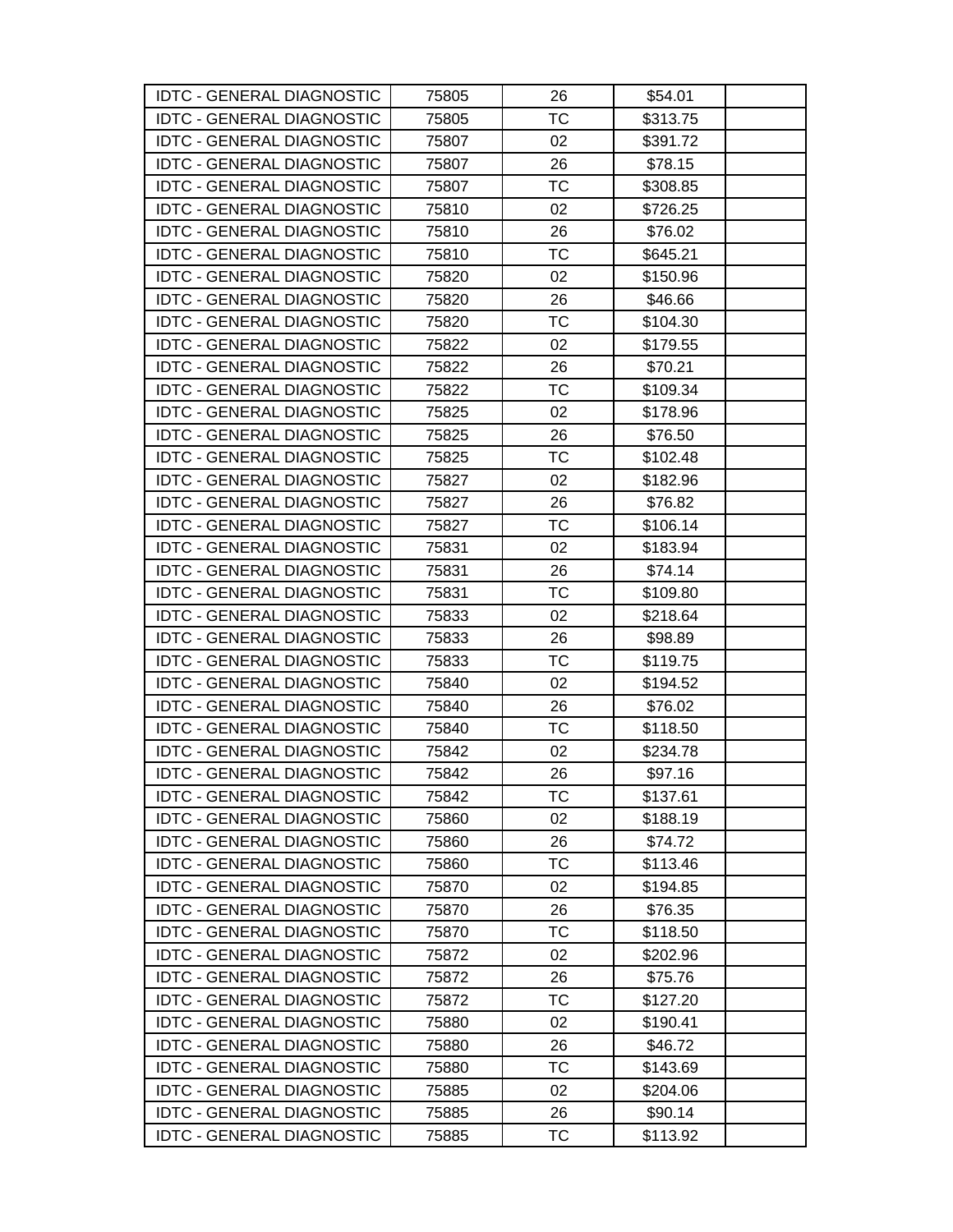| <b>IDTC - GENERAL DIAGNOSTIC</b> | 75887 | 02        | \$206.35   |  |
|----------------------------------|-------|-----------|------------|--|
| <b>IDTC - GENERAL DIAGNOSTIC</b> | 75887 | 26        | \$91.05    |  |
| <b>IDTC - GENERAL DIAGNOSTIC</b> | 75887 | <b>TC</b> | \$115.30   |  |
| <b>IDTC - GENERAL DIAGNOSTIC</b> | 75889 | 02        | \$187.52   |  |
| <b>IDTC - GENERAL DIAGNOSTIC</b> | 75889 | 26        | \$72.69    |  |
| <b>IDTC - GENERAL DIAGNOSTIC</b> | 75889 | <b>TC</b> | \$114.84   |  |
| <b>IDTC - GENERAL DIAGNOSTIC</b> | 75891 | 02        | \$189.81   |  |
| <b>IDTC - GENERAL DIAGNOSTIC</b> | 75891 | 26        | \$74.06    |  |
| <b>IDTC - GENERAL DIAGNOSTIC</b> | 75891 | <b>TC</b> | \$115.75   |  |
| <b>IDTC - GENERAL DIAGNOSTIC</b> | 75894 | 02        | \$1,338.42 |  |
| <b>IDTC - GENERAL DIAGNOSTIC</b> | 75894 | 26        | \$93.22    |  |
| <b>IDTC - GENERAL DIAGNOSTIC</b> | 75894 | ТC        | \$1,242.72 |  |
| <b>IDTC - GENERAL DIAGNOSTIC</b> | 75898 | 02        | \$161.62   |  |
| <b>IDTC - GENERAL DIAGNOSTIC</b> | 75898 | 26        | \$118.38   |  |
| <b>IDTC - GENERAL DIAGNOSTIC</b> | 75898 | ТC        | \$53.30    |  |
| <b>IDTC - GENERAL DIAGNOSTIC</b> | 75984 | 02        | \$137.92   |  |
| <b>IDTC - GENERAL DIAGNOSTIC</b> | 75984 | 26        | \$45.99    |  |
| <b>IDTC - GENERAL DIAGNOSTIC</b> | 75984 | ТC        | \$91.94    |  |
| <b>IDTC - GENERAL DIAGNOSTIC</b> | 76010 | 02        | \$34.39    |  |
| <b>IDTC - GENERAL DIAGNOSTIC</b> | 76010 | 26        | \$12.08    |  |
| <b>IDTC - GENERAL DIAGNOSTIC</b> | 76010 | <b>TC</b> | \$22.31    |  |
| <b>IDTC - GENERAL DIAGNOSTIC</b> | 76080 | 02        | \$72.26    |  |
| <b>IDTC - GENERAL DIAGNOSTIC</b> | 76080 | 26        | \$34.84    |  |
| <b>IDTC - GENERAL DIAGNOSTIC</b> | 76080 | TC        | \$37.42    |  |
| <b>IDTC - GENERAL DIAGNOSTIC</b> | 76098 | 02        | \$22.04    |  |
| <b>IDTC - GENERAL DIAGNOSTIC</b> | 76098 | 26        | \$10.71    |  |
| <b>IDTC - GENERAL DIAGNOSTIC</b> | 76098 | ТC        | \$11.32    |  |
| <b>IDTC - GENERAL DIAGNOSTIC</b> | 76100 | 02        | \$120.06   |  |
| <b>IDTC - GENERAL DIAGNOSTIC</b> | 76100 | 26        | \$42.32    |  |
| <b>IDTC - GENERAL DIAGNOSTIC</b> | 76100 | TC        | \$77.74    |  |
| <b>IDTC - GENERAL DIAGNOSTIC</b> | 76120 | 02        | \$110.10   |  |
| <b>IDTC - GENERAL DIAGNOSTIC</b> | 76120 | 26        | \$25.49    |  |
| <b>IDTC - GENERAL DIAGNOSTIC</b> | 76120 | ТC        | \$84.61    |  |
| <b>IDTC - GENERAL DIAGNOSTIC</b> | 76125 | 02        | \$58.48    |  |
| <b>IDTC - GENERAL DIAGNOSTIC</b> | 76125 | 26        | \$19.51    |  |
| <b>IDTC - GENERAL DIAGNOSTIC</b> | 76125 | ТC        | \$38.01    |  |
| <b>IDTC - GENERAL DIAGNOSTIC</b> | 76497 | 02        | \$0.00     |  |
| <b>IDTC - GENERAL DIAGNOSTIC</b> | 76497 | 26        | \$0.00     |  |
| <b>IDTC - GENERAL DIAGNOSTIC</b> | 76497 | ТC        | \$0.00     |  |
| <b>IDTC - GENERAL DIAGNOSTIC</b> | 76499 | 02        | \$0.00     |  |
| <b>IDTC - GENERAL DIAGNOSTIC</b> | 76499 | 26        | \$0.00     |  |
| <b>IDTC - GENERAL DIAGNOSTIC</b> | 76499 | ТC        | \$0.00     |  |
| <b>IDTC - GENERAL DIAGNOSTIC</b> | 76506 | 02        | \$155.29   |  |
| <b>IDTC - GENERAL DIAGNOSTIC</b> | 76506 | 26        | \$43.20    |  |
| <b>IDTC - GENERAL DIAGNOSTIC</b> | 76506 | ТC        | \$112.09   |  |
| <b>IDTC - GENERAL DIAGNOSTIC</b> | 76510 | 02        | \$219.39   |  |
| <b>IDTC - GENERAL DIAGNOSTIC</b> | 76510 | 26        | \$114.62   |  |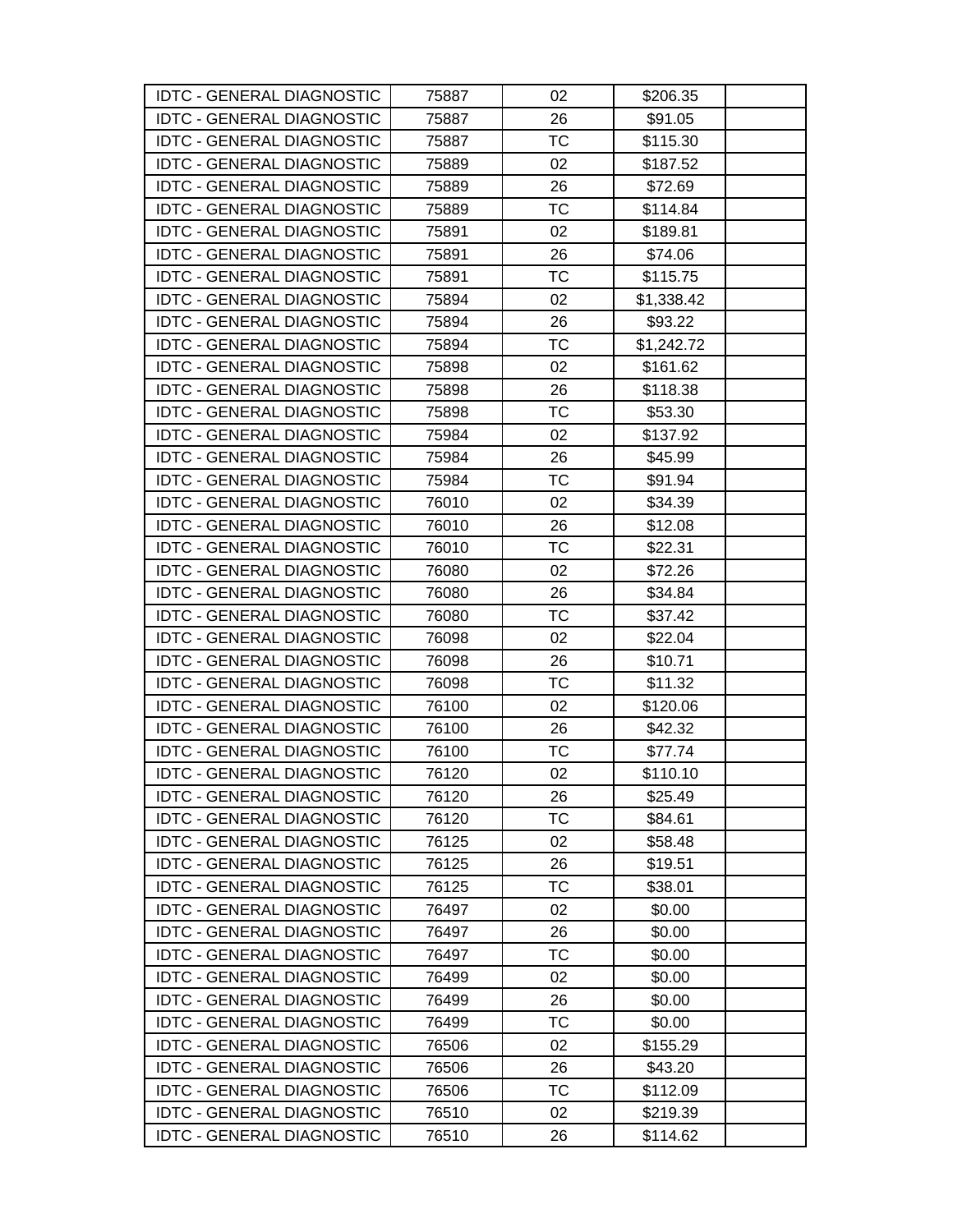| <b>IDTC - GENERAL DIAGNOSTIC</b> | 76510 | ТC        | \$104.76 |  |
|----------------------------------|-------|-----------|----------|--|
| <b>IDTC - GENERAL DIAGNOSTIC</b> | 76511 | 02        | \$131.69 |  |
| <b>IDTC - GENERAL DIAGNOSTIC</b> | 76511 | 26        | \$68.61  |  |
| <b>IDTC - GENERAL DIAGNOSTIC</b> | 76511 | <b>TC</b> | \$63.08  |  |
| <b>IDTC - GENERAL DIAGNOSTIC</b> | 76512 | 02        | \$119.78 |  |
| <b>IDTC - GENERAL DIAGNOSTIC</b> | 76512 | 26        | \$68.15  |  |
| <b>IDTC - GENERAL DIAGNOSTIC</b> | 76512 | <b>TC</b> | \$51.62  |  |
| <b>IDTC - GENERAL DIAGNOSTIC</b> | 76513 | 02        | \$123.25 |  |
| <b>IDTC - GENERAL DIAGNOSTIC</b> | 76513 | 26        | \$45.98  |  |
| <b>IDTC - GENERAL DIAGNOSTIC</b> | 76513 | TC        | \$77.28  |  |
| <b>IDTC - GENERAL DIAGNOSTIC</b> | 76514 | 02        | \$20.20  |  |
| <b>IDTC - GENERAL DIAGNOSTIC</b> | 76514 | 26        | \$13.00  |  |
| <b>IDTC - GENERAL DIAGNOSTIC</b> | 76514 | ТC        | \$7.20   |  |
| <b>IDTC - GENERAL DIAGNOSTIC</b> | 76516 | 02        | \$101.84 |  |
| <b>IDTC - GENERAL DIAGNOSTIC</b> | 76516 | 26        | \$40.12  |  |
| <b>IDTC - GENERAL DIAGNOSTIC</b> | 76516 | <b>TC</b> | \$61.70  |  |
| <b>IDTC - GENERAL DIAGNOSTIC</b> | 76519 | 02        | \$109.62 |  |
| <b>IDTC - GENERAL DIAGNOSTIC</b> | 76519 | 26        | \$40.59  |  |
| <b>IDTC - GENERAL DIAGNOSTIC</b> | 76519 | ТC        | \$69.04  |  |
| <b>IDTC - GENERAL DIAGNOSTIC</b> | 76529 | 02        | \$102.26 |  |
| <b>IDTC - GENERAL DIAGNOSTIC</b> | 76529 | 26        | \$41.48  |  |
| <b>IDTC - GENERAL DIAGNOSTIC</b> | 76529 | <b>TC</b> | \$60.79  |  |
| <b>IDTC - GENERAL DIAGNOSTIC</b> | 76536 | 02        | \$152.40 |  |
| <b>IDTC - GENERAL DIAGNOSTIC</b> | 76536 | 26        | \$37.10  |  |
| <b>IDTC - GENERAL DIAGNOSTIC</b> | 76536 | TC        | \$115.30 |  |
| <b>IDTC - GENERAL DIAGNOSTIC</b> | 76604 | 02        | \$115.76 |  |
| <b>IDTC - GENERAL DIAGNOSTIC</b> | 76604 | 26        | \$35.74  |  |
| <b>IDTC - GENERAL DIAGNOSTIC</b> | 76604 | ТC        | \$80.02  |  |
| <b>IDTC - GENERAL DIAGNOSTIC</b> | 76641 | 02        | \$140.66 |  |
| <b>IDTC - GENERAL DIAGNOSTIC</b> | 76641 | 26        | \$48.26  |  |
| <b>IDTC - GENERAL DIAGNOSTIC</b> | 76641 | <b>TC</b> | \$92.39  |  |
| <b>IDTC - GENERAL DIAGNOSTIC</b> | 76642 | 02        | \$115.98 |  |
| <b>IDTC - GENERAL DIAGNOSTIC</b> | 76642 | 26        | \$45.11  |  |
| <b>IDTC - GENERAL DIAGNOSTIC</b> | 76642 | ТC        | \$70.86  |  |
| <b>IDTC - GENERAL DIAGNOSTIC</b> | 76700 | 02        | \$160.28 |  |
| <b>IDTC - GENERAL DIAGNOSTIC</b> | 76700 | 26        | \$53.22  |  |
| <b>IDTC - GENERAL DIAGNOSTIC</b> | 76700 | TC        | \$107.05 |  |
| <b>IDTC - GENERAL DIAGNOSTIC</b> | 76705 | 02        | \$119.85 |  |
| <b>IDTC - GENERAL DIAGNOSTIC</b> | 76705 | 26        | \$38.91  |  |
| <b>IDTC - GENERAL DIAGNOSTIC</b> | 76705 | <b>TC</b> | \$80.94  |  |
| <b>IDTC - GENERAL DIAGNOSTIC</b> | 76706 | 02        | \$122.64 |  |
| <b>IDTC - GENERAL DIAGNOSTIC</b> | 76706 | 26        | \$36.65  |  |
| <b>IDTC - GENERAL DIAGNOSTIC</b> | 76706 | TC        | \$85.99  |  |
| <b>IDTC - GENERAL DIAGNOSTIC</b> | 76770 | 02        | \$148.44 |  |
| <b>IDTC - GENERAL DIAGNOSTIC</b> | 76770 | 26        | \$48.71  |  |
| <b>IDTC - GENERAL DIAGNOSTIC</b> | 76770 | TC        | \$99.72  |  |
| <b>IDTC - GENERAL DIAGNOSTIC</b> | 76775 | 02        | \$76.80  |  |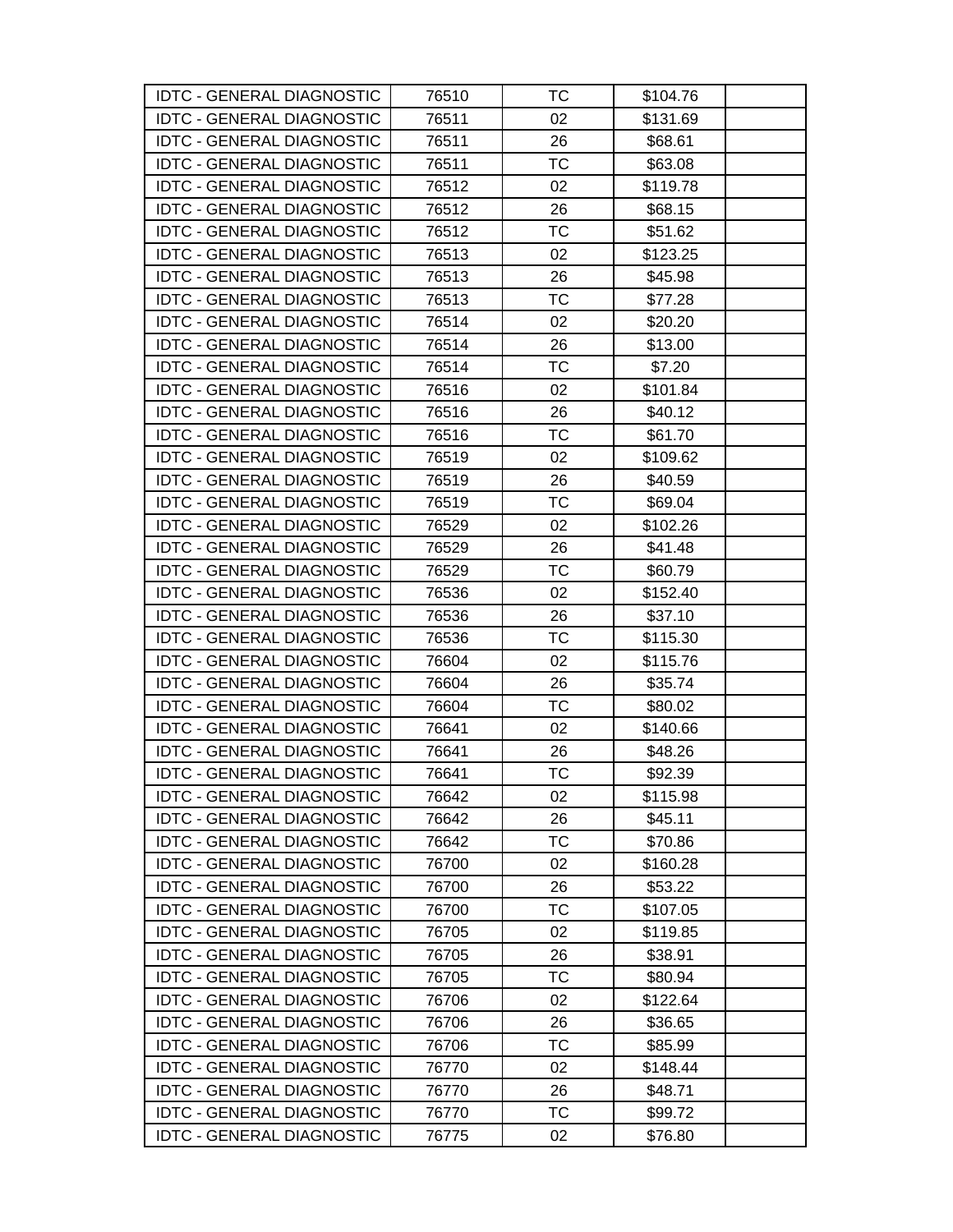| <b>IDTC - GENERAL DIAGNOSTIC</b> | 76775 | 26        | \$38.00  |
|----------------------------------|-------|-----------|----------|
| <b>IDTC - GENERAL DIAGNOSTIC</b> | 76775 | <b>TC</b> | \$38.80  |
| <b>IDTC - GENERAL DIAGNOSTIC</b> | 76776 | 02        | \$205.21 |
| <b>IDTC - GENERAL DIAGNOSTIC</b> | 76776 | 26        | \$50.08  |
| <b>IDTC - GENERAL DIAGNOSTIC</b> | 76776 | <b>TC</b> | \$155.14 |
| <b>IDTC - GENERAL DIAGNOSTIC</b> | 76800 | 02        | \$190.50 |
| <b>IDTC - GENERAL DIAGNOSTIC</b> | 76800 | 26        | \$82.54  |
| <b>IDTC - GENERAL DIAGNOSTIC</b> | 76800 | ТC        | \$107.96 |
| <b>IDTC - GENERAL DIAGNOSTIC</b> | 76801 | 02        | \$162.60 |
| <b>IDTC - GENERAL DIAGNOSTIC</b> | 76801 | 26        | \$66.55  |
| <b>IDTC - GENERAL DIAGNOSTIC</b> | 76801 | TC        | \$96.06  |
| <b>IDTC - GENERAL DIAGNOSTIC</b> | 76802 | 02        | \$85.48  |
| <b>IDTC - GENERAL DIAGNOSTIC</b> | 76802 | 26        | \$56.61  |
| <b>IDTC - GENERAL DIAGNOSTIC</b> | 76802 | ТC        | \$28.85  |
| <b>IDTC - GENERAL DIAGNOSTIC</b> | 76805 | 02        | \$187.66 |
| <b>IDTC - GENERAL DIAGNOSTIC</b> | 76805 | 26        | \$67.34  |
| <b>IDTC - GENERAL DIAGNOSTIC</b> | 76805 | TC        | \$120.34 |
| <b>IDTC - GENERAL DIAGNOSTIC</b> | 76810 | 02        | \$123.22 |
| <b>IDTC - GENERAL DIAGNOSTIC</b> | 76810 | 26        | \$66.89  |
| <b>IDTC - GENERAL DIAGNOSTIC</b> | 76810 | ТC        | \$56.34  |
| <b>IDTC - GENERAL DIAGNOSTIC</b> | 76811 | 02        | \$244.15 |
| <b>IDTC - GENERAL DIAGNOSTIC</b> | 76811 | 26        | \$132.19 |
| <b>IDTC - GENERAL DIAGNOSTIC</b> | 76811 | TC        | \$111.96 |
| <b>IDTC - GENERAL DIAGNOSTIC</b> | 76812 | 02        | \$272.79 |
| <b>IDTC - GENERAL DIAGNOSTIC</b> | 76812 | 26        | \$124.98 |
| <b>IDTC - GENERAL DIAGNOSTIC</b> | 76812 | ТC        | \$147.81 |
| <b>IDTC - GENERAL DIAGNOSTIC</b> | 76813 | 02        | \$162.36 |
| <b>IDTC - GENERAL DIAGNOSTIC</b> | 76813 | 26        | \$82.34  |
| <b>IDTC - GENERAL DIAGNOSTIC</b> | 76813 | TC        | \$80.02  |
| <b>IDTC - GENERAL DIAGNOSTIC</b> | 76814 | 02        | \$108.62 |
| <b>IDTC - GENERAL DIAGNOSTIC</b> | 76814 | 26        | \$69.36  |
| <b>IDTC - GENERAL DIAGNOSTIC</b> | 76814 | ТC        | \$39.26  |
| <b>IDTC - GENERAL DIAGNOSTIC</b> | 76815 | 02        | \$111.88 |
| <b>IDTC - GENERAL DIAGNOSTIC</b> | 76815 | 26        | \$43.76  |
| <b>IDTC - GENERAL DIAGNOSTIC</b> | 76815 | TC        | \$68.11  |
| <b>IDTC - GENERAL DIAGNOSTIC</b> | 76816 | 02        | \$153.45 |
| <b>IDTC - GENERAL DIAGNOSTIC</b> | 76816 | 26        | \$59.22  |
| <b>IDTC - GENERAL DIAGNOSTIC</b> | 76816 | ТC        | \$94.22  |
| <b>IDTC - GENERAL DIAGNOSTIC</b> | 76817 | 02        | \$128.60 |
| <b>IDTC - GENERAL DIAGNOSTIC</b> | 76817 | 26        | \$50.86  |
| <b>IDTC - GENERAL DIAGNOSTIC</b> | 76817 | ТC        | \$77.74  |
| <b>IDTC - GENERAL DIAGNOSTIC</b> | 76818 | 02        | \$164.32 |
| <b>IDTC - GENERAL DIAGNOSTIC</b> | 76818 | 26        | \$73.42  |
| <b>IDTC - GENERAL DIAGNOSTIC</b> | 76818 | <b>TC</b> | \$90.89  |
| <b>IDTC - GENERAL DIAGNOSTIC</b> | 76819 | 02        | \$119.75 |
| <b>IDTC - GENERAL DIAGNOSTIC</b> | 76819 | 26        | \$53.01  |
| <b>IDTC - GENERAL DIAGNOSTIC</b> | 76819 | <b>TC</b> | \$66.75  |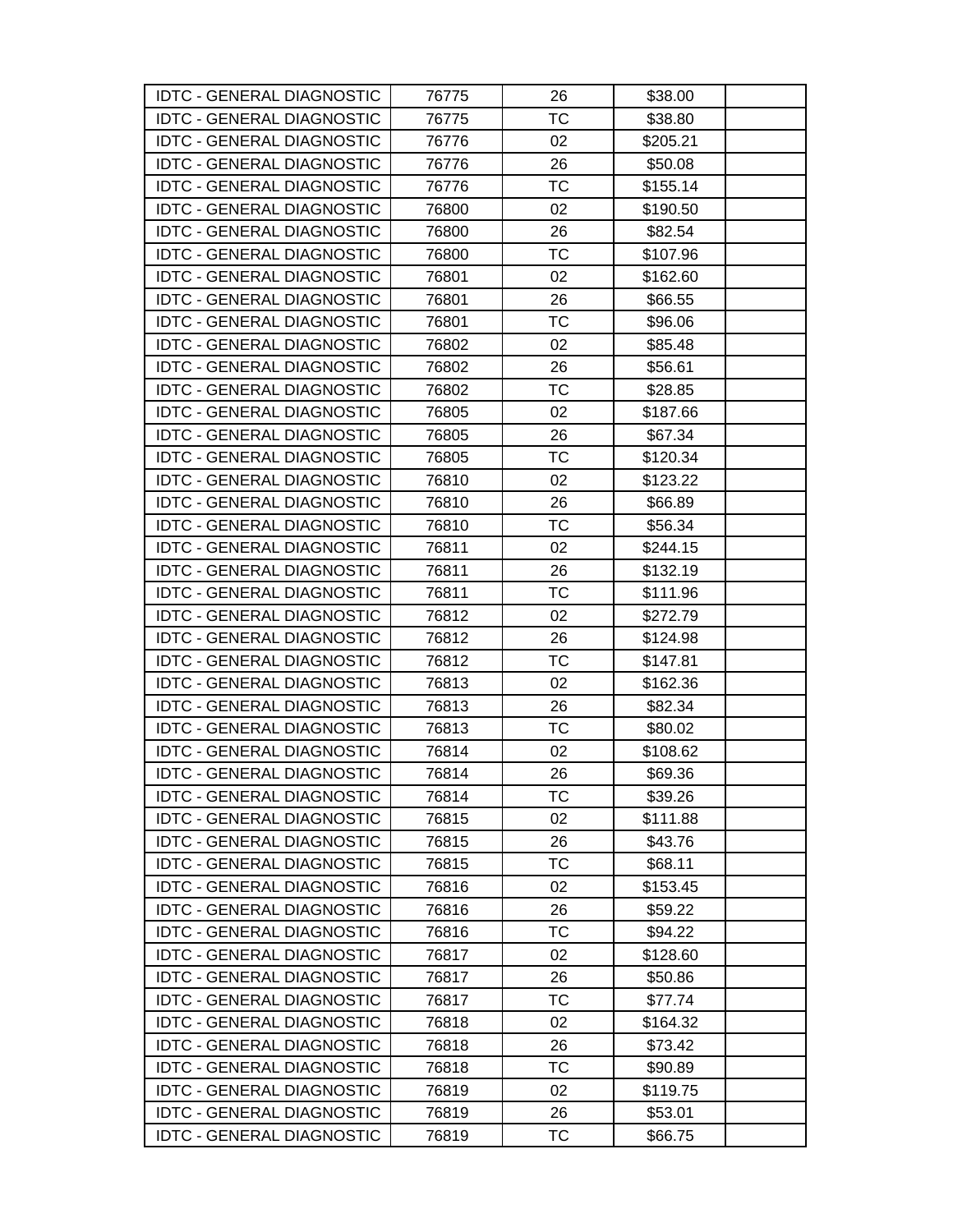| <b>IDTC - GENERAL DIAGNOSTIC</b> | 76820 | 02        | \$64.39  |  |
|----------------------------------|-------|-----------|----------|--|
| <b>IDTC - GENERAL DIAGNOSTIC</b> | 76820 | 26        | \$34.74  |  |
| <b>IDTC - GENERAL DIAGNOSTIC</b> | 76820 | TC        | \$29.64  |  |
| <b>IDTC - GENERAL DIAGNOSTIC</b> | 76821 | 02        | \$123.49 |  |
| <b>IDTC - GENERAL DIAGNOSTIC</b> | 76821 | 26        | \$48.95  |  |
| <b>IDTC - GENERAL DIAGNOSTIC</b> | 76821 | TC        | \$74.52  |  |
| <b>IDTC - GENERAL DIAGNOSTIC</b> | 76825 | 02        | \$365.60 |  |
| <b>IDTC - GENERAL DIAGNOSTIC</b> | 76825 | 26        | \$111.65 |  |
| <b>IDTC - GENERAL DIAGNOSTIC</b> | 76825 | <b>TC</b> | \$253.95 |  |
| <b>IDTC - GENERAL DIAGNOSTIC</b> | 76826 | 02        | \$214.31 |  |
| <b>IDTC - GENERAL DIAGNOSTIC</b> | 76826 | 26        | \$54.59  |  |
| <b>IDTC - GENERAL DIAGNOSTIC</b> | 76826 | TC        | \$159.72 |  |
| <b>IDTC - GENERAL DIAGNOSTIC</b> | 76827 | 02        | \$99.71  |  |
| <b>IDTC - GENERAL DIAGNOSTIC</b> | 76827 | 26        | \$38.46  |  |
| <b>IDTC - GENERAL DIAGNOSTIC</b> | 76827 | TC        | \$61.25  |  |
| <b>IDTC - GENERAL DIAGNOSTIC</b> | 76828 | 02        | \$71.66  |  |
| <b>IDTC - GENERAL DIAGNOSTIC</b> | 76828 | 26        | \$38.35  |  |
| <b>IDTC - GENERAL DIAGNOSTIC</b> | 76828 | TC        | \$33.31  |  |
| <b>IDTC - GENERAL DIAGNOSTIC</b> | 76830 | 02        | \$160.39 |  |
| <b>IDTC - GENERAL DIAGNOSTIC</b> | 76830 | 26        | \$46.01  |  |
| <b>IDTC - GENERAL DIAGNOSTIC</b> | 76830 | <b>TC</b> | \$114.38 |  |
| <b>IDTC - GENERAL DIAGNOSTIC</b> | 76831 | 02        | \$157.49 |  |
| <b>IDTC - GENERAL DIAGNOSTIC</b> | 76831 | 26        | \$49.06  |  |
| <b>IDTC - GENERAL DIAGNOSTIC</b> | 76831 | <b>TC</b> | \$108.42 |  |
| <b>IDTC - GENERAL DIAGNOSTIC</b> | 76856 | 02        | \$144.82 |  |
| <b>IDTC - GENERAL DIAGNOSTIC</b> | 76856 | 26        | \$46.01  |  |
| <b>IDTC - GENERAL DIAGNOSTIC</b> | 76856 | TC        | \$98.80  |  |
| <b>IDTC - GENERAL DIAGNOSTIC</b> | 76857 | 02        | \$63.60  |  |
| <b>IDTC - GENERAL DIAGNOSTIC</b> | 76857 | 26        | \$33.04  |  |
| <b>IDTC - GENERAL DIAGNOSTIC</b> | 76857 | TC        | \$30.56  |  |
| <b>IDTC - GENERAL DIAGNOSTIC</b> | 76870 | 02        | \$89.90  |  |
| <b>IDTC - GENERAL DIAGNOSTIC</b> | 76870 | 26        | \$42.85  |  |
| <b>IDTC - GENERAL DIAGNOSTIC</b> | 76870 | <b>TC</b> | \$47.05  |  |
| <b>IDTC - GENERAL DIAGNOSTIC</b> | 76872 | 02        | \$124.01 |  |
| <b>IDTC - GENERAL DIAGNOSTIC</b> | 76872 | 26        | \$43.52  |  |
| <b>IDTC - GENERAL DIAGNOSTIC</b> | 76872 | ТC        | \$80.49  |  |
| <b>IDTC - GENERAL DIAGNOSTIC</b> | 76873 | 02        | \$223.45 |  |
| <b>IDTC - GENERAL DIAGNOSTIC</b> | 76873 | 26        | \$102.20 |  |
| <b>IDTC - GENERAL DIAGNOSTIC</b> | 76873 | ТC        | \$121.25 |  |
| <b>IDTC - GENERAL DIAGNOSTIC</b> | 76881 | 02        | \$154.62 |  |
| <b>IDTC - GENERAL DIAGNOSTIC</b> | 76881 | 26        | \$41.61  |  |
| <b>IDTC - GENERAL DIAGNOSTIC</b> | 76881 | TC        | \$113.00 |  |
| <b>IDTC - GENERAL DIAGNOSTIC</b> | 76882 | 02        | \$47.58  |  |
| <b>IDTC - GENERAL DIAGNOSTIC</b> | 76882 | 26        | \$32.59  |  |
| <b>IDTC - GENERAL DIAGNOSTIC</b> | 76882 | TC        | \$14.99  |  |
| <b>IDTC - GENERAL DIAGNOSTIC</b> | 76885 | 02        | \$191.95 |  |
| <b>IDTC - GENERAL DIAGNOSTIC</b> | 76885 | 26        | \$49.18  |  |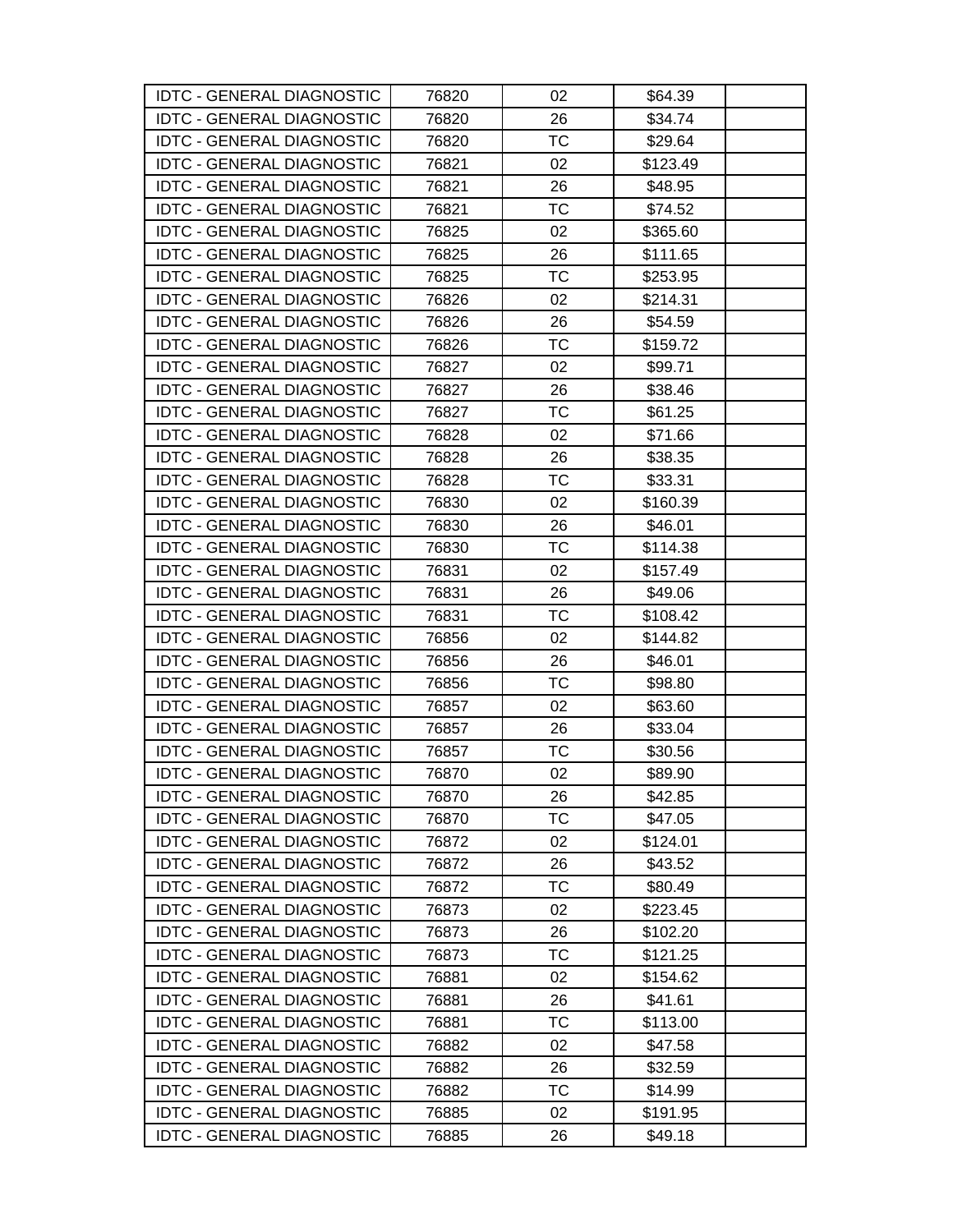| <b>IDTC - GENERAL DIAGNOSTIC</b> | 76885 | тс        | \$142.78 |  |
|----------------------------------|-------|-----------|----------|--|
| <b>IDTC - GENERAL DIAGNOSTIC</b> | 76886 | 02        | \$142.72 |  |
| <b>IDTC - GENERAL DIAGNOSTIC</b> | 76886 | 26        | \$39.34  |  |
| <b>IDTC - GENERAL DIAGNOSTIC</b> | 76886 | <b>TC</b> | \$103.39 |  |
| <b>IDTC - GENERAL DIAGNOSTIC</b> | 76932 | 02        | \$124.29 |  |
| <b>IDTC - GENERAL DIAGNOSTIC</b> | 76932 | 26        | \$42.95  |  |
| <b>IDTC - GENERAL DIAGNOSTIC</b> | 76932 | <b>TC</b> | \$77.22  |  |
| <b>IDTC - GENERAL DIAGNOSTIC</b> | 76936 | 02        | \$361.21 |  |
| <b>IDTC - GENERAL DIAGNOSTIC</b> | 76936 | 26        | \$133.82 |  |
| <b>IDTC - GENERAL DIAGNOSTIC</b> | 76936 | TC        | \$227.39 |  |
| <b>IDTC - GENERAL DIAGNOSTIC</b> | 76937 | 02        | \$41.14  |  |
| <b>IDTC - GENERAL DIAGNOSTIC</b> | 76937 | 26        | \$19.15  |  |
| <b>IDTC - GENERAL DIAGNOSTIC</b> | 76937 | TC        | \$21.99  |  |
| <b>IDTC - GENERAL DIAGNOSTIC</b> | 76940 | 02        | \$244.01 |  |
| <b>IDTC - GENERAL DIAGNOSTIC</b> | 76940 | 26        | \$141.48 |  |
| <b>IDTC - GENERAL DIAGNOSTIC</b> | 76940 | <b>TC</b> | \$92.78  |  |
| <b>IDTC - GENERAL DIAGNOSTIC</b> | 76941 | 02        | \$168.15 |  |
| <b>IDTC - GENERAL DIAGNOSTIC</b> | 76941 | 26        | \$84.34  |  |
| <b>IDTC - GENERAL DIAGNOSTIC</b> | 76941 | TC        | \$74.34  |  |
| <b>IDTC - GENERAL DIAGNOSTIC</b> | 76942 | 02        | \$79.01  |  |
| <b>IDTC - GENERAL DIAGNOSTIC</b> | 76942 | 26        | \$42.50  |  |
| <b>IDTC - GENERAL DIAGNOSTIC</b> | 76942 | TC        | \$36.51  |  |
| <b>IDTC - GENERAL DIAGNOSTIC</b> | 76945 | 02        | \$122.51 |  |
| <b>IDTC - GENERAL DIAGNOSTIC</b> | 76945 | 26        | \$47.15  |  |
| <b>IDTC - GENERAL DIAGNOSTIC</b> | 76945 | TC        | \$45.19  |  |
| <b>IDTC - GENERAL DIAGNOSTIC</b> | 76946 | 02        | \$43.56  |  |
| <b>IDTC - GENERAL DIAGNOSTIC</b> | 76946 | 26        | \$26.28  |  |
| <b>IDTC - GENERAL DIAGNOSTIC</b> | 76946 | TC        | \$17.28  |  |
| <b>IDTC - GENERAL DIAGNOSTIC</b> | 76948 | 02        | \$94.00  |  |
| <b>IDTC - GENERAL DIAGNOSTIC</b> | 76948 | 26        | \$44.66  |  |
| <b>IDTC - GENERAL DIAGNOSTIC</b> | 76948 | <b>TC</b> | \$49.34  |  |
| <b>IDTC - GENERAL DIAGNOSTIC</b> | 76965 | 02        | \$118.89 |  |
| <b>IDTC - GENERAL DIAGNOSTIC</b> | 76965 | 26        | \$87.41  |  |
| <b>IDTC - GENERAL DIAGNOSTIC</b> | 76965 | TC        | \$31.48  |  |
| <b>IDTC - GENERAL DIAGNOSTIC</b> | 76975 | 02        | \$133.75 |  |
| <b>IDTC - GENERAL DIAGNOSTIC</b> | 76975 | 26        | \$56.18  |  |
| <b>IDTC - GENERAL DIAGNOSTIC</b> | 76975 | <b>TC</b> | \$72.24  |  |
| <b>IDTC - GENERAL DIAGNOSTIC</b> | 76978 | 02        | \$421.53 |  |
| <b>IDTC - GENERAL DIAGNOSTIC</b> | 76978 | 26        | \$107.51 |  |
| <b>IDTC - GENERAL DIAGNOSTIC</b> | 76978 | <b>TC</b> | \$314.01 |  |
| <b>IDTC - GENERAL DIAGNOSTIC</b> | 76979 | 02        | \$285.33 |  |
| <b>IDTC - GENERAL DIAGNOSTIC</b> | 76979 | 26        | \$56.48  |  |
| <b>IDTC - GENERAL DIAGNOSTIC</b> | 76979 | TC        | \$228.86 |  |
| <b>IDTC - GENERAL DIAGNOSTIC</b> | 76981 | 02        | \$140.04 |  |
| <b>IDTC - GENERAL DIAGNOSTIC</b> | 76981 | 26        | \$39.85  |  |
| <b>IDTC - GENERAL DIAGNOSTIC</b> | 76981 | TC        | \$100.20 |  |
| <b>IDTC - GENERAL DIAGNOSTIC</b> | 76982 | 02        | \$125.45 |  |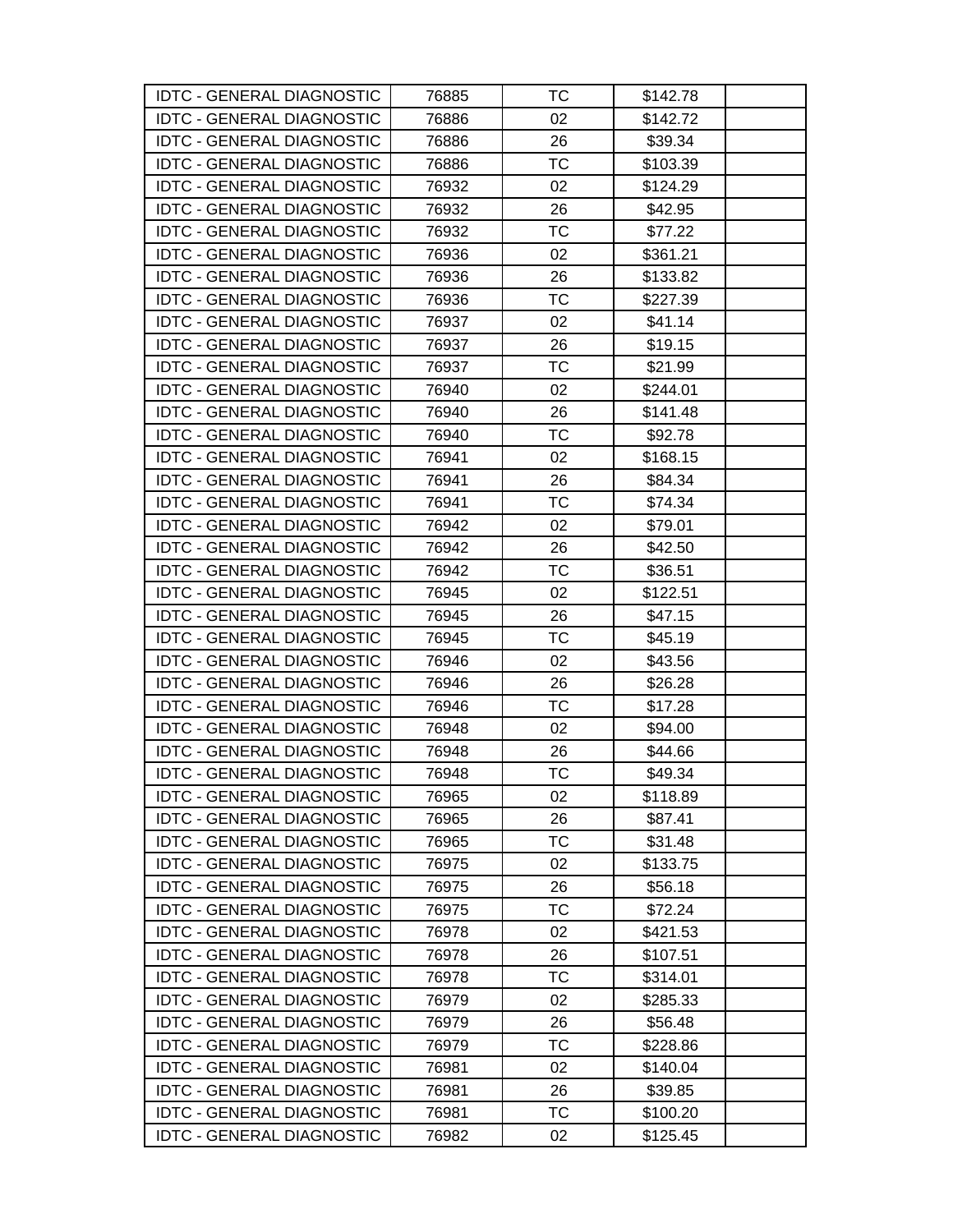| <b>IDTC - GENERAL DIAGNOSTIC</b> | 76982 | 26        | \$39.85  |  |
|----------------------------------|-------|-----------|----------|--|
| <b>IDTC - GENERAL DIAGNOSTIC</b> | 76982 | <b>TC</b> | \$85.60  |  |
| <b>IDTC - GENERAL DIAGNOSTIC</b> | 76983 | 02        | \$76.93  |  |
| <b>IDTC - GENERAL DIAGNOSTIC</b> | 76983 | 26        | \$33.61  |  |
| <b>IDTC - GENERAL DIAGNOSTIC</b> | 76983 | <b>TC</b> | \$43.31  |  |
| <b>IDTC - GENERAL DIAGNOSTIC</b> | 76998 | 02        | \$220.60 |  |
| <b>IDTC - GENERAL DIAGNOSTIC</b> | 76998 | 26        | \$89.02  |  |
| <b>IDTC - GENERAL DIAGNOSTIC</b> | 76998 | <b>TC</b> | \$133.85 |  |
| <b>IDTC - GENERAL DIAGNOSTIC</b> | 76999 | 02        | \$0.00   |  |
| <b>IDTC - GENERAL DIAGNOSTIC</b> | 76999 | 26        | \$0.00   |  |
| <b>IDTC - GENERAL DIAGNOSTIC</b> | 76999 | <b>TC</b> | \$0.00   |  |
| <b>IDTC - GENERAL DIAGNOSTIC</b> | 77001 | 02        | \$109.98 |  |
| <b>IDTC - GENERAL DIAGNOSTIC</b> | 77001 | 26        | \$25.36  |  |
| <b>IDTC - GENERAL DIAGNOSTIC</b> | 77001 | <b>TC</b> | \$84.61  |  |
| <b>IDTC - GENERAL DIAGNOSTIC</b> | 77003 | 02        | \$122.59 |  |
| <b>IDTC - GENERAL DIAGNOSTIC</b> | 77003 | 26        | \$39.36  |  |
| <b>IDTC - GENERAL DIAGNOSTIC</b> | 77003 | TC        | \$83.24  |  |
| <b>IDTC - GENERAL DIAGNOSTIC</b> | 77071 | 02        | \$64.68  |  |
| <b>IDTC - GENERAL DIAGNOSTIC</b> | 77072 | 02        | \$30.25  |  |
| <b>IDTC - GENERAL DIAGNOSTIC</b> | 77072 | 26        | \$12.51  |  |
| <b>IDTC - GENERAL DIAGNOSTIC</b> | 77072 | <b>TC</b> | \$17.74  |  |
| <b>IDTC - GENERAL DIAGNOSTIC</b> | 77073 | 02        | \$47.00  |  |
| <b>IDTC - GENERAL DIAGNOSTIC</b> | 77073 | 26        | \$19.19  |  |
| <b>IDTC - GENERAL DIAGNOSTIC</b> | 77073 | <b>TC</b> | \$27.81  |  |
| <b>IDTC - GENERAL DIAGNOSTIC</b> | 77074 | 02        | \$84.26  |  |
| <b>IDTC - GENERAL DIAGNOSTIC</b> | 77074 | 26        | \$30.34  |  |
| <b>IDTC - GENERAL DIAGNOSTIC</b> | 77074 | TC        | \$53.92  |  |
| <b>IDTC - GENERAL DIAGNOSTIC</b> | 77075 | 02        | \$113.49 |  |
| <b>IDTC - GENERAL DIAGNOSTIC</b> | 77075 | 26        | \$35.75  |  |
| <b>IDTC - GENERAL DIAGNOSTIC</b> | 77075 | TC        | \$77.74  |  |
| <b>IDTC - GENERAL DIAGNOSTIC</b> | 77076 | 02        | \$126.02 |  |
| <b>IDTC - GENERAL DIAGNOSTIC</b> | 77076 | 26        | \$46.46  |  |
| <b>IDTC - GENERAL DIAGNOSTIC</b> | 77076 | <b>TC</b> | \$79.58  |  |
| <b>IDTC - GENERAL DIAGNOSTIC</b> | 77077 | 02        | \$48.79  |  |
| <b>IDTC - GENERAL DIAGNOSTIC</b> | 77077 | 26        | \$21.44  |  |
| <b>IDTC - GENERAL DIAGNOSTIC</b> | 77077 | ТC        | \$27.35  |  |
| <b>IDTC - GENERAL DIAGNOSTIC</b> | 77080 | 02        | \$53.60  |  |
| <b>IDTC - GENERAL DIAGNOSTIC</b> | 77080 | 26        | \$13.42  |  |
| <b>IDTC - GENERAL DIAGNOSTIC</b> | 77080 | ТC        | \$40.18  |  |
| <b>IDTC - GENERAL DIAGNOSTIC</b> | 77081 | 02        | \$36.64  |  |
| <b>IDTC - GENERAL DIAGNOSTIC</b> | 77081 | 26        | \$14.32  |  |
| <b>IDTC - GENERAL DIAGNOSTIC</b> | 77081 | TC        | \$22.31  |  |
| <b>IDTC - GENERAL DIAGNOSTIC</b> | 77085 | 02        | \$73.08  |  |
| <b>IDTC - GENERAL DIAGNOSTIC</b> | 77085 | 26        | \$20.52  |  |
| <b>IDTC - GENERAL DIAGNOSTIC</b> | 77085 | TC        | \$52.55  |  |
| <b>IDTC - GENERAL DIAGNOSTIC</b> | 77086 | 02        | \$46.30  |  |
| <b>IDTC - GENERAL DIAGNOSTIC</b> | 77086 | 26        | \$11.62  |  |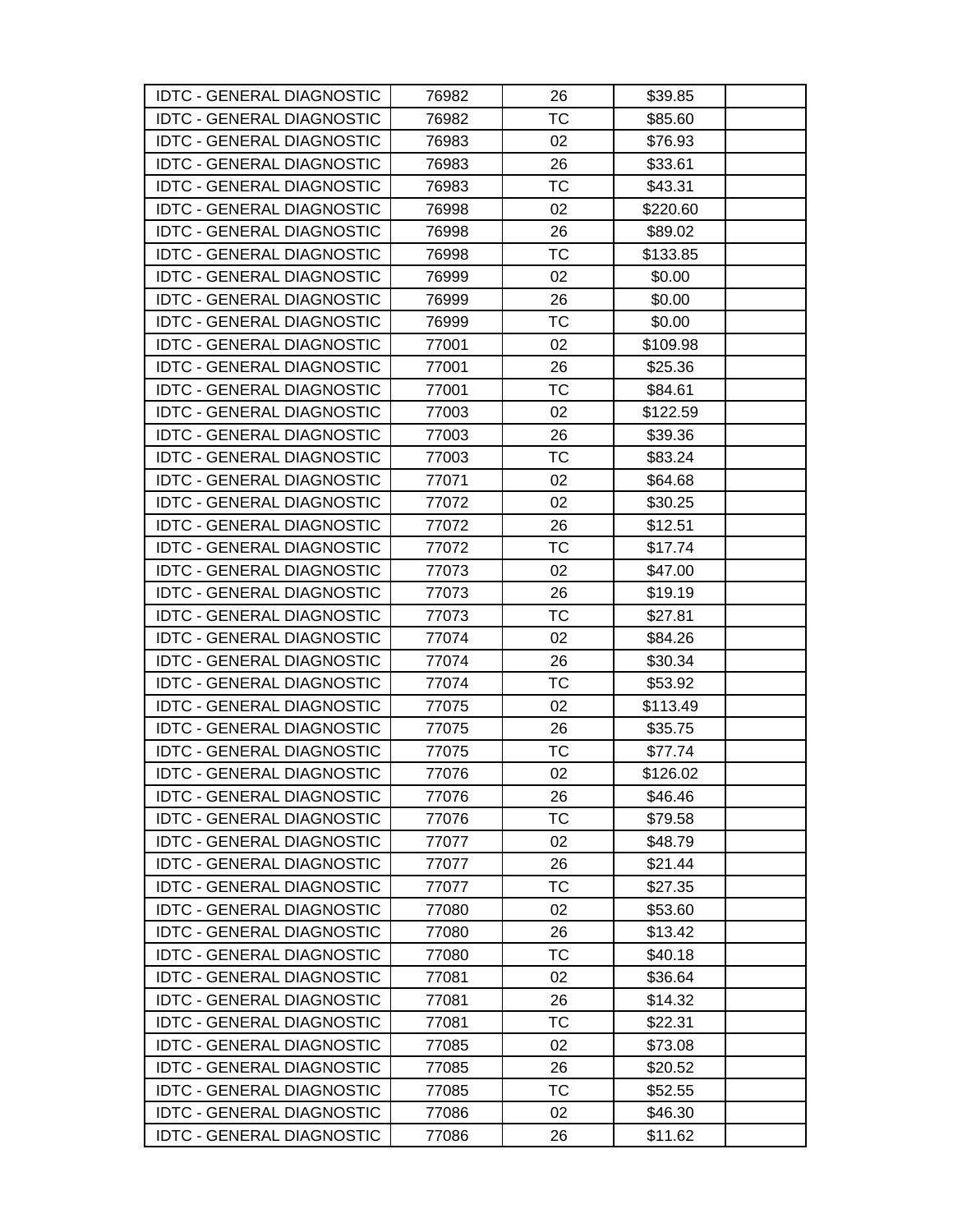| <b>IDTC - GENERAL DIAGNOSTIC</b> | 77086 | ТC        | \$34.69  |         |
|----------------------------------|-------|-----------|----------|---------|
| <b>IDTC - GENERAL DIAGNOSTIC</b> | 77089 | 02        | \$53.06  | \$66.33 |
| <b>IDTC - GENERAL DIAGNOSTIC</b> | 77090 | 02        | \$3.40   | \$4.25  |
| <b>IDTC - GENERAL DIAGNOSTIC</b> | 77091 | 02        | \$36.31  | \$45.39 |
| <b>IDTC - GENERAL DIAGNOSTIC</b> | 77092 | 02        | \$13.35  | \$16.69 |
| <b>IDTC - GENERAL DIAGNOSTIC</b> | 78070 | 02        | \$403.70 |         |
| <b>IDTC - GENERAL DIAGNOSTIC</b> | 78070 | 26        | \$51.86  |         |
| <b>IDTC - GENERAL DIAGNOSTIC</b> | 78070 | ТC        | \$351.84 |         |
| <b>IDTC - GENERAL DIAGNOSTIC</b> | 78808 | 02        | \$59.45  |         |
| <b>IDTC - GENERAL DIAGNOSTIC</b> | 93228 | 02        | \$34.39  |         |
| <b>IDTC - GENERAL DIAGNOSTIC</b> | 93229 | 02        | \$932.24 |         |
| <b>IDTC - GENERAL DIAGNOSTIC</b> | 93279 | 02        | \$65.41  |         |
| <b>IDTC - GENERAL DIAGNOSTIC</b> | 93279 | 26        | \$42.19  |         |
| <b>IDTC - GENERAL DIAGNOSTIC</b> | 93279 | ТC        | \$23.22  |         |
| <b>IDTC - GENERAL DIAGNOSTIC</b> | 93280 | 02        | \$76.16  |         |
| <b>IDTC - GENERAL DIAGNOSTIC</b> | 93280 | 26        | \$50.19  |         |
| <b>IDTC - GENERAL DIAGNOSTIC</b> | 93280 | <b>TC</b> | \$25.98  |         |
| <b>IDTC - GENERAL DIAGNOSTIC</b> | 93281 | 02        | \$89.32  |         |
| <b>IDTC - GENERAL DIAGNOSTIC</b> | 93281 | 26        | \$58.78  |         |
| <b>IDTC - GENERAL DIAGNOSTIC</b> | 93281 | ТC        | \$30.56  |         |
| <b>IDTC - GENERAL DIAGNOSTIC</b> | 93282 | 02        | \$82.50  |         |
| <b>IDTC - GENERAL DIAGNOSTIC</b> | 93282 | 26        | \$55.61  |         |
| <b>IDTC - GENERAL DIAGNOSTIC</b> | 93282 | ТC        | \$26.90  |         |
| <b>IDTC - GENERAL DIAGNOSTIC</b> | 93283 | 02        | \$106.38 |         |
| <b>IDTC - GENERAL DIAGNOSTIC</b> | 93283 | 26        | \$75.35  |         |
| <b>IDTC - GENERAL DIAGNOSTIC</b> | 93283 | ТC        | \$31.01  |         |
| <b>IDTC - GENERAL DIAGNOSTIC</b> | 93284 | 02        | \$118.06 |         |
| <b>IDTC - GENERAL DIAGNOSTIC</b> | 93284 | 26        | \$82.46  |         |
| <b>IDTC - GENERAL DIAGNOSTIC</b> | 93284 | TC        | \$35.60  |         |
| <b>IDTC - GENERAL DIAGNOSTIC</b> | 93285 | 02        | \$55.00  |         |
| <b>IDTC - GENERAL DIAGNOSTIC</b> | 93285 | 26        | \$34.06  |         |
| <b>IDTC - GENERAL DIAGNOSTIC</b> | 93285 | ТC        | \$20.94  |         |
| <b>IDTC - GENERAL DIAGNOSTIC</b> | 93286 | 02        | \$35.65  |         |
| <b>IDTC - GENERAL DIAGNOSTIC</b> | 93286 | 26        | \$19.74  |         |
| <b>IDTC - GENERAL DIAGNOSTIC</b> | 93286 | TC        | \$15.90  |         |
| <b>IDTC - GENERAL DIAGNOSTIC</b> | 93287 | 02        | \$48.20  |         |
| <b>IDTC - GENERAL DIAGNOSTIC</b> | 93287 | 26        | \$30.46  |         |
| <b>IDTC - GENERAL DIAGNOSTIC</b> | 93287 | ТC        | \$17.74  |         |
| <b>IDTC - GENERAL DIAGNOSTIC</b> | 93288 | 02        | \$49.14  |         |
| <b>IDTC - GENERAL DIAGNOSTIC</b> | 93288 | 26        | \$28.20  |         |
| <b>IDTC - GENERAL DIAGNOSTIC</b> | 93288 | ТC        | \$20.94  |         |
| <b>IDTC - GENERAL DIAGNOSTIC</b> | 93289 | 02        | \$85.65  |         |
| <b>IDTC - GENERAL DIAGNOSTIC</b> | 93289 | 26        | \$59.66  |         |
| <b>IDTC - GENERAL DIAGNOSTIC</b> | 93289 | ТC        | \$25.98  |         |
| <b>IDTC - GENERAL DIAGNOSTIC</b> | 93290 | 02        | \$41.35  |         |
| <b>IDTC - GENERAL DIAGNOSTIC</b> | 93290 | 26        | \$28.65  |         |
| <b>IDTC - GENERAL DIAGNOSTIC</b> | 93290 | <b>TC</b> | \$12.70  |         |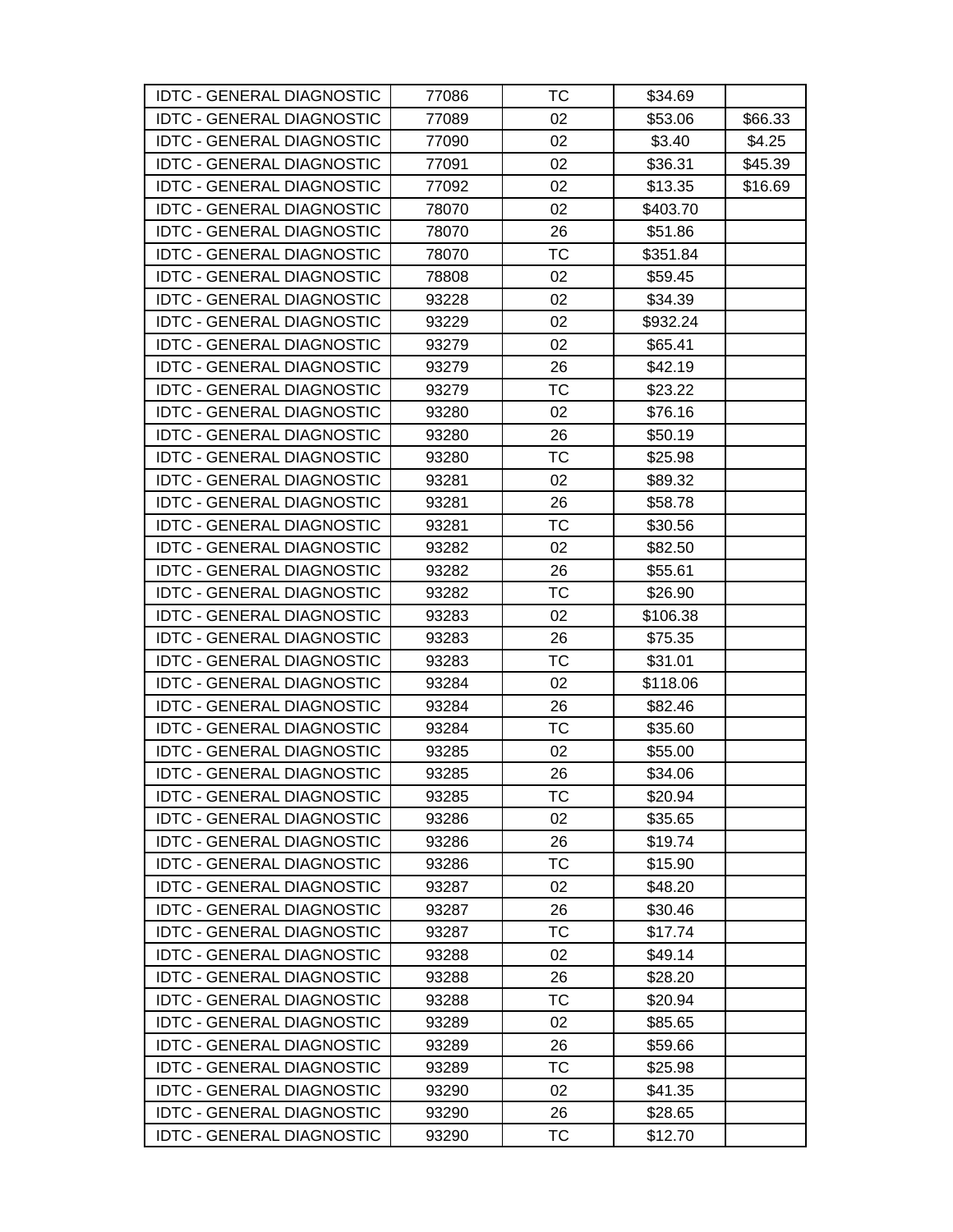| <b>IDTC - GENERAL DIAGNOSTIC</b> | 93291 | 02        | \$48.22  |  |
|----------------------------------|-------|-----------|----------|--|
| <b>IDTC - GENERAL DIAGNOSTIC</b> | 93291 | 26        | \$28.65  |  |
| <b>IDTC - GENERAL DIAGNOSTIC</b> | 93291 | TC        | \$19.56  |  |
| <b>IDTC - GENERAL DIAGNOSTIC</b> | 93292 | 02        | \$42.72  |  |
| <b>IDTC - GENERAL DIAGNOSTIC</b> | 93292 | 26        | \$28.20  |  |
| <b>IDTC - GENERAL DIAGNOSTIC</b> | 93292 | TC        | \$14.52  |  |
| <b>IDTC - GENERAL DIAGNOSTIC</b> | 93293 | 02        | \$69.98  |  |
| <b>IDTC - GENERAL DIAGNOSTIC</b> | 93293 | 26        | \$20.64  |  |
| <b>IDTC - GENERAL DIAGNOSTIC</b> | 93293 | <b>TC</b> | \$49.34  |  |
| <b>IDTC - GENERAL DIAGNOSTIC</b> | 93294 | 02        | \$44.68  |  |
| <b>IDTC - GENERAL DIAGNOSTIC</b> | 93295 | 02        | \$89.70  |  |
| <b>IDTC - GENERAL DIAGNOSTIC</b> | 93296 | 02        | \$34.22  |  |
| <b>IDTC - GENERAL DIAGNOSTIC</b> | 93297 | 02        | \$34.85  |  |
| <b>IDTC - GENERAL DIAGNOSTIC</b> | 93298 | 02        | \$35.31  |  |
| <b>IDTC - GENERAL DIAGNOSTIC</b> | 93306 | 02        | \$296.51 |  |
| <b>IDTC - GENERAL DIAGNOSTIC</b> | 93306 | 26        | \$83.32  |  |
| <b>IDTC - GENERAL DIAGNOSTIC</b> | 93306 | <b>TC</b> | \$213.19 |  |
| <b>IDTC - GENERAL DIAGNOSTIC</b> | 93351 | 02        | \$352.18 |  |
| <b>IDTC - GENERAL DIAGNOSTIC</b> | 93351 | 26        | \$111.18 |  |
| <b>IDTC - GENERAL DIAGNOSTIC</b> | 93351 | <b>TC</b> | \$241.00 |  |
| <b>IDTC - GENERAL DIAGNOSTIC</b> | 93352 | 02        | \$44.45  |  |
| <b>IDTC - GENERAL DIAGNOSTIC</b> | 93356 | 02        | \$51.85  |  |
| <b>IDTC - GENERAL DIAGNOSTIC</b> | 93886 | 02        | \$359.50 |  |
| <b>IDTC - GENERAL DIAGNOSTIC</b> | 93886 | 26        | \$62.50  |  |
| <b>IDTC - GENERAL DIAGNOSTIC</b> | 93886 | TC        | \$297.00 |  |
| <b>IDTC - GENERAL DIAGNOSTIC</b> | 93888 | 02        | \$196.18 |  |
| <b>IDTC - GENERAL DIAGNOSTIC</b> | 93888 | 26        | \$35.08  |  |
| <b>IDTC - GENERAL DIAGNOSTIC</b> | 93888 | TC        | \$161.10 |  |
| <b>IDTC - GENERAL DIAGNOSTIC</b> | 95803 | 02        | \$183.10 |  |
| <b>IDTC - GENERAL DIAGNOSTIC</b> | 95803 | 26        | \$57.26  |  |
| <b>IDTC - GENERAL DIAGNOSTIC</b> | 95803 | <b>TC</b> | \$125.82 |  |
| <b>IDTC - GENERAL DIAGNOSTIC</b> | 96372 | 02        | \$33.15  |  |
| <b>IDTC - GENERAL DIAGNOSTIC</b> | 96373 | 02        | \$24.90  |  |
| <b>IDTC - GENERAL DIAGNOSTIC</b> | 96374 | 02        | \$75.35  |  |
| <b>IDTC - GENERAL DIAGNOSTIC</b> | 96375 | 02        | \$29.09  |  |
| <b>IDTC - GENERAL DIAGNOSTIC</b> | 96376 | 02        | \$31.51  |  |
| <b>IDTC - GENERAL DIAGNOSTIC</b> | 96379 | 02        | \$0.00   |  |
| <b>IDTC - GENERAL DIAGNOSTIC</b> | 0485T | 02        | \$51.00  |  |
| <b>IDTC - GENERAL DIAGNOSTIC</b> | 0486T | 02        | \$101.55 |  |
| <b>IDTC - GENERAL DIAGNOSTIC</b> | 0541T | 02        | \$0.00   |  |
| <b>IDTC - GENERAL DIAGNOSTIC</b> | 0542T | 02        | \$0.00   |  |
| <b>IDTC - GENERAL DIAGNOSTIC</b> | 0575T | 02        | \$0.00   |  |
| <b>IDTC - GENERAL DIAGNOSTIC</b> | 0576T | 02        | \$0.00   |  |
| <b>IDTC - GENERAL DIAGNOSTIC</b> | 0577T | 02        | \$0.00   |  |
| <b>IDTC - GENERAL DIAGNOSTIC</b> | 0578T | 02        | \$0.00   |  |
| <b>IDTC - GENERAL DIAGNOSTIC</b> | 0579T | 02        | \$0.00   |  |
| <b>IDTC - GENERAL DIAGNOSTIC</b> | 0700T | 02        | \$63.94  |  |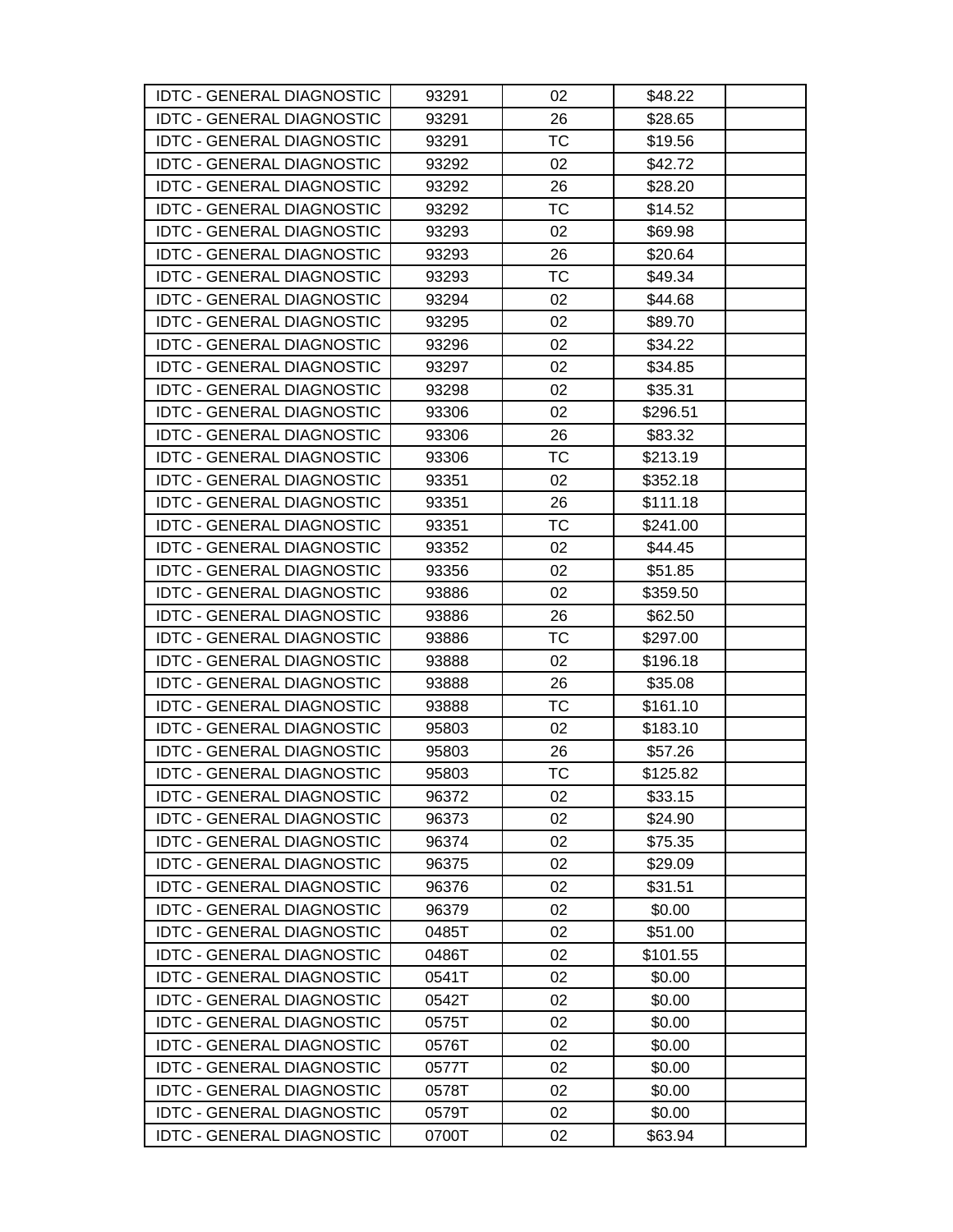| <b>IDTC - GENERAL DIAGNOSTIC</b> | 0701T | 02        | \$19.19    |          |
|----------------------------------|-------|-----------|------------|----------|
| <b>IDTC - GENERAL DIAGNOSTIC</b> | G2066 | 02        | \$46.21    |          |
| <b>IDTC - MAMMOGRAPHY</b>        | 77053 | 02        | \$76.69    |          |
| <b>IDTC - MAMMOGRAPHY</b>        | 77053 | 26        | \$24.14    |          |
| <b>IDTC - MAMMOGRAPHY</b>        | 77053 | ТC        | \$52.55    |          |
| <b>IDTC - MAMMOGRAPHY</b>        | 77054 | 02        | \$101.20   |          |
| <b>IDTC - MAMMOGRAPHY</b>        | 77054 | 26        | \$30.34    |          |
| <b>IDTC - MAMMOGRAPHY</b>        | 77054 | <b>TC</b> | \$70.86    |          |
| <b>IDTC - MEDICINE</b>           | 91110 | 02        | \$1,199.81 |          |
| <b>IDTC - MEDICINE</b>           | 91110 | 26        | \$201.44   |          |
| <b>IDTC - MEDICINE</b>           | 91110 | <b>TC</b> | \$998.38   |          |
| <b>IDTC - MEDICINE</b>           | 91113 | 02        | \$1,219.14 |          |
| <b>IDTC - MEDICINE</b>           | 91113 | 26        | \$156.59   | \$156.59 |
| <b>IDTC - MEDICINE</b>           | 91113 | <b>TC</b> | \$1,062.55 |          |
| <b>IDTC - MEDICINE</b>           | 92081 | 02        | \$44.35    |          |
| <b>IDTC - MEDICINE</b>           | 92081 | 26        | \$21.11    |          |
| <b>IDTC - MEDICINE</b>           | 92081 | <b>TC</b> | \$23.22    |          |
| <b>IDTC - MEDICINE</b>           | 93000 | 02        | \$22.49    |          |
| <b>IDTC - MEDICINE</b>           | 93005 | 02        | \$11.32    |          |
| <b>IDTC - MEDICINE</b>           | 93015 | 02        | \$99.55    |          |
| <b>IDTC - MEDICINE</b>           | 93016 | 02        | \$29.09    |          |
| <b>IDTC - MEDICINE</b>           | 93017 | 02        | \$51.18    |          |
| <b>IDTC - MEDICINE</b>           | 93018 | 02        | \$19.29    |          |
| <b>IDTC - MEDICINE</b>           | 93024 | 02        | \$145.61   |          |
| <b>IDTC - MEDICINE</b>           | 93024 | 26        | \$74.41    |          |
| <b>IDTC - MEDICINE</b>           | 93024 | <b>TC</b> | \$71.20    |          |
| <b>IDTC - MEDICINE</b>           | 93040 | 02        | \$17.01    |          |
| <b>IDTC - MEDICINE</b>           | 93041 | 02        | \$7.66     |          |
| <b>IDTC - MEDICINE</b>           | 93050 | 02        | \$23.40    |          |
| <b>IDTC - MEDICINE</b>           | 93050 | 26        | \$11.62    |          |
| <b>IDTC - MEDICINE</b>           | 93050 | <b>TC</b> | \$11.78    |          |
| <b>IDTC - MEDICINE</b>           | 93224 | 02        | \$119.00   |          |
| <b>IDTC - MEDICINE</b>           | 93225 | 02        | \$34.69    |          |
| <b>IDTC - MEDICINE</b>           | 93226 | 02        | \$49.34    |          |
| <b>IDTC - MEDICINE</b>           | 93227 | 02        | \$34.98    |          |
| <b>IDTC - MEDICINE</b>           | 93260 | 02        | \$84.80    |          |
| <b>IDTC - MEDICINE</b>           | 93260 | 26        | \$56.99    |          |
| <b>IDTC - MEDICINE</b>           | 93260 | TC        | \$27.81    |          |
| <b>IDTC - MEDICINE</b>           | 93261 | 02        | \$78.02    |          |
| <b>IDTC - MEDICINE</b>           | 93261 | 26        | \$50.21    |          |
| <b>IDTC - MEDICINE</b>           | 93261 | TC        | \$27.81    |          |
| <b>IDTC - MEDICINE</b>           | 93270 | 02        | \$12.24    |          |
| <b>IDTC - MEDICINE</b>           | 93278 | 02        | \$39.81    |          |
| <b>IDTC - MEDICINE</b>           | 93278 | 26        | \$16.12    |          |
| <b>IDTC - MEDICINE</b>           | 93278 | <b>TC</b> | \$23.69    |          |
| <b>IDTC - MEDICINE</b>           | 93303 | 02        | \$307.50   |          |
| <b>IDTC - MEDICINE</b>           | 93303 | 26        | \$83.32    |          |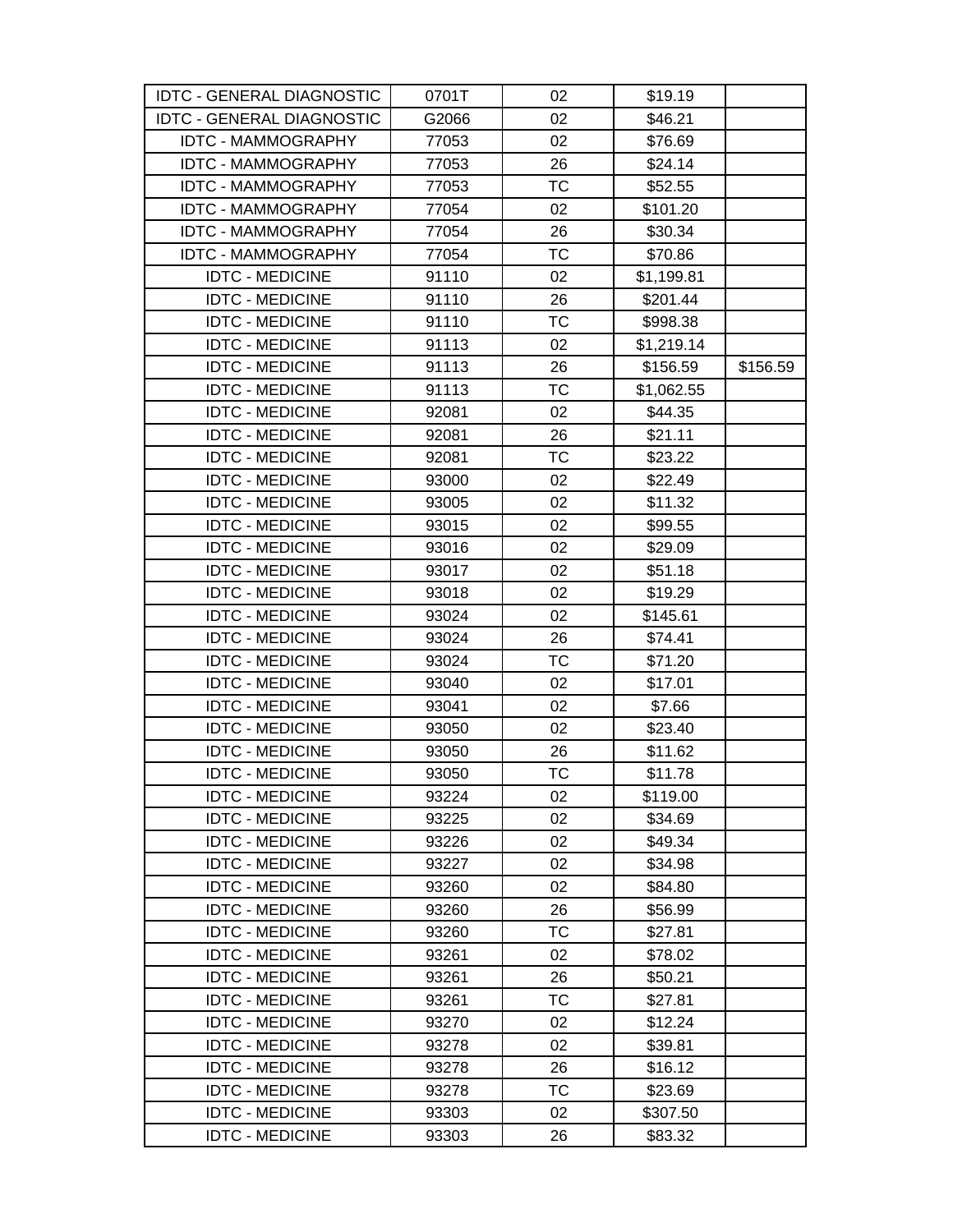| <b>IDTC - MEDICINE</b> | 93303 | ТC        | \$224.18 |  |
|------------------------|-------|-----------|----------|--|
| <b>IDTC - MEDICINE</b> | 93304 | 02        | \$201.69 |  |
| <b>IDTC - MEDICINE</b> | 93304 | 26        | \$47.91  |  |
| <b>IDTC - MEDICINE</b> | 93304 | <b>TC</b> | \$153.78 |  |
| <b>IDTC - MEDICINE</b> | 93307 | 02        | \$168.55 |  |
| <b>IDTC - MEDICINE</b> | 93307 | 26        | \$58.75  |  |
| <b>IDTC - MEDICINE</b> | 93307 | ТC        | \$109.80 |  |
| <b>IDTC - MEDICINE</b> | 93308 | 02        | \$162.18 |  |
| <b>IDTC - MEDICINE</b> | 93308 | 26        | \$33.60  |  |
| <b>IDTC - MEDICINE</b> | 93308 | TC        | \$128.58 |  |
| <b>IDTC - MEDICINE</b> | 93312 | 02        | \$320.25 |  |
| <b>IDTC - MEDICINE</b> | 93312 | 26        | \$143.25 |  |
| <b>IDTC - MEDICINE</b> | 93312 | ТC        | \$177.00 |  |
| <b>IDTC - MEDICINE</b> | 93313 | 02        | \$15.52  |  |
| <b>IDTC - MEDICINE</b> | 93314 | 02        | \$310.61 |  |
| <b>IDTC - MEDICINE</b> | 93314 | 26        | \$122.62 |  |
| <b>IDTC - MEDICINE</b> | 93314 | <b>TC</b> | \$187.99 |  |
| <b>IDTC - MEDICINE</b> | 93315 | 02        | \$502.46 |  |
| <b>IDTC - MEDICINE</b> | 93315 | 26        | \$168.86 |  |
| <b>IDTC - MEDICINE</b> | 93315 | <b>TC</b> | \$301.49 |  |
| <b>IDTC - MEDICINE</b> | 93316 | 02        | \$36.35  |  |
| <b>IDTC - MEDICINE</b> | 93317 | 02        | \$330.92 |  |
| <b>IDTC - MEDICINE</b> | 93317 | 26        | \$126.04 |  |
| <b>IDTC - MEDICINE</b> | 93317 | <b>TC</b> | \$198.56 |  |
| <b>IDTC - MEDICINE</b> | 93318 | 02        | \$401.44 |  |
| <b>IDTC - MEDICINE</b> | 93318 | 26        | \$140.20 |  |
| <b>IDTC - MEDICINE</b> | 93318 | <b>TC</b> | \$240.86 |  |
| <b>IDTC - MEDICINE</b> | 93319 | 02        | \$79.35  |  |
| <b>IDTC - MEDICINE</b> | 93320 | 02        | \$70.05  |  |
| <b>IDTC - MEDICINE</b> | 93320 | 26        | \$23.79  |  |
| <b>IDTC - MEDICINE</b> | 93320 | <b>TC</b> | \$46.26  |  |
| <b>IDTC - MEDICINE</b> | 93321 | 02        | \$35.46  |  |
| <b>IDTC - MEDICINE</b> | 93321 | 26        | \$9.81   |  |
| <b>IDTC - MEDICINE</b> | 93321 | TC        | \$25.65  |  |
| <b>IDTC - MEDICINE</b> | 93325 | 02        | \$32.91  |  |
| <b>IDTC - MEDICINE</b> | 93325 | 26        | \$4.06   |  |
| <b>IDTC - MEDICINE</b> | 93325 | <b>TC</b> | \$28.85  |  |
| <b>IDTC - MEDICINE</b> | 93350 | 02        | \$312.39 |  |
| <b>IDTC - MEDICINE</b> | 93350 | 26        | \$92.80  |  |
| <b>IDTC - MEDICINE</b> | 93350 | TC        | \$219.60 |  |
| <b>IDTC - MEDICINE</b> | 93724 | 02        | \$353.89 |  |
| <b>IDTC - MEDICINE</b> | 93724 | 26        | \$317.38 |  |
| <b>IDTC - MEDICINE</b> | 93724 | TC        | \$36.51  |  |
| <b>IDTC - MEDICINE</b> | 93784 | 02        | \$70.25  |  |
| <b>IDTC - MEDICINE</b> | 93786 | 02        | \$38.80  |  |
| <b>IDTC - MEDICINE</b> | 93788 | 02        | \$7.20   |  |
| <b>IDTC - MEDICINE</b> | 93880 | 02        | \$264.66 |  |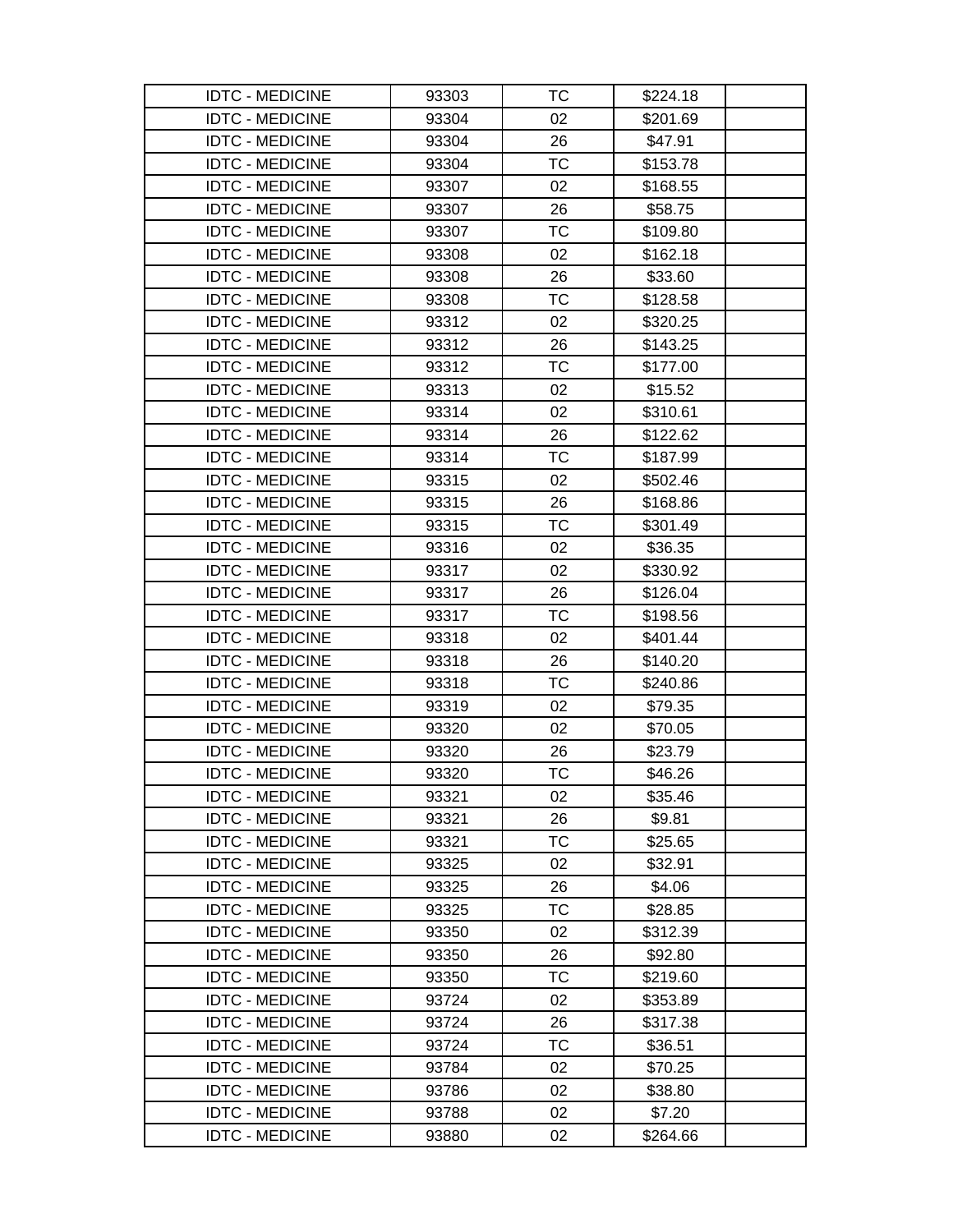| <b>IDTC - MEDICINE</b> | 93880 | 26        | \$53.78  |  |
|------------------------|-------|-----------|----------|--|
| <b>IDTC - MEDICINE</b> | 93880 | <b>TC</b> | \$210.90 |  |
| <b>IDTC - MEDICINE</b> | 93882 | 02        | \$169.35 |  |
| <b>IDTC - MEDICINE</b> | 93882 | 26        | \$34.81  |  |
| <b>IDTC - MEDICINE</b> | 93882 | ТC        | \$134.54 |  |
| <b>IDTC - MEDICINE</b> | 93922 | 02        | \$116.05 |  |
| <b>IDTC - MEDICINE</b> | 93922 | 26        | \$17.24  |  |
| <b>IDTC - MEDICINE</b> | 93922 | <b>TC</b> | \$98.80  |  |
| <b>IDTC - MEDICINE</b> | 93923 | 02        | \$180.51 |  |
| <b>IDTC - MEDICINE</b> | 93923 | 26        | \$30.54  |  |
| <b>IDTC - MEDICINE</b> | 93923 | <b>TC</b> | \$149.98 |  |
| <b>IDTC - MEDICINE</b> | 93924 | 02        | \$224.44 |  |
| <b>IDTC - MEDICINE</b> | 93924 | 26        | \$33.70  |  |
| <b>IDTC - MEDICINE</b> | 93924 | <b>TC</b> | \$190.74 |  |
| <b>IDTC - MEDICINE</b> | 93925 | 02        | \$337.62 |  |
| <b>IDTC - MEDICINE</b> | 93925 | 26        | \$52.52  |  |
| <b>IDTC - MEDICINE</b> | 93925 | <b>TC</b> | \$285.10 |  |
| <b>IDTC - MEDICINE</b> | 93926 | 02        | \$198.79 |  |
| <b>IDTC - MEDICINE</b> | 93926 | 26        | \$32.79  |  |
| <b>IDTC - MEDICINE</b> | 93926 | TC        | \$166.01 |  |
| <b>IDTC - MEDICINE</b> | 93930 | 02        | \$272.32 |  |
| <b>IDTC - MEDICINE</b> | 93930 | 26        | \$54.10  |  |
| <b>IDTC - MEDICINE</b> | 93930 | <b>TC</b> | \$218.22 |  |
| <b>IDTC - MEDICINE</b> | 93931 | 02        | \$168.22 |  |
| <b>IDTC - MEDICINE</b> | 93931 | 26        | \$33.24  |  |
| <b>IDTC - MEDICINE</b> | 93931 | <b>TC</b> | \$134.99 |  |
| <b>IDTC - MEDICINE</b> | 93970 | 02        | \$257.56 |  |
| <b>IDTC - MEDICINE</b> | 93970 | 26        | \$46.66  |  |
| <b>IDTC - MEDICINE</b> | 93970 | TC        | \$210.90 |  |
| <b>IDTC - MEDICINE</b> | 93971 | 02        | \$156.62 |  |
| <b>IDTC - MEDICINE</b> | 93971 | 26        | \$29.42  |  |
| <b>IDTC - MEDICINE</b> | 93971 | ТC        | \$127.20 |  |
| <b>IDTC - MEDICINE</b> | 93975 | 02        | \$368.38 |  |
| <b>IDTC - MEDICINE</b> | 93975 | 26        | \$77.78  |  |
| <b>IDTC - MEDICINE</b> | 93975 | ТC        | \$290.59 |  |
| <b>IDTC - MEDICINE</b> | 93976 | 02        | \$213.29 |  |
| <b>IDTC - MEDICINE</b> | 93976 | 26        | \$53.11  |  |
| <b>IDTC - MEDICINE</b> | 93976 | TC        | \$160.19 |  |
| <b>IDTC - MEDICINE</b> | 93978 | 02        | \$250.21 |  |
| <b>IDTC - MEDICINE</b> | 93978 | 26        | \$53.98  |  |
| <b>IDTC - MEDICINE</b> | 93978 | TC        | \$196.24 |  |
| <b>IDTC - MEDICINE</b> | 93979 | 02        | \$157.11 |  |
| <b>IDTC - MEDICINE</b> | 93979 | 26        | \$34.02  |  |
| <b>IDTC - MEDICINE</b> | 93979 | ТC        | \$123.09 |  |
| <b>IDTC - MEDICINE</b> | 93980 | 02        | \$158.36 |  |
| <b>IDTC - MEDICINE</b> | 93980 | 26        | \$80.62  |  |
| <b>IDTC - MEDICINE</b> | 93980 | ТC        | \$77.74  |  |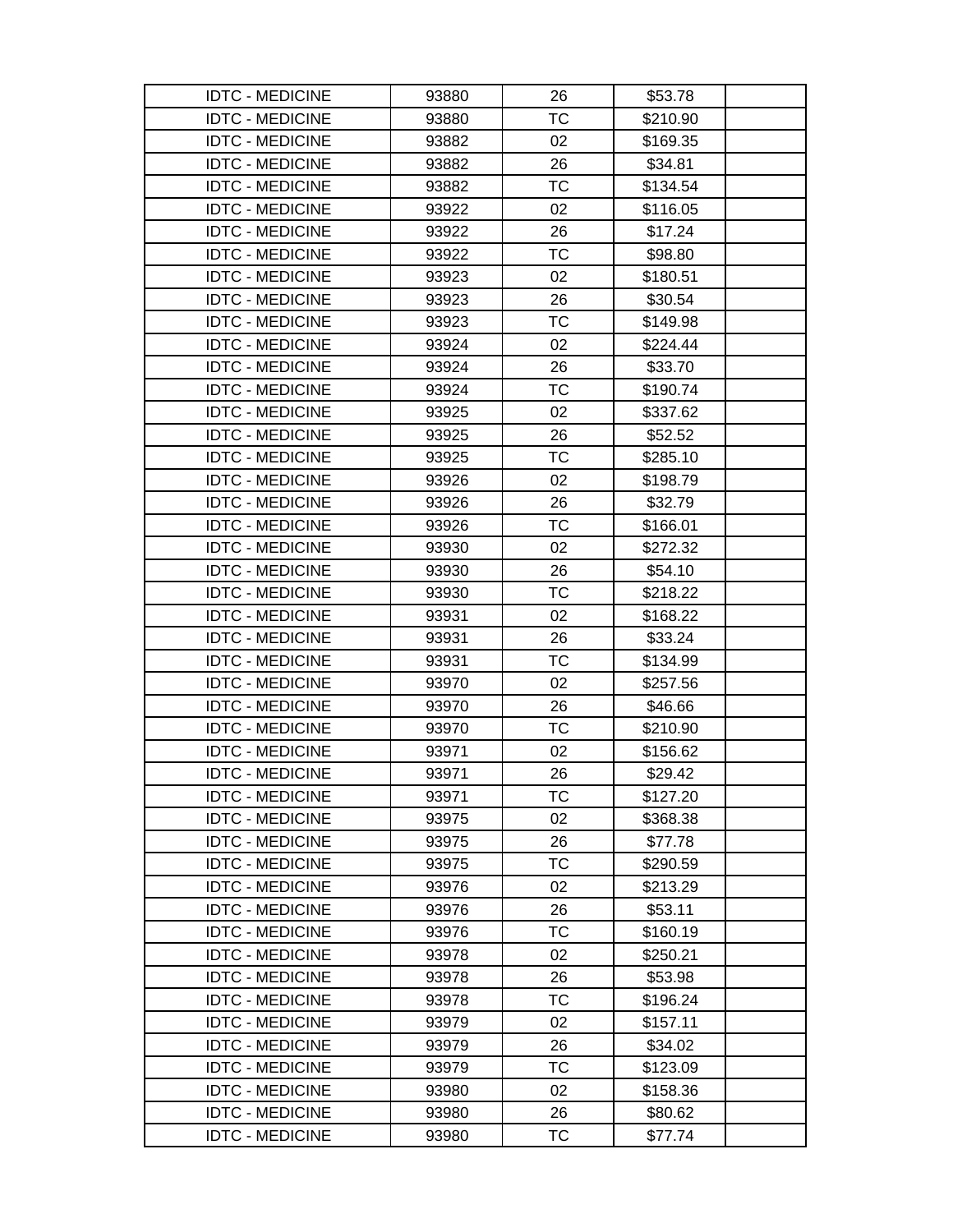| <b>IDTC - MEDICINE</b> | 93981 | 02        | \$96.96  |         |
|------------------------|-------|-----------|----------|---------|
| <b>IDTC - MEDICINE</b> | 93981 | 26        | \$29.76  |         |
| <b>IDTC - MEDICINE</b> | 93981 | <b>TC</b> | \$67.20  |         |
| <b>IDTC - MEDICINE</b> | 93990 | 02        | \$209.40 |         |
| <b>IDTC - MEDICINE</b> | 93990 | 26        | \$34.22  |         |
| <b>IDTC - MEDICINE</b> | 93990 | ТC        | \$175.16 |         |
| <b>IDTC - MEDICINE</b> | 93998 | 02        | \$0.00   |         |
| <b>IDTC - MEDICINE</b> | 94010 | 02        | \$46.76  |         |
| <b>IDTC - MEDICINE</b> | 94010 | 26        | \$11.16  |         |
| <b>IDTC - MEDICINE</b> | 94010 | <b>TC</b> | \$35.60  |         |
| <b>IDTC - MEDICINE</b> | 94014 | 02        | \$73.79  |         |
| <b>IDTC - MEDICINE</b> | 94015 | 02        | \$40.64  |         |
| <b>IDTC - MEDICINE</b> | 94060 | 02        | \$79.19  |         |
| <b>IDTC - MEDICINE</b> | 94060 | 26        | \$17.02  |         |
| <b>IDTC - MEDICINE</b> | 94060 | TC        | \$62.16  |         |
| <b>IDTC - MEDICINE</b> | 94070 | 02        | \$78.61  |         |
| <b>IDTC - MEDICINE</b> | 94070 | 26        | \$37.99  |         |
| <b>IDTC - MEDICINE</b> | 94070 | <b>TC</b> | \$40.64  |         |
| <b>IDTC - MEDICINE</b> | 94150 | 02        | \$33.11  |         |
| <b>IDTC - MEDICINE</b> | 94150 | 26        | \$5.30   |         |
| <b>IDTC - MEDICINE</b> | 94150 | TC        | \$27.81  |         |
| <b>IDTC - MEDICINE</b> | 94200 | 02        | \$33.99  |         |
| <b>IDTC - MEDICINE</b> | 94200 | 26        | \$7.55   |         |
| <b>IDTC - MEDICINE</b> | 94200 | ТC        | \$26.44  |         |
| <b>IDTC - MEDICINE</b> | 94375 | 02        | \$51.66  |         |
| <b>IDTC - MEDICINE</b> | 94375 | 26        | \$19.28  |         |
| <b>IDTC - MEDICINE</b> | 94375 | <b>TC</b> | \$32.39  |         |
| <b>IDTC - MEDICINE</b> | 94450 | 02        | \$90.39  |         |
| <b>IDTC - MEDICINE</b> | 94450 | 26        | \$26.39  |         |
| <b>IDTC - MEDICINE</b> | 94450 | ТC        | \$64.00  |         |
| <b>IDTC - MEDICINE</b> | 94617 | 02        | \$123.81 |         |
| <b>IDTC - MEDICINE</b> | 94617 | 26        | \$43.41  |         |
| <b>IDTC - MEDICINE</b> | 94617 | <b>TC</b> | \$80.40  |         |
| <b>IDTC - MEDICINE</b> | 94618 | 02        | \$44.61  |         |
| <b>IDTC - MEDICINE</b> | 94618 | 26        | \$29.68  |         |
| <b>IDTC - MEDICINE</b> | 94618 | ТC        | \$14.92  |         |
| <b>IDTC - MEDICINE</b> | 94621 | 02        | \$211.99 |         |
| <b>IDTC - MEDICINE</b> | 94621 | 26        | \$90.41  |         |
| <b>IDTC - MEDICINE</b> | 94621 | <b>TC</b> | \$121.58 |         |
| <b>IDTC - MEDICINE</b> | 94625 | 02        | \$84.55  | \$25.66 |
| <b>IDTC - MEDICINE</b> | 94626 | 02        | \$95.42  | \$35.68 |
| <b>IDTC - MEDICINE</b> | 94640 | 02        | \$24.15  |         |
| <b>IDTC - MEDICINE</b> | 94642 | 02        | \$39.70  |         |
| <b>IDTC - MEDICINE</b> | 94660 | 02        | \$83.71  |         |
| <b>IDTC - MEDICINE</b> | 94662 | 02        | \$47.40  |         |
| <b>IDTC - MEDICINE</b> | 94664 | 02        | \$22.78  |         |
| <b>IDTC - MEDICINE</b> | 94667 | 02        | \$35.01  |         |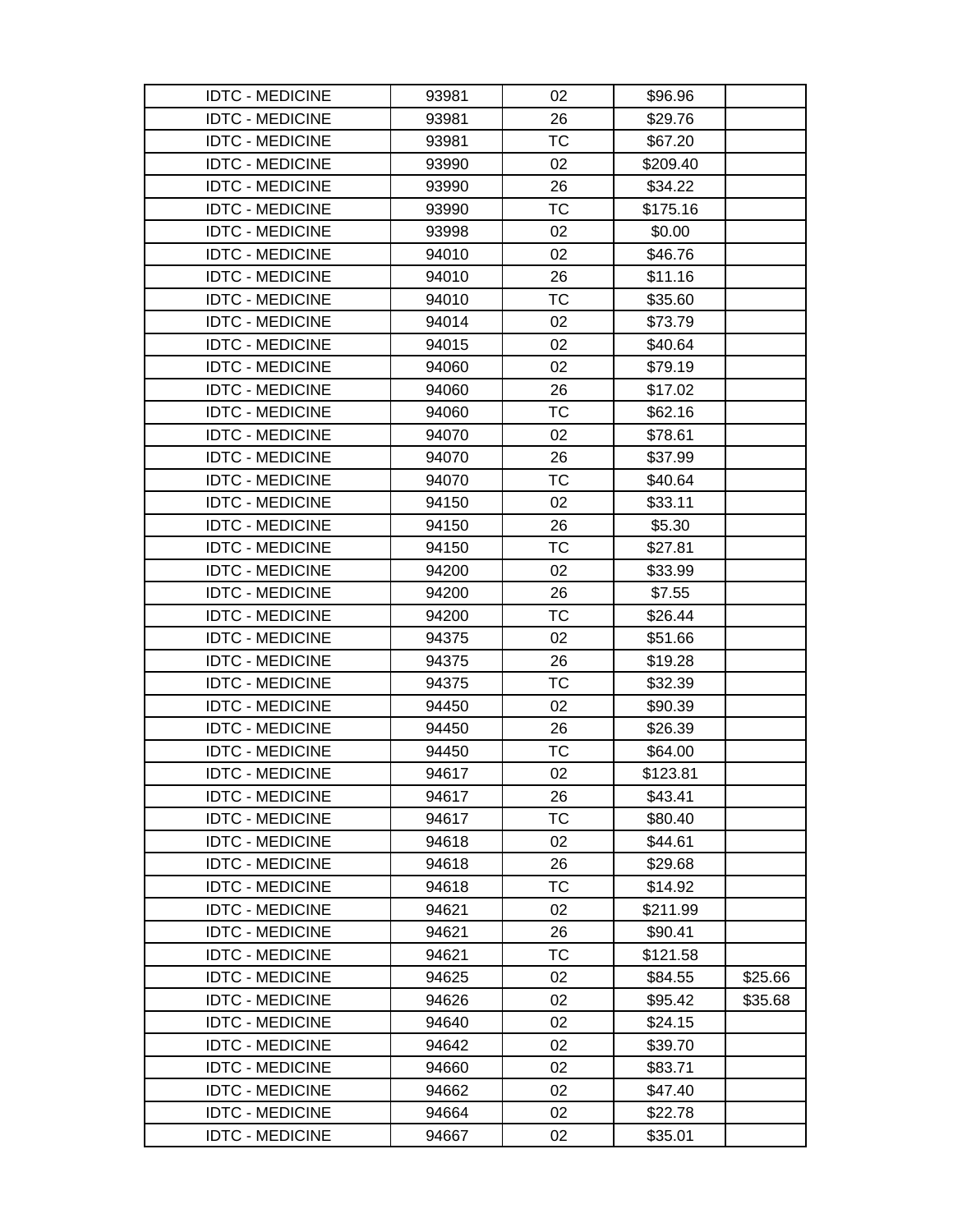| <b>IDTC - MEDICINE</b> | 94668 | 02        | \$38.35    |  |
|------------------------|-------|-----------|------------|--|
| <b>IDTC - MEDICINE</b> | 94680 | 02        | \$74.16    |  |
| <b>IDTC - MEDICINE</b> | 94680 | 26        | \$16.58    |  |
| <b>IDTC - MEDICINE</b> | 94680 | <b>TC</b> | \$57.59    |  |
| <b>IDTC - MEDICINE</b> | 94681 | 02        | \$70.55    |  |
| <b>IDTC - MEDICINE</b> | 94681 | 26        | \$13.42    |  |
| <b>IDTC - MEDICINE</b> | 94681 | <b>TC</b> | \$57.12    |  |
| <b>IDTC - MEDICINE</b> | 94690 | 02        | \$67.01    |  |
| <b>IDTC - MEDICINE</b> | 94690 | 26        | \$5.30     |  |
| <b>IDTC - MEDICINE</b> | 94690 | <b>TC</b> | \$61.70    |  |
| <b>IDTC - MEDICINE</b> | 94726 | 02        | \$68.66    |  |
| <b>IDTC - MEDICINE</b> | 94726 | 26        | \$16.11    |  |
| <b>IDTC - MEDICINE</b> | 94726 | <b>TC</b> | \$52.55    |  |
| <b>IDTC - MEDICINE</b> | 94727 | 02        | \$54.92    |  |
| <b>IDTC - MEDICINE</b> | 94727 | 26        | \$16.11    |  |
| <b>IDTC - MEDICINE</b> | 94727 | <b>TC</b> | \$38.80    |  |
| <b>IDTC - MEDICINE</b> | 94728 | 02        | \$51.71    |  |
| <b>IDTC - MEDICINE</b> | 94728 | 26        | \$16.58    |  |
| <b>IDTC - MEDICINE</b> | 94728 | TC        | \$35.14    |  |
| <b>IDTC - MEDICINE</b> | 94729 | 02        | \$71.01    |  |
| <b>IDTC - MEDICINE</b> | 94729 | 26        | \$12.06    |  |
| <b>IDTC - MEDICINE</b> | 94729 | ТC        | \$58.96    |  |
| <b>IDTC - MEDICINE</b> | 94760 | 02        | \$4.45     |  |
| <b>IDTC - MEDICINE</b> | 94761 | 02        | \$6.29     |  |
| <b>IDTC - MEDICINE</b> | 94762 | 02        | \$31.94    |  |
| <b>IDTC - MEDICINE</b> | 94772 | 02        | \$246.05   |  |
| <b>IDTC - MEDICINE</b> | 94772 | 26        | \$0.00     |  |
| <b>IDTC - MEDICINE</b> | 94772 | ТC        | \$0.00     |  |
| <b>IDTC - MEDICINE</b> | 95251 | 02        | \$57.64    |  |
| <b>IDTC - MEDICINE</b> | 95700 | 02        | \$312.50   |  |
| <b>IDTC - MEDICINE</b> | 95705 | 02        | \$125.00   |  |
| <b>IDTC - MEDICINE</b> | 95706 | 02        | \$520.00   |  |
| <b>IDTC - MEDICINE</b> | 95707 | 02        | \$650.00   |  |
| <b>IDTC - MEDICINE</b> | 95708 | 02        | \$187.50   |  |
| <b>IDTC - MEDICINE</b> | 95709 | 02        | \$1,038.75 |  |
| <b>IDTC - MEDICINE</b> | 95710 | 02        | \$1,298.75 |  |
| <b>IDTC - MEDICINE</b> | 95711 | 02        | \$156.25   |  |
| <b>IDTC - MEDICINE</b> | 95712 | 02        | \$625.00   |  |
| <b>IDTC - MEDICINE</b> | 95713 | 02        | \$781.25   |  |
| <b>IDTC - MEDICINE</b> | 95714 | 02        | \$250.00   |  |
| <b>IDTC - MEDICINE</b> | 95715 | 02        | \$1,250.00 |  |
| <b>IDTC - MEDICINE</b> | 95716 | 02        | \$1,562.50 |  |
| <b>IDTC - MEDICINE</b> | 95717 | 02        | \$136.44   |  |
| <b>IDTC - MEDICINE</b> | 95718 | 02        | \$180.50   |  |
| <b>IDTC - MEDICINE</b> | 95719 | 02        | \$212.11   |  |
| <b>IDTC - MEDICINE</b> | 95721 | 02        | \$281.71   |  |
| <b>IDTC - MEDICINE</b> | 95722 | 02        | \$342.24   |  |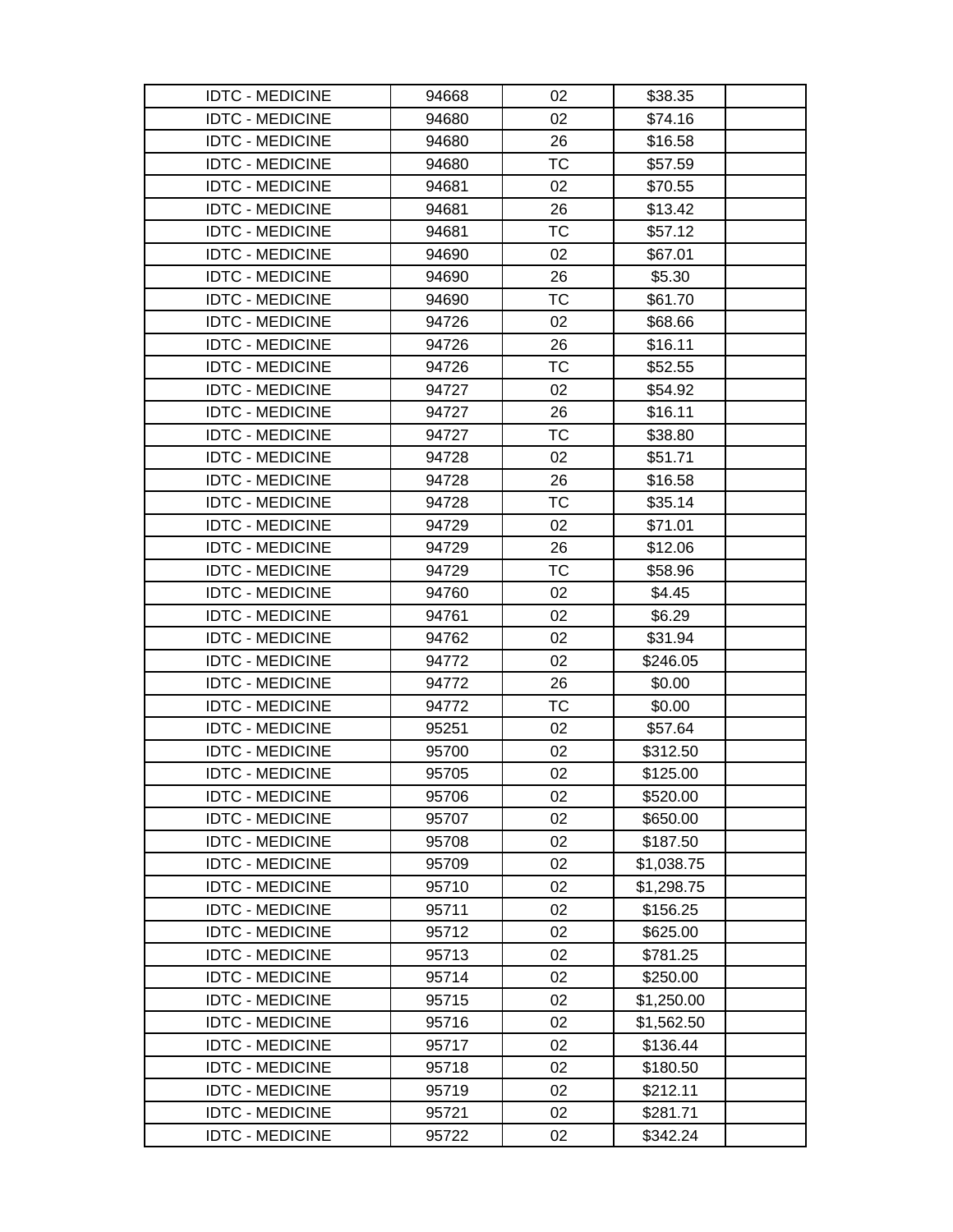| <b>IDTC - MEDICINE</b> | 95723 | 02        | \$350.21 |  |
|------------------------|-------|-----------|----------|--|
| <b>IDTC - MEDICINE</b> | 95724 | 02        | \$436.76 |  |
| <b>IDTC - MEDICINE</b> | 95725 | 02        | \$399.70 |  |
| <b>IDTC - MEDICINE</b> | 95726 | 02        | \$552.18 |  |
| <b>IDTC - MEDICINE</b> | 95813 | 02        | \$530.52 |  |
| <b>IDTC - MEDICINE</b> | 95813 | 26        | \$115.02 |  |
| <b>IDTC - MEDICINE</b> | 95813 | <b>TC</b> | \$415.50 |  |
| <b>IDTC - MEDICINE</b> | 95816 | 02        | \$469.60 |  |
| <b>IDTC - MEDICINE</b> | 95816 | 26        | \$76.08  |  |
| <b>IDTC - MEDICINE</b> | 95816 | <b>TC</b> | \$393.52 |  |
| <b>IDTC - MEDICINE</b> | 95819 | 02        | \$540.01 |  |
| <b>IDTC - MEDICINE</b> | 95819 | 26        | \$76.54  |  |
| <b>IDTC - MEDICINE</b> | 95819 | <b>TC</b> | \$463.48 |  |
| <b>IDTC - MEDICINE</b> | 95822 | 02        | \$487.46 |  |
| <b>IDTC - MEDICINE</b> | 95822 | 26        | \$76.54  |  |
| <b>IDTC - MEDICINE</b> | 95822 | <b>TC</b> | \$410.92 |  |
| <b>IDTC - MEDICINE</b> | 95830 | 02        | \$286.66 |  |
| <b>IDTC - MEDICINE</b> | 95836 | 02        | \$153.40 |  |
| <b>IDTC - MEDICINE</b> | 95851 | 02        | \$23.54  |  |
| <b>IDTC - MEDICINE</b> | 95852 | 02        | \$20.38  |  |
| <b>IDTC - MEDICINE</b> | 95857 | 02        | \$70.90  |  |
| <b>IDTC - MEDICINE</b> | 95860 | 02        | \$159.22 |  |
| <b>IDTC - MEDICINE</b> | 95860 | 26        | \$67.75  |  |
| <b>IDTC - MEDICINE</b> | 95860 | ТC        | \$91.48  |  |
| <b>IDTC - MEDICINE</b> | 95861 | 02        | \$227.20 |  |
| <b>IDTC - MEDICINE</b> | 95861 | 26        | \$109.61 |  |
| <b>IDTC - MEDICINE</b> | 95861 | TC        | \$117.59 |  |
| <b>IDTC - MEDICINE</b> | 95863 | 02        | \$284.60 |  |
| <b>IDTC - MEDICINE</b> | 95863 | 26        | \$131.75 |  |
| <b>IDTC - MEDICINE</b> | 95863 | ТC        | \$152.85 |  |
| <b>IDTC - MEDICINE</b> | 95864 | 02        | \$320.41 |  |
| <b>IDTC - MEDICINE</b> | 95864 | 26        | \$141.91 |  |
| <b>IDTC - MEDICINE</b> | 95864 | <b>TC</b> | \$178.50 |  |
| <b>IDTC - MEDICINE</b> | 95867 | 02        | \$126.40 |  |
| <b>IDTC - MEDICINE</b> | 95867 | 26        | \$55.08  |  |
| <b>IDTC - MEDICINE</b> | 95867 | <b>TC</b> | \$71.32  |  |
| <b>IDTC - MEDICINE</b> | 95868 | 02        | \$176.04 |  |
| <b>IDTC - MEDICINE</b> | 95868 | 26        | \$84.10  |  |
| <b>IDTC - MEDICINE</b> | 95868 | <b>TC</b> | \$91.94  |  |
| <b>IDTC - MEDICINE</b> | 95869 | 02        | \$119.28 |  |
| <b>IDTC - MEDICINE</b> | 95869 | 26        | \$26.41  |  |
| <b>IDTC - MEDICINE</b> | 95869 | <b>TC</b> | \$92.85  |  |
| <b>IDTC - MEDICINE</b> | 95870 | 02        | \$120.65 |  |
| <b>IDTC - MEDICINE</b> | 95870 | 26        | \$26.41  |  |
| <b>IDTC - MEDICINE</b> | 95870 | <b>TC</b> | \$94.22  |  |
| <b>IDTC - MEDICINE</b> | 95872 | 02        | \$258.80 |  |
| <b>IDTC - MEDICINE</b> | 95872 | 26        | \$203.96 |  |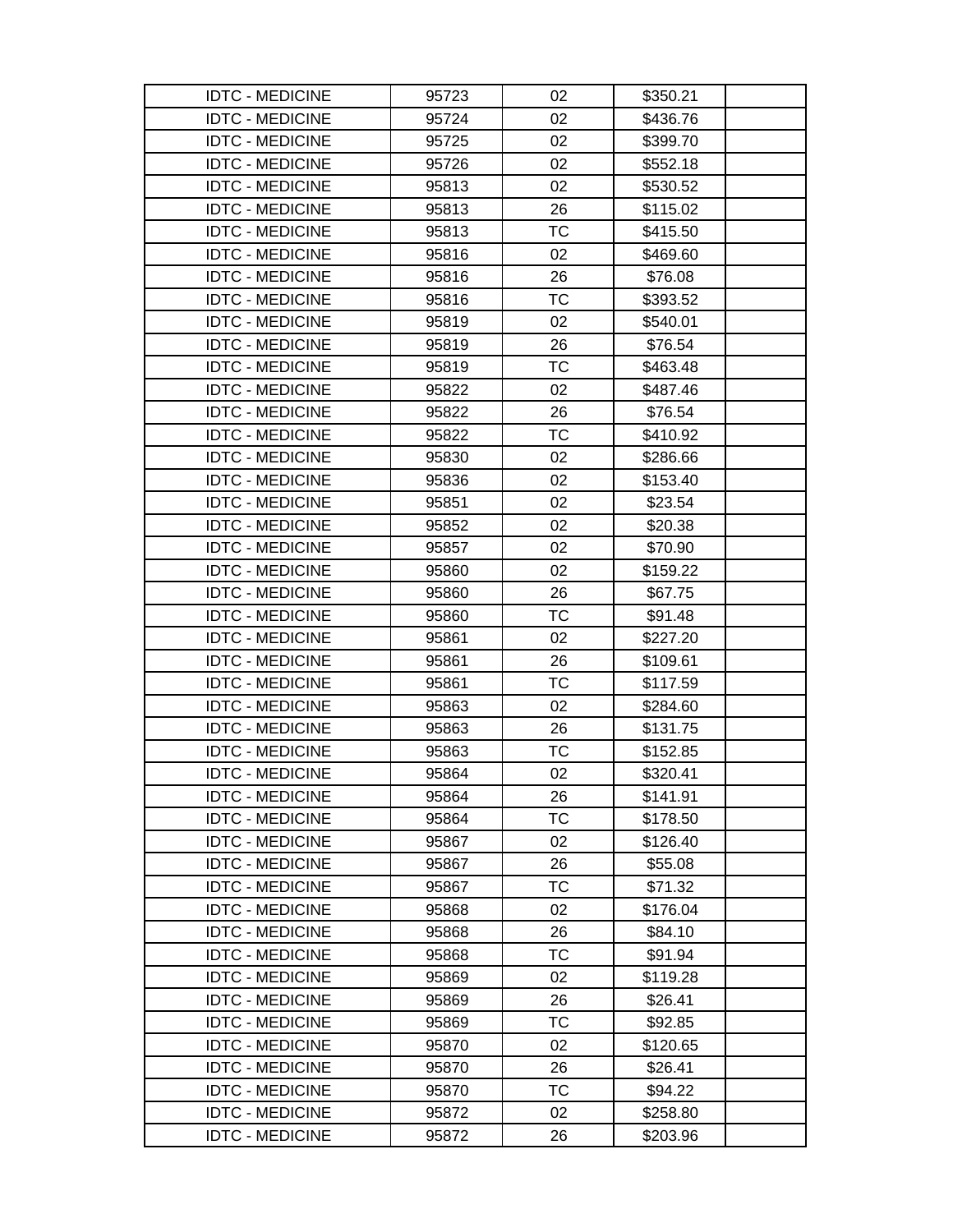| <b>IDTC - MEDICINE</b> | 95872 | ТC        | \$54.84  |  |
|------------------------|-------|-----------|----------|--|
| <b>IDTC - MEDICINE</b> | 95875 | 02        | \$153.34 |  |
| <b>IDTC - MEDICINE</b> | 95875 | 26        | \$77.89  |  |
| <b>IDTC - MEDICINE</b> | 95875 | TC        | \$75.45  |  |
| <b>IDTC - MEDICINE</b> | 95885 | 02        | \$76.36  |  |
| <b>IDTC - MEDICINE</b> | 95885 | 26        | \$25.06  |  |
| <b>IDTC - MEDICINE</b> | 95885 | ТC        | \$51.30  |  |
| <b>IDTC - MEDICINE</b> | 95886 | 02        | \$118.68 |  |
| <b>IDTC - MEDICINE</b> | 95886 | 26        | \$60.96  |  |
| <b>IDTC - MEDICINE</b> | 95886 | TC        | \$57.71  |  |
| <b>IDTC - MEDICINE</b> | 95887 | 02        | \$105.08 |  |
| <b>IDTC - MEDICINE</b> | 95887 | 26        | \$50.11  |  |
| <b>IDTC - MEDICINE</b> | 95887 | ТC        | \$54.96  |  |
| <b>IDTC - MEDICINE</b> | 95907 | 02        | \$127.45 |  |
| <b>IDTC - MEDICINE</b> | 95907 | 26        | \$70.79  |  |
| <b>IDTC - MEDICINE</b> | 95907 | TC        | \$56.66  |  |
| <b>IDTC - MEDICINE</b> | 95908 | 02        | \$163.72 |  |
| <b>IDTC - MEDICINE</b> | 95908 | 26        | \$88.74  |  |
| <b>IDTC - MEDICINE</b> | 95908 | ТC        | \$74.99  |  |
| <b>IDTC - MEDICINE</b> | 95909 | 02        | \$194.98 |  |
| <b>IDTC - MEDICINE</b> | 95909 | 26        | \$106.24 |  |
| <b>IDTC - MEDICINE</b> | 95909 | <b>TC</b> | \$88.72  |  |
| <b>IDTC - MEDICINE</b> | 95910 | 02        | \$257.79 |  |
| <b>IDTC - MEDICINE</b> | 95910 | 26        | \$142.02 |  |
| <b>IDTC - MEDICINE</b> | 95910 | ТC        | \$115.75 |  |
| <b>IDTC - MEDICINE</b> | 95911 | 02        | \$306.98 |  |
| <b>IDTC - MEDICINE</b> | 95911 | 26        | \$177.02 |  |
| <b>IDTC - MEDICINE</b> | 95911 | ТC        | \$129.95 |  |
| <b>IDTC - MEDICINE</b> | 95912 | 02        | \$339.10 |  |
| <b>IDTC - MEDICINE</b> | 95912 | 26        | \$209.61 |  |
| <b>IDTC - MEDICINE</b> | 95912 | <b>TC</b> | \$129.50 |  |
| <b>IDTC - MEDICINE</b> | 95913 | 02        | \$389.49 |  |
| <b>IDTC - MEDICINE</b> | 95913 | 26        | \$248.09 |  |
| <b>IDTC - MEDICINE</b> | 95913 | TC        | \$141.40 |  |
| <b>IDTC - MEDICINE</b> | 95921 | 02        | \$111.19 |  |
| <b>IDTC - MEDICINE</b> | 95921 | 26        | \$59.56  |  |
| <b>IDTC - MEDICINE</b> | 95921 | <b>TC</b> | \$51.62  |  |
| <b>IDTC - MEDICINE</b> | 95922 | 02        | \$130.36 |  |
| <b>IDTC - MEDICINE</b> | 95922 | 26        | \$63.62  |  |
| <b>IDTC - MEDICINE</b> | 95922 | TC        | \$66.75  |  |
| <b>IDTC - MEDICINE</b> | 95923 | 02        | \$183.89 |  |
| <b>IDTC - MEDICINE</b> | 95923 | 26        | \$60.80  |  |
| <b>IDTC - MEDICINE</b> | 95923 | TC        | \$123.09 |  |
| <b>IDTC - MEDICINE</b> | 95924 | 02        | \$200.20 |  |
| <b>IDTC - MEDICINE</b> | 95924 | 26        | \$119.25 |  |
| <b>IDTC - MEDICINE</b> | 95924 | ТC        | \$80.94  |  |
| <b>IDTC - MEDICINE</b> | 95925 | 02        | \$180.69 |  |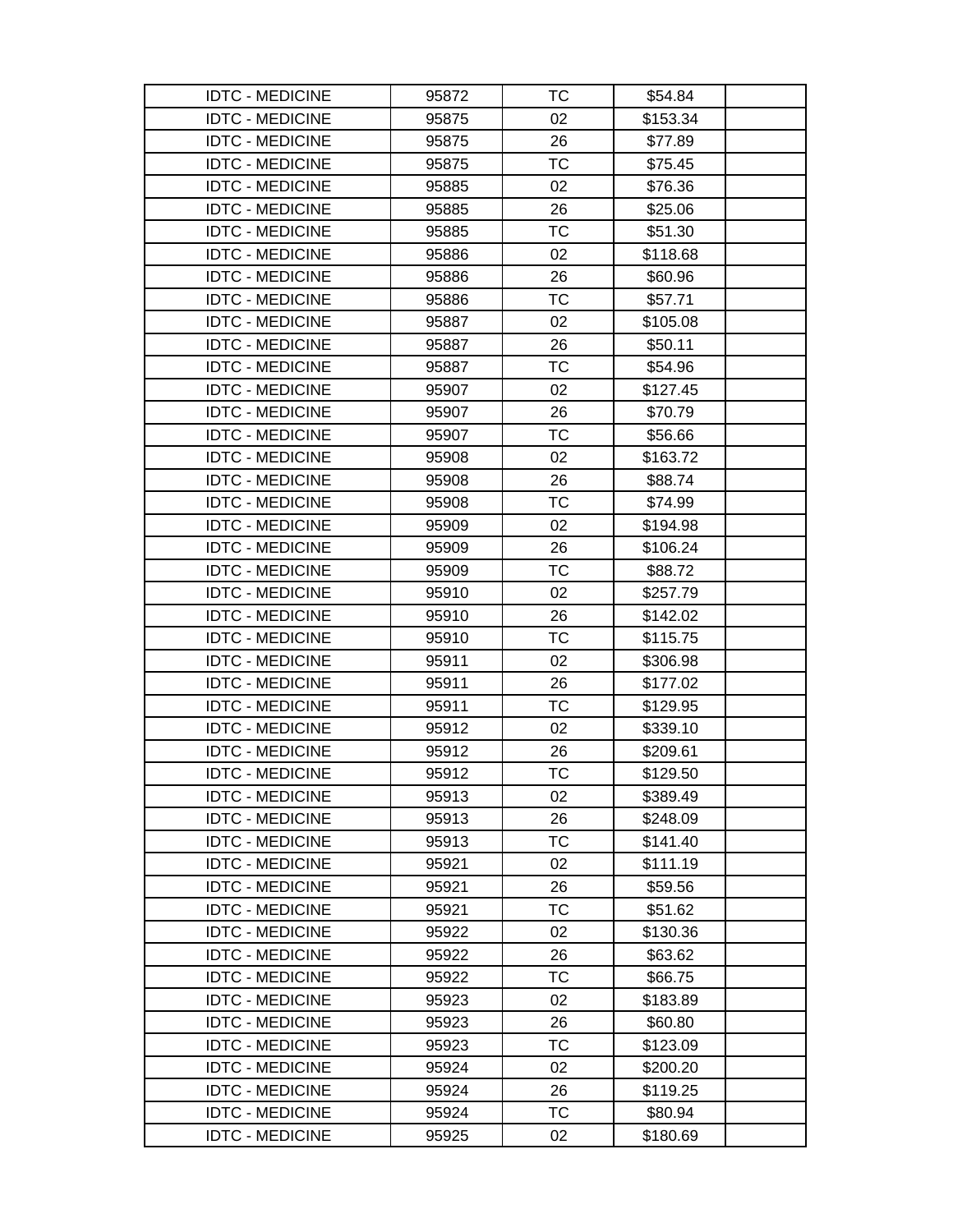| <b>IDTC - MEDICINE</b> | 95925 | 26        | \$36.66  |         |
|------------------------|-------|-----------|----------|---------|
| <b>IDTC - MEDICINE</b> | 95925 | TC        | \$144.02 |         |
| <b>IDTC - MEDICINE</b> | 95926 | 02        | \$175.19 |         |
| <b>IDTC - MEDICINE</b> | 95926 | 26        | \$36.21  |         |
| <b>IDTC - MEDICINE</b> | 95926 | ТC        | \$138.99 |         |
| <b>IDTC - MEDICINE</b> | 95927 | 02        | \$179.78 |         |
| <b>IDTC - MEDICINE</b> | 95927 | 26        | \$36.21  |         |
| <b>IDTC - MEDICINE</b> | 95927 | <b>TC</b> | \$143.56 |         |
| <b>IDTC - MEDICINE</b> | 95930 | 02        | \$168.30 |         |
| <b>IDTC - MEDICINE</b> | 95930 | 26        | \$24.28  |         |
| <b>IDTC - MEDICINE</b> | 95930 | <b>TC</b> | \$144.02 |         |
| <b>IDTC - MEDICINE</b> | 95933 | 02        | \$100.15 |         |
| <b>IDTC - MEDICINE</b> | 95933 | 26        | \$41.65  |         |
| <b>IDTC - MEDICINE</b> | 95933 | <b>TC</b> | \$58.50  |         |
| <b>IDTC - MEDICINE</b> | 95937 | 02        | \$106.98 |         |
| <b>IDTC - MEDICINE</b> | 95937 | 26        | \$45.26  |         |
| <b>IDTC - MEDICINE</b> | 95937 | <b>TC</b> | \$61.70  |         |
| <b>IDTC - MEDICINE</b> | 95954 | 02        | \$591.02 |         |
| <b>IDTC - MEDICINE</b> | 95954 | 26        | \$166.61 |         |
| <b>IDTC - MEDICINE</b> | 95954 | ТC        | \$424.41 |         |
| <b>IDTC - MEDICINE</b> | 95955 | 02        | \$278.14 |         |
| <b>IDTC - MEDICINE</b> | 95955 | 26        | \$70.78  |         |
| <b>IDTC - MEDICINE</b> | 95955 | <b>TC</b> | \$207.36 |         |
| <b>IDTC - MEDICINE</b> | 95957 | 02        | \$398.49 |         |
| <b>IDTC - MEDICINE</b> | 95957 | 26        | \$138.71 |         |
| <b>IDTC - MEDICINE</b> | 95957 | <b>TC</b> | \$259.78 |         |
| <b>IDTC - MEDICINE</b> | 95958 | 02        | \$759.76 |         |
| <b>IDTC - MEDICINE</b> | 95958 | 26        | \$301.00 |         |
| <b>IDTC - MEDICINE</b> | 95958 | TC        | \$458.76 |         |
| <b>IDTC - MEDICINE</b> | 95961 | 02        | \$404.34 |         |
| <b>IDTC - MEDICINE</b> | 95961 | 26        | \$218.96 |         |
| <b>IDTC - MEDICINE</b> | 95961 | ТC        | \$185.38 |         |
| <b>IDTC - MEDICINE</b> | 95962 | 02        | \$345.54 |         |
| <b>IDTC - MEDICINE</b> | 95962 | 26        | \$231.61 |         |
| <b>IDTC - MEDICINE</b> | 95962 | ТC        | \$113.92 |         |
| <b>IDTC - MEDICINE</b> | 95970 | 02        | \$89.30  |         |
| <b>IDTC - MEDICINE</b> | 95976 | 02        | \$54.96  |         |
| <b>IDTC - MEDICINE</b> | 95977 | 02        | \$72.86  |         |
| <b>IDTC - MEDICINE</b> | 95983 | 02        | \$69.60  |         |
| <b>IDTC - MEDICINE</b> | 95984 | 02        | \$60.30  |         |
| <b>IDTC - MEDICINE</b> | 98975 | 02        | \$24.99  |         |
| <b>IDTC - MEDICINE</b> | 98976 | 02        | \$70.09  |         |
| <b>IDTC - MEDICINE</b> | 98977 | 02        | \$70.09  |         |
| <b>IDTC - MEDICINE</b> | 98980 | 02        | \$64.25  | \$40.86 |
| <b>IDTC - MEDICINE</b> | 98981 | 02        | \$52.92  | \$41.24 |
| <b>IDTC - MEDICINE</b> | 0497T | 02        | \$12.19  |         |
| <b>IDTC - MEDICINE</b> | 0498T | 02        | \$34.64  |         |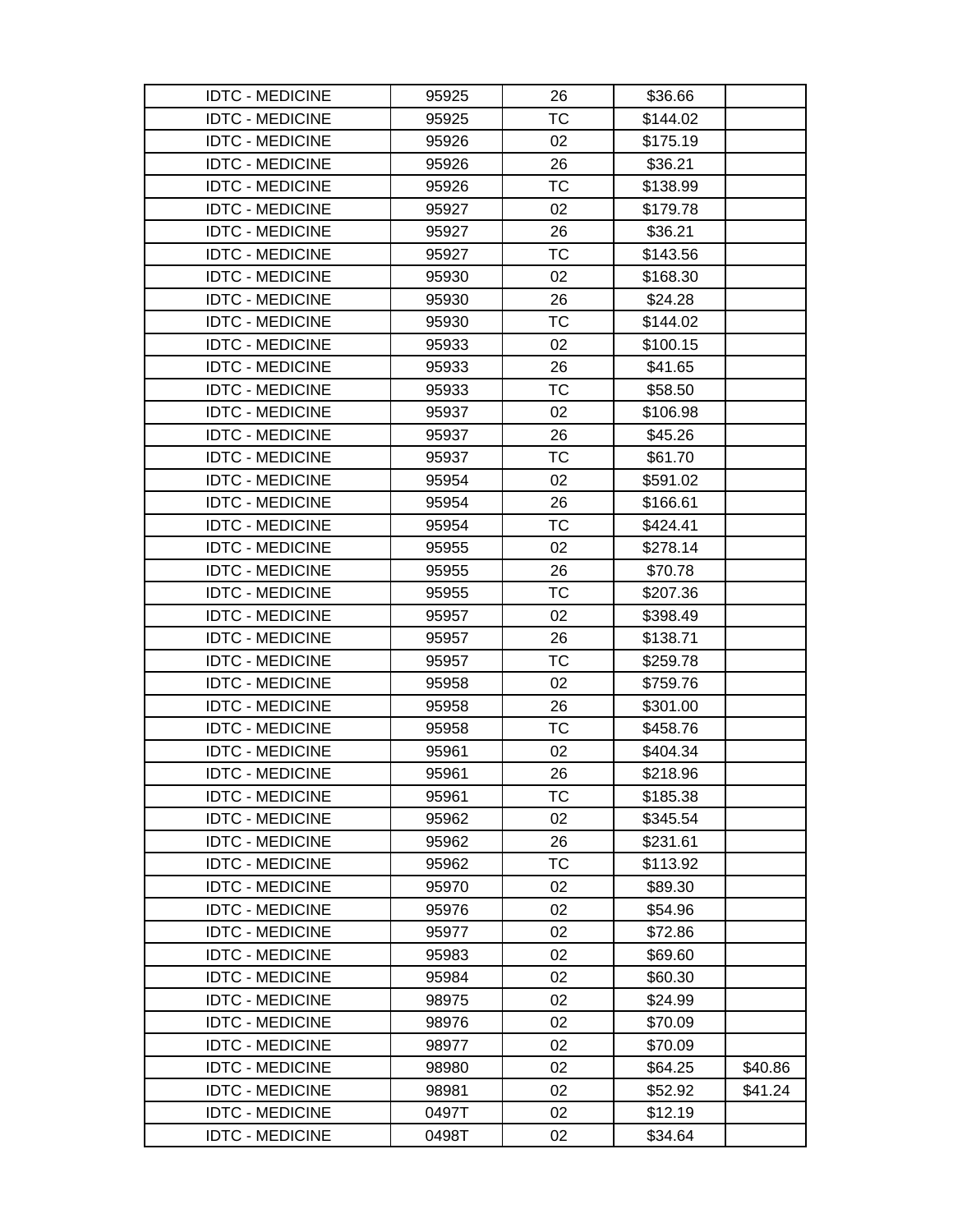| <b>IDTC - MEDICINE</b> | 0589T | 02        | \$0.00   |          |
|------------------------|-------|-----------|----------|----------|
| <b>IDTC - MEDICINE</b> | 0590T | 02        | \$0.00   |          |
| <b>IDTC - MEDICINE</b> | 0691T | 02        | \$11.39  |          |
| <b>IDTC - MEDICINE</b> | 0693T | 02        | \$111.95 |          |
| <b>IDTC - MEDICINE</b> | 0694T | 02        | \$55.91  |          |
| <b>IDTC - MEDICINE</b> | 0695T | 02        | \$211.18 |          |
| <b>IDTC - MEDICINE</b> | 0696T | 02        | \$54.71  |          |
| <b>IDTC - MEDICINE</b> | 0699T | 02        | \$146.91 | \$118.78 |
| <b>IDTC - MEDICINE</b> | 0702T | 02        | \$70.09  |          |
| <b>IDTC - MEDICINE</b> | 0703T | 02        | \$73.88  |          |
| <b>IDTC - MEDICINE</b> | 0707T | 02        | \$483.63 | \$362.81 |
| <b>IDTC - MEDICINE</b> | 0708T | 02        | \$110.15 | \$37.84  |
| <b>IDTC - MEDICINE</b> | 0709T | 02        | \$33.05  | \$11.35  |
| <b>IDTC - MRI/MRA</b>  | 70336 | 02        | \$417.80 |          |
| <b>IDTC - MRI/MRA</b>  | 70336 | 26        | \$97.42  |          |
| <b>IDTC - MRI/MRA</b>  | 70336 | ТC        | \$320.36 |          |
| <b>IDTC - MRI/MRA</b>  | 70540 | 02        | \$392.40 |          |
| <b>IDTC - MRI/MRA</b>  | 70540 | 26        | \$89.31  |          |
| <b>IDTC - MRI/MRA</b>  | 70540 | ТC        | \$303.09 |          |
| <b>IDTC - MRI/MRA</b>  | 70542 | 02        | \$440.89 |          |
| <b>IDTC - MRI/MRA</b>  | 70542 | 26        | \$107.70 |          |
| <b>IDTC - MRI/MRA</b>  | 70542 | <b>TC</b> | \$333.19 |          |
| <b>IDTC - MRI/MRA</b>  | 70543 | 02        | \$541.24 |          |
| <b>IDTC - MRI/MRA</b>  | 70543 | 26        | \$142.09 |          |
| <b>IDTC - MRI/MRA</b>  | 70543 | <b>TC</b> | \$399.15 |          |
| <b>IDTC - MRI/MRA</b>  | 70544 | 02        | \$508.88 |          |
| <b>IDTC - MRI/MRA</b>  | 70544 | 26        | \$79.96  |          |
| <b>IDTC - MRI/MRA</b>  | 70544 | <b>TC</b> | \$428.91 |          |
| <b>IDTC - MRI/MRA</b>  | 70545 | 02        | \$503.84 |          |
| <b>IDTC - MRI/MRA</b>  | 70545 | 26        | \$79.50  |          |
| <b>IDTC - MRI/MRA</b>  | 70545 | <b>TC</b> | \$424.34 |          |
| <b>IDTC - MRI/MRA</b>  | 70546 | 02        | \$775.88 |          |
| <b>IDTC - MRI/MRA</b>  | 70546 | 26        | \$119.31 |          |
| <b>IDTC - MRI/MRA</b>  | 70546 | ТC        | \$656.56 |          |
| <b>IDTC - MRI/MRA</b>  | 70547 | 02        | \$511.16 |          |
| <b>IDTC - MRI/MRA</b>  | 70547 | 26        | \$79.96  |          |
| <b>IDTC - MRI/MRA</b>  | 70547 | ТC        | \$431.21 |          |
| <b>IDTC - MRI/MRA</b>  | 70548 | 02        | \$535.90 |          |
| <b>IDTC - MRI/MRA</b>  | 70548 | 26        | \$79.96  |          |
| <b>IDTC - MRI/MRA</b>  | 70548 | <b>TC</b> | \$455.94 |          |
| <b>IDTC - MRI/MRA</b>  | 70549 | 02        | \$780.45 |          |
| <b>IDTC - MRI/MRA</b>  | 70549 | 26        | \$119.31 |          |
| <b>IDTC - MRI/MRA</b>  | 70549 | ТC        | \$661.14 |          |
| <b>IDTC - MRI/MRA</b>  | 70551 | 02        | \$300.21 |          |
| <b>IDTC - MRI/MRA</b>  | 70551 | 26        | \$97.89  |          |
| <b>IDTC - MRI/MRA</b>  | 70551 | ТC        | \$202.32 |          |
| <b>IDTC - MRI/MRA</b>  | 70552 | 02        | \$416.34 |          |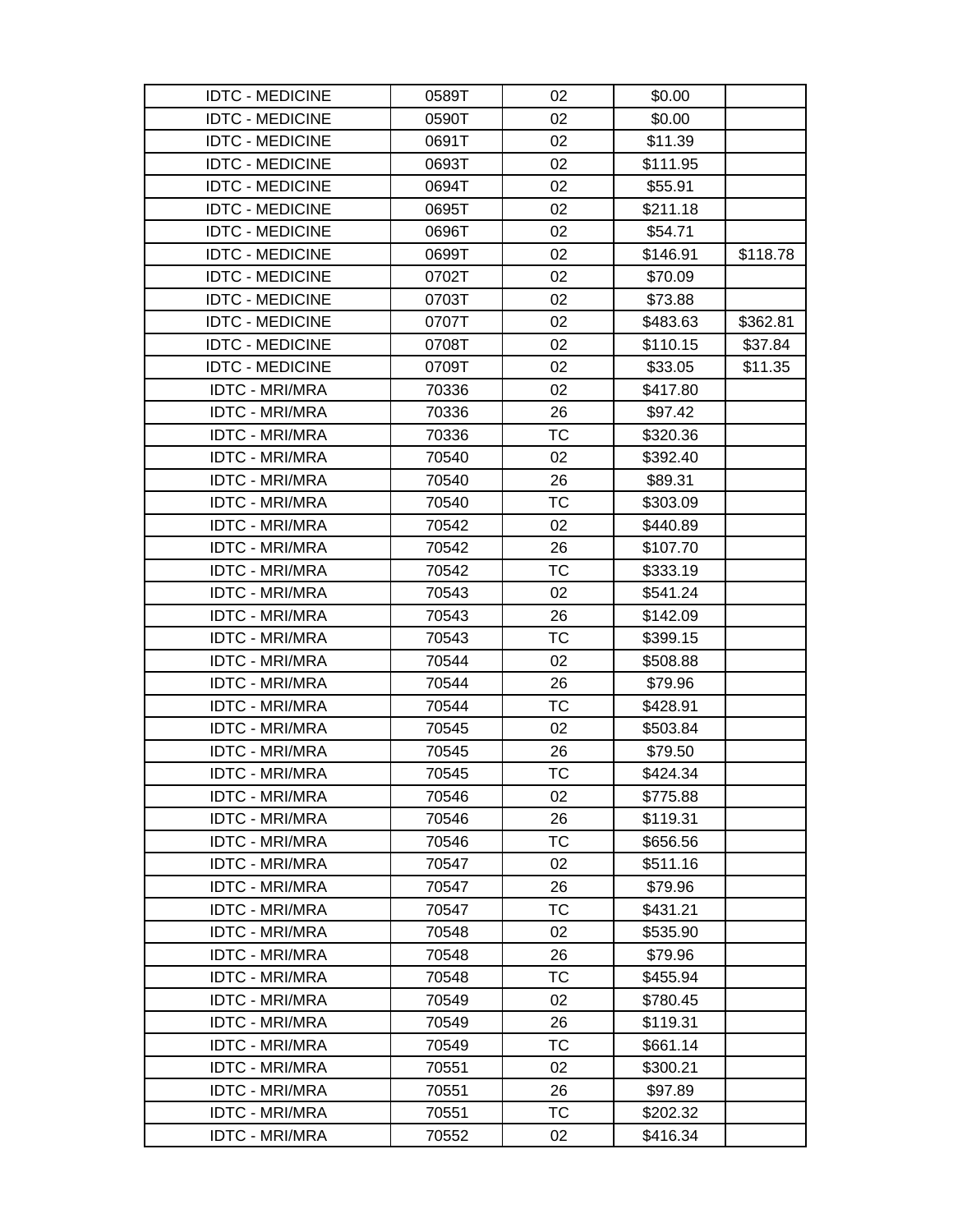| <b>IDTC - MRI/MRA</b> | 70552 | 26        | \$118.41 |
|-----------------------|-------|-----------|----------|
| <b>IDTC - MRI/MRA</b> | 70552 | <b>TC</b> | \$297.92 |
| <b>IDTC - MRI/MRA</b> | 70553 | 02        | \$491.05 |
| <b>IDTC - MRI/MRA</b> | 70553 | 26        | \$151.90 |
| <b>IDTC - MRI/MRA</b> | 70553 | <b>TC</b> | \$339.14 |
| <b>IDTC - MRI/MRA</b> | 70554 | 02        | \$583.86 |
| <b>IDTC - MRI/MRA</b> | 70554 | 26        | \$140.75 |
| <b>IDTC - MRI/MRA</b> | 70554 | <b>TC</b> | \$443.11 |
| <b>IDTC - MRI/MRA</b> | 71550 | 02        | \$538.74 |
| <b>IDTC - MRI/MRA</b> | 71550 | 26        | \$96.54  |
| <b>IDTC - MRI/MRA</b> | 71550 | <b>TC</b> | \$442.20 |
| <b>IDTC - MRI/MRA</b> | 71551 | 02        | \$599.14 |
| <b>IDTC - MRI/MRA</b> | 71551 | 26        | \$114.80 |
| <b>IDTC - MRI/MRA</b> | 71551 | <b>TC</b> | \$484.34 |
| <b>IDTC - MRI/MRA</b> | 71552 | 02        | \$752.49 |
| <b>IDTC - MRI/MRA</b> | 71552 | 26        | \$150.10 |
| <b>IDTC - MRI/MRA</b> | 71552 | <b>TC</b> | \$602.39 |
| <b>IDTC - MRI/MRA</b> | 71555 | 02        | \$516.75 |
| <b>IDTC - MRI/MRA</b> | 71555 | 26        | \$118.06 |
| <b>IDTC - MRI/MRA</b> | 71555 | <b>TC</b> | \$398.69 |
| <b>IDTC - MRI/MRA</b> | 72141 | 02        | \$292.29 |
| <b>IDTC - MRI/MRA</b> | 72141 | 26        | \$98.68  |
| <b>IDTC - MRI/MRA</b> | 72141 | <b>TC</b> | \$193.61 |
| <b>IDTC - MRI/MRA</b> | 72142 | 02        | \$422.75 |
| <b>IDTC - MRI/MRA</b> | 72142 | 26        | \$118.41 |
| <b>IDTC - MRI/MRA</b> | 72142 | <b>TC</b> | \$304.34 |
| <b>IDTC - MRI/MRA</b> | 72146 | 02        | \$292.75 |
| <b>IDTC - MRI/MRA</b> | 72146 | 26        | \$98.68  |
| <b>IDTC - MRI/MRA</b> | 72146 | <b>TC</b> | \$194.08 |
| <b>IDTC - MRI/MRA</b> | 72147 | 02        | \$420.00 |
| <b>IDTC - MRI/MRA</b> | 72147 | 26        | \$118.41 |
| <b>IDTC - MRI/MRA</b> | 72147 | ТC        | \$301.59 |
| <b>IDTC - MRI/MRA</b> | 72148 | 02        | \$291.38 |
| <b>IDTC - MRI/MRA</b> | 72148 | 26        | \$99.14  |
| <b>IDTC - MRI/MRA</b> | 72148 | <b>TC</b> | \$192.25 |
| <b>IDTC - MRI/MRA</b> | 72149 | 02        | \$418.50 |
| <b>IDTC - MRI/MRA</b> | 72149 | 26        | \$119.20 |
| <b>IDTC - MRI/MRA</b> | 72149 | <b>TC</b> | \$299.30 |
| <b>IDTC - MRI/MRA</b> | 72156 | 02        | \$494.25 |
| <b>IDTC - MRI/MRA</b> | 72156 | 26        | \$151.90 |
| <b>IDTC - MRI/MRA</b> | 72156 | ТC        | \$342.35 |
| <b>IDTC - MRI/MRA</b> | 72157 | 02        | \$495.18 |
| <b>IDTC - MRI/MRA</b> | 72157 | 26        | \$151.90 |
| <b>IDTC - MRI/MRA</b> | 72157 | ТC        | \$343.26 |
| <b>IDTC - MRI/MRA</b> | 72158 | 02        | \$492.42 |
| <b>IDTC - MRI/MRA</b> | 72158 | 26        | \$152.36 |
| <b>IDTC - MRI/MRA</b> | 72158 | ТC        | \$340.06 |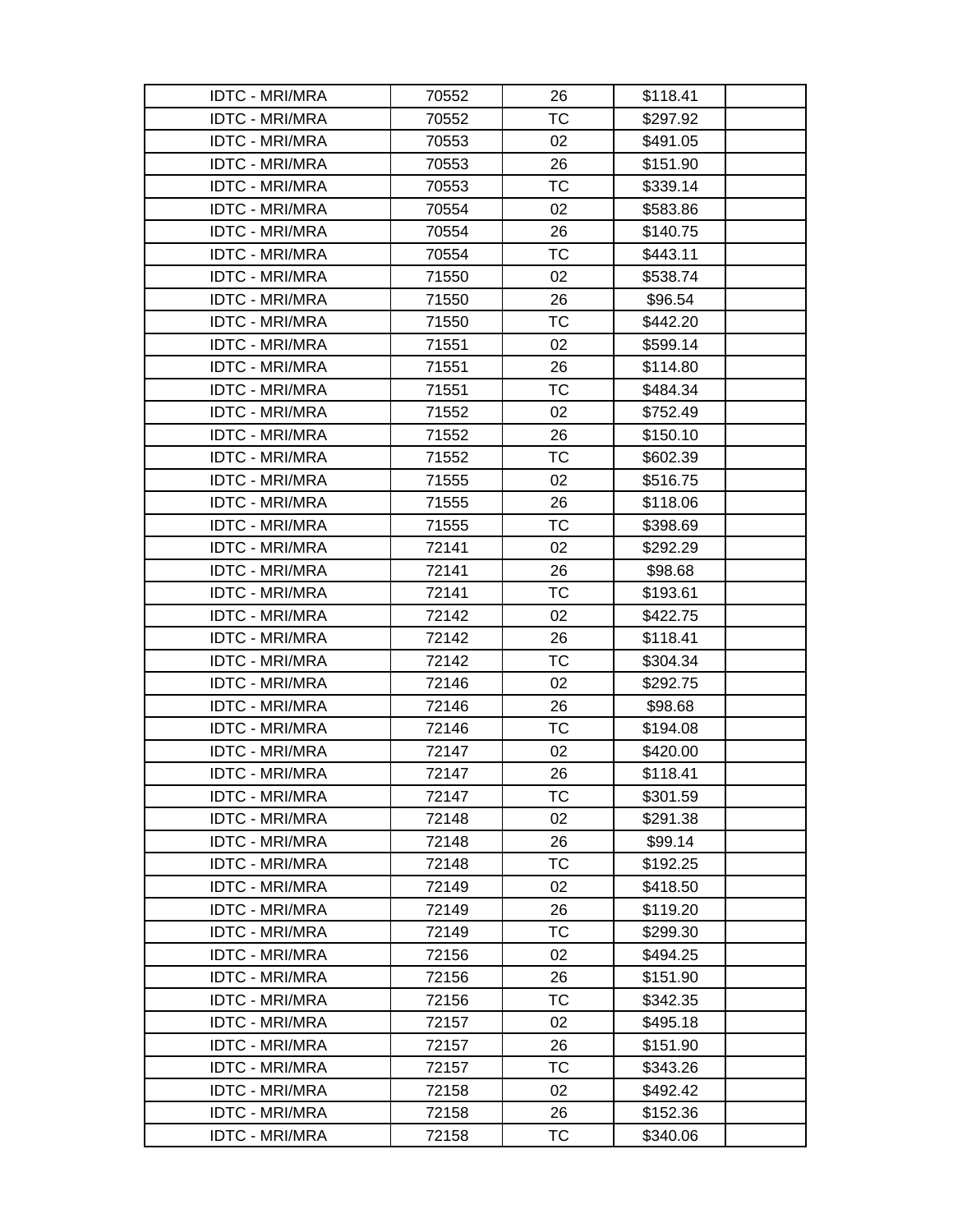| <b>IDTC - MRI/MRA</b> | 72159 | 02        | \$540.45 |  |
|-----------------------|-------|-----------|----------|--|
| <b>IDTC - MRI/MRA</b> | 72159 | 26        | \$119.78 |  |
| <b>IDTC - MRI/MRA</b> | 72159 | ТC        | \$420.68 |  |
| <b>IDTC - MRI/MRA</b> | 72195 | 02        | \$486.98 |  |
| <b>IDTC - MRI/MRA</b> | 72195 | 26        | \$96.99  |  |
| <b>IDTC - MRI/MRA</b> | 72195 | ТC        | \$389.99 |  |
| <b>IDTC - MRI/MRA</b> | 72196 | 02        | \$533.19 |  |
| <b>IDTC - MRI/MRA</b> | 72196 | 26        | \$115.26 |  |
| <b>IDTC - MRI/MRA</b> | 72196 | <b>TC</b> | \$417.92 |  |
| <b>IDTC - MRI/MRA</b> | 72197 | 02        | \$656.42 |  |
| <b>IDTC - MRI/MRA</b> | 72197 | 26        | \$150.10 |  |
| <b>IDTC - MRI/MRA</b> | 72197 | ТC        | \$506.32 |  |
| <b>IDTC - MRI/MRA</b> | 72198 | 02        | \$521.21 |  |
| <b>IDTC - MRI/MRA</b> | 72198 | 26        | \$118.40 |  |
| <b>IDTC - MRI/MRA</b> | 72198 | ТC        | \$402.81 |  |
| <b>IDTC - MRI/MRA</b> | 73218 | 02        | \$474.25 |  |
| <b>IDTC - MRI/MRA</b> | 73218 | 26        | \$90.22  |  |
| <b>IDTC - MRI/MRA</b> | 73218 | <b>TC</b> | \$384.02 |  |
| <b>IDTC - MRI/MRA</b> | 73219 | 02        | \$521.51 |  |
| <b>IDTC - MRI/MRA</b> | 73219 | 26        | \$107.70 |  |
| <b>IDTC - MRI/MRA</b> | 73219 | ТC        | \$413.80 |  |
| <b>IDTC - MRI/MRA</b> | 73220 | 02        | \$648.88 |  |
| <b>IDTC - MRI/MRA</b> | 73220 | 26        | \$142.55 |  |
| <b>IDTC - MRI/MRA</b> | 73220 | ТC        | \$506.32 |  |
| <b>IDTC - MRI/MRA</b> | 73221 | 02        | \$308.90 |  |
| <b>IDTC - MRI/MRA</b> | 73221 | 26        | \$90.69  |  |
| <b>IDTC - MRI/MRA</b> | 73221 | <b>TC</b> | \$218.22 |  |
| <b>IDTC - MRI/MRA</b> | 73222 | 02        | \$490.81 |  |
| <b>IDTC - MRI/MRA</b> | 73222 | 26        | \$107.70 |  |
| <b>IDTC - MRI/MRA</b> | 73222 | ТC        | \$383.11 |  |
| <b>IDTC - MRI/MRA</b> | 73223 | 02        | \$610.40 |  |
| <b>IDTC - MRI/MRA</b> | 73223 | 26        | \$143.00 |  |
| <b>IDTC - MRI/MRA</b> | 73223 | <b>TC</b> | \$467.39 |  |
| <b>IDTC - MRI/MRA</b> | 73225 | 02        | \$530.89 |  |
| <b>IDTC - MRI/MRA</b> | 73225 | 26        | \$113.89 |  |
| <b>IDTC - MRI/MRA</b> | 73225 | <b>TC</b> | \$417.01 |  |
| <b>IDTC - MRI/MRA</b> | 73718 | 02        | \$473.34 |  |
| <b>IDTC - MRI/MRA</b> | 73718 | 26        | \$89.76  |  |
| <b>IDTC - MRI/MRA</b> | 73718 | <b>TC</b> | \$383.58 |  |
| <b>IDTC - MRI/MRA</b> | 73719 | 02        | \$525.62 |  |
| <b>IDTC - MRI/MRA</b> | 73719 | 26        | \$107.70 |  |
| <b>IDTC - MRI/MRA</b> | 73719 | <b>TC</b> | \$417.92 |  |
| <b>IDTC - MRI/MRA</b> | 73720 | 02        | \$652.08 |  |
| <b>IDTC - MRI/MRA</b> | 73720 | 26        | \$142.55 |  |
| <b>IDTC - MRI/MRA</b> | 73720 | <b>TC</b> | \$509.52 |  |
| <b>IDTC - MRI/MRA</b> | 73721 | 02        | \$308.45 |  |
| <b>IDTC - MRI/MRA</b> | 73721 | 26        | \$90.22  |  |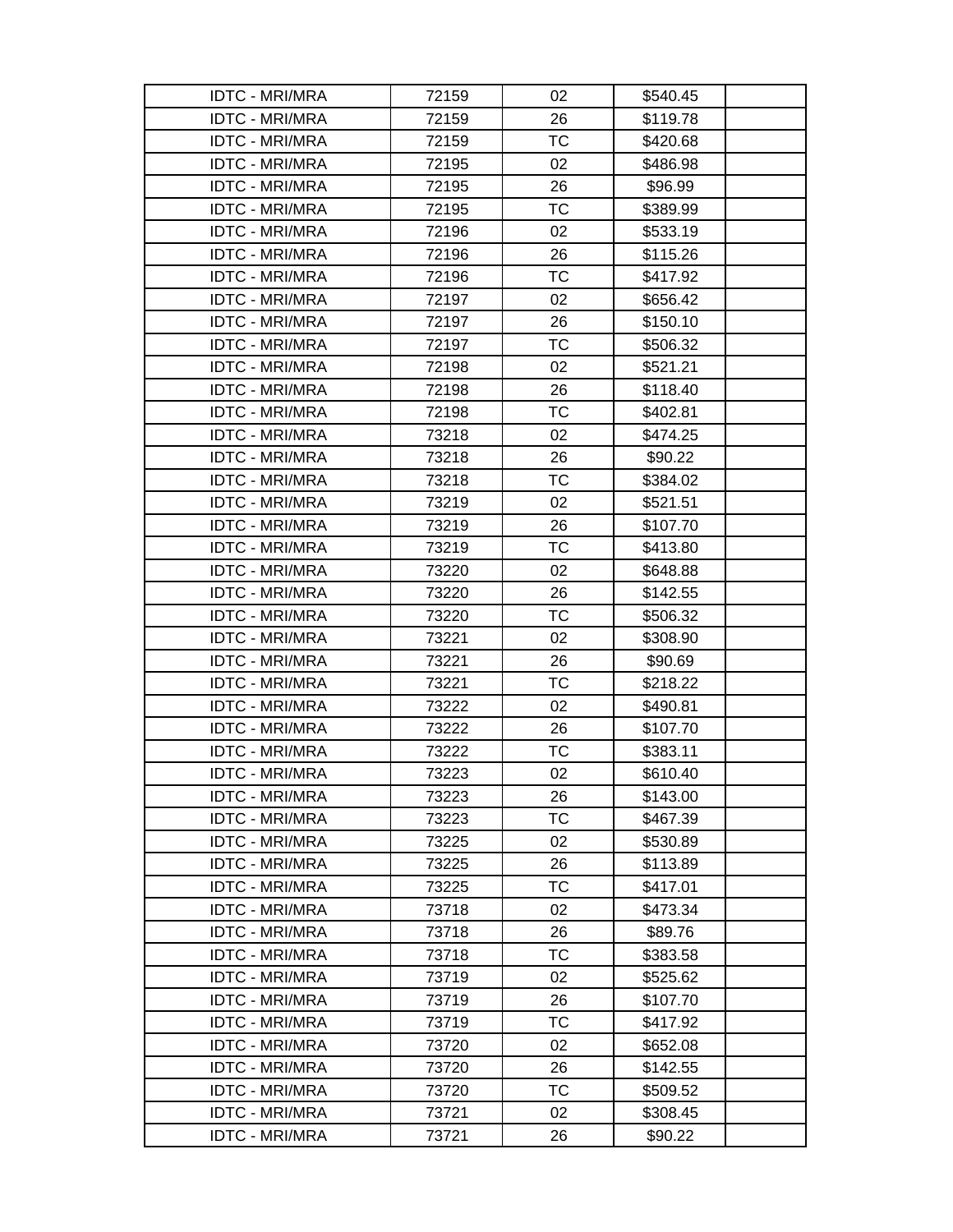| <b>IDTC - MRI/MRA</b> | 73721 | ТC        | \$218.22 |
|-----------------------|-------|-----------|----------|
| <b>IDTC - MRI/MRA</b> | 73722 | 02        | \$494.94 |
| <b>IDTC - MRI/MRA</b> | 73722 | 26        | \$107.70 |
| <b>IDTC - MRI/MRA</b> | 73722 | <b>TC</b> | \$387.24 |
| <b>IDTC - MRI/MRA</b> | 73723 | 02        | \$610.85 |
| <b>IDTC - MRI/MRA</b> | 73723 | 26        | \$142.55 |
| <b>IDTC - MRI/MRA</b> | 73723 | <b>TC</b> | \$468.31 |
| <b>IDTC - MRI/MRA</b> | 73725 | 02        | \$521.19 |
| <b>IDTC - MRI/MRA</b> | 73725 | 26        | \$119.30 |
| <b>IDTC - MRI/MRA</b> | 73725 | <b>TC</b> | \$401.89 |
| <b>IDTC - MRI/MRA</b> | 74181 | 02        | \$432.01 |
| <b>IDTC - MRI/MRA</b> | 74181 | 26        | \$96.54  |
| <b>IDTC - MRI/MRA</b> | 74181 | <b>TC</b> | \$335.48 |
| <b>IDTC - MRI/MRA</b> | 74182 | 02        | \$589.98 |
| <b>IDTC - MRI/MRA</b> | 74182 | 26        | \$115.26 |
| <b>IDTC - MRI/MRA</b> | 74182 | <b>TC</b> | \$474.72 |
| <b>IDTC - MRI/MRA</b> | 74183 | 02        | \$657.80 |
| <b>IDTC - MRI/MRA</b> | 74183 | 26        | \$150.10 |
| <b>IDTC - MRI/MRA</b> | 74183 | <b>TC</b> | \$507.70 |
| <b>IDTC - MRI/MRA</b> | 74185 | 02        | \$523.50 |
| <b>IDTC - MRI/MRA</b> | 74185 | 26        | \$118.40 |
| <b>IDTC - MRI/MRA</b> | 74185 | ТC        | \$405.10 |
| <b>IDTC - MRI/MRA</b> | 74712 | 02        | \$625.58 |
| <b>IDTC - MRI/MRA</b> | 74712 | 26        | \$199.40 |
| <b>IDTC - MRI/MRA</b> | 74712 | <b>TC</b> | \$426.18 |
| <b>IDTC - MRI/MRA</b> | 74713 | 02        | \$303.26 |
| <b>IDTC - MRI/MRA</b> | 74713 | 26        | \$122.94 |
| <b>IDTC - MRI/MRA</b> | 74713 | <b>TC</b> | \$180.34 |
| <b>IDTC - MRI/MRA</b> | 75557 | 02        | \$415.80 |
| <b>IDTC - MRI/MRA</b> | 75557 | 26        | \$152.56 |
| <b>IDTC - MRI/MRA</b> | 75557 | TC        | \$263.24 |
| <b>IDTC - MRI/MRA</b> | 75559 | 02        | \$566.85 |
| <b>IDTC - MRI/MRA</b> | 75559 | 26        | \$187.26 |
| <b>IDTC - MRI/MRA</b> | 75559 | ТC        | \$379.58 |
| <b>IDTC - MRI/MRA</b> | 75561 | 02        | \$551.80 |
| <b>IDTC - MRI/MRA</b> | 75561 | 26        | \$168.69 |
| <b>IDTC - MRI/MRA</b> | 75561 | <b>TC</b> | \$383.11 |
| <b>IDTC - MRI/MRA</b> | 75563 | 02        | \$656.78 |
| <b>IDTC - MRI/MRA</b> | 75563 | 26        | \$192.59 |
| <b>IDTC - MRI/MRA</b> | 75563 | <b>TC</b> | \$464.19 |
| <b>IDTC - MRI/MRA</b> | 75565 | 02        | \$71.09  |
| <b>IDTC - MRI/MRA</b> | 75565 | 26        | \$16.12  |
| <b>IDTC - MRI/MRA</b> | 75565 | ТC        | \$54.96  |
| <b>IDTC - MRI/MRA</b> | 76390 | 02        | \$574.70 |
| <b>IDTC - MRI/MRA</b> | 76390 | 26        | \$90.69  |
| <b>IDTC - MRI/MRA</b> | 76390 | ТC        | \$484.01 |
| <b>IDTC - MRI/MRA</b> | 76391 | 02        | \$305.51 |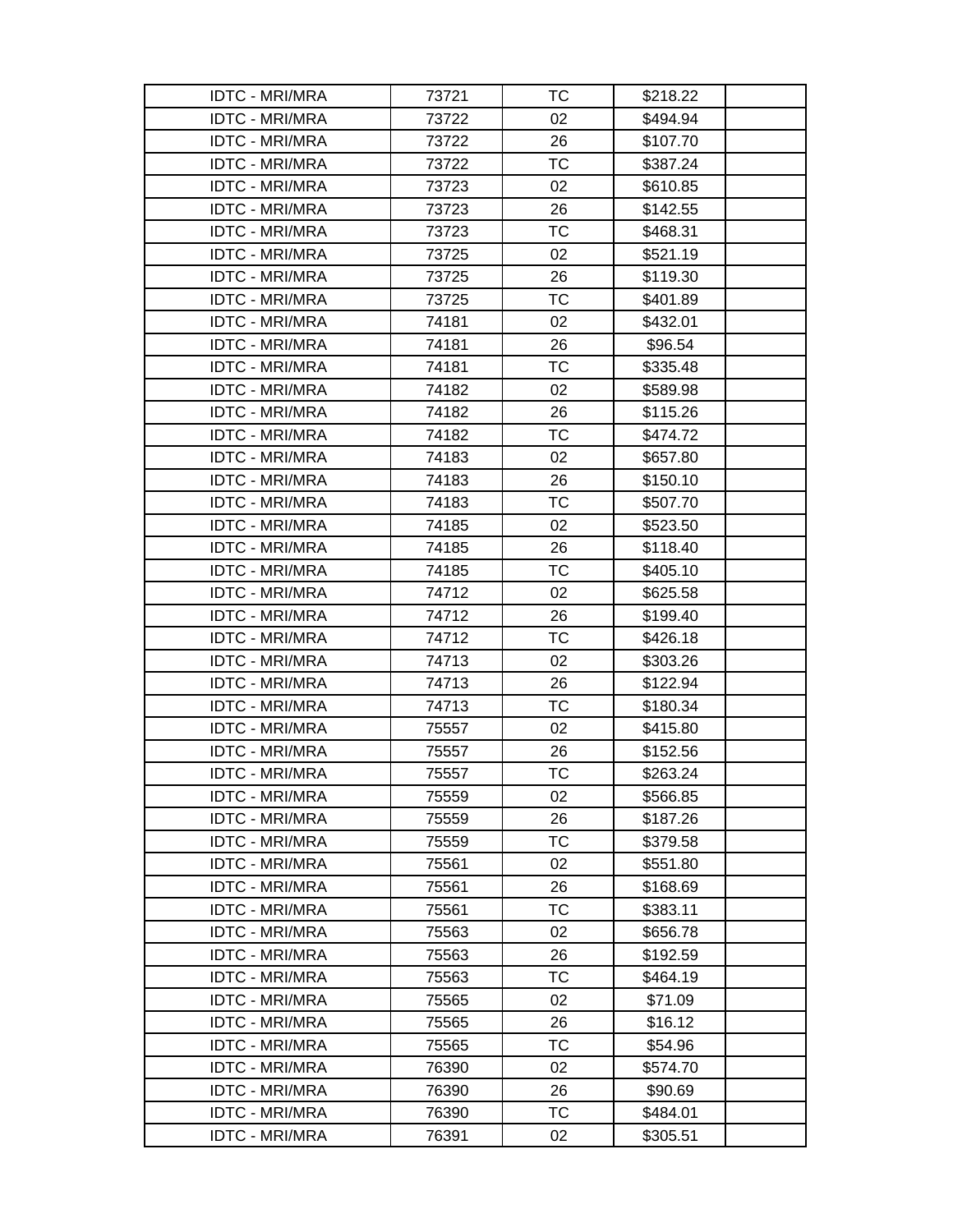| <b>IDTC - MRI/MRA</b>          | 76391 | 26        | \$73.56  |
|--------------------------------|-------|-----------|----------|
| <b>IDTC - MRI/MRA</b>          | 76391 | <b>TC</b> | \$231.95 |
| <b>IDTC - MRI/MRA</b>          | 77021 | 02        | \$519.46 |
| <b>IDTC - MRI/MRA</b>          | 77021 | 26        | \$98.66  |
| <b>IDTC - MRI/MRA</b>          | 77021 | ТC        | \$420.80 |
| <b>IDTC - MRI/MRA</b>          | 77022 | 02        | \$941.51 |
| <b>IDTC - MRI/MRA</b>          | 77022 | 26        | \$281.94 |
| <b>IDTC - MRI/MRA</b>          | 77022 | <b>TC</b> | \$644.92 |
| <b>IDTC - MRI/MRA</b>          | 77046 | 02        | \$322.44 |
| <b>IDTC - MRI/MRA</b>          | 77046 | 26        | \$95.96  |
| <b>IDTC - MRI/MRA</b>          | 77046 | <b>TC</b> | \$226.48 |
| <b>IDTC - MRI/MRA</b>          | 77047 | 02        | \$331.38 |
| <b>IDTC - MRI/MRA</b>          | 77047 | 26        | \$106.26 |
| <b>IDTC - MRI/MRA</b>          | 77047 | <b>TC</b> | \$225.11 |
| <b>IDTC - MRI/MRA</b>          | 77048 | 02        | \$512.14 |
| <b>IDTC - MRI/MRA</b>          | 77048 | 26        | \$138.96 |
| <b>IDTC - MRI/MRA</b>          | 77048 | <b>TC</b> | \$373.18 |
| <b>IDTC - MRI/MRA</b>          | 77049 | 02        | \$523.33 |
| <b>IDTC - MRI/MRA</b>          | 77049 | 26        | \$151.98 |
| <b>IDTC - MRI/MRA</b>          | 77049 | <b>TC</b> | \$371.35 |
| <b>IDTC - MRI/MRA</b>          | 77084 | 02        | \$506.86 |
| <b>IDTC - MRI/MRA</b>          | 77084 | 26        | \$106.81 |
| <b>IDTC - MRI/MRA</b>          | 77084 | <b>TC</b> | \$400.06 |
| <b>IDTC - MRI/MRA</b>          | S8037 | 02        | \$697.51 |
| <b>IDTC - NUCLEAR MEDICINE</b> | 76977 | 02        | \$10.22  |
| <b>IDTC - NUCLEAR MEDICINE</b> | 76977 | 26        | \$3.95   |
| <b>IDTC - NUCLEAR MEDICINE</b> | 76977 | <b>TC</b> | \$6.29   |
| <b>IDTC - NUCLEAR MEDICINE</b> | 77338 | 02        | \$663.44 |
| <b>IDTC - NUCLEAR MEDICINE</b> | 77338 | 26        | \$290.00 |
| <b>IDTC - NUCLEAR MEDICINE</b> | 77338 | <b>TC</b> | \$373.44 |
| <b>IDTC - NUCLEAR MEDICINE</b> | 78012 | 02        | \$108.45 |
| <b>IDTC - NUCLEAR MEDICINE</b> | 78012 | 26        | \$12.51  |
| <b>IDTC - NUCLEAR MEDICINE</b> | 78012 | <b>TC</b> | \$95.92  |
| <b>IDTC - NUCLEAR MEDICINE</b> | 78013 | 02        | \$257.34 |
| <b>IDTC - NUCLEAR MEDICINE</b> | 78013 | 26        | \$24.12  |
| <b>IDTC - NUCLEAR MEDICINE</b> | 78013 | TC        | \$233.21 |
| <b>IDTC - NUCLEAR MEDICINE</b> | 78014 | 02        | \$325.34 |
| <b>IDTC - NUCLEAR MEDICINE</b> | 78014 | 26        | \$33.04  |
| <b>IDTC - NUCLEAR MEDICINE</b> | 78014 | TC        | \$292.30 |
| <b>IDTC - NUCLEAR MEDICINE</b> | 78015 | 02        | \$298.94 |
| <b>IDTC - NUCLEAR MEDICINE</b> | 78015 | 26        | \$43.74  |
| <b>IDTC - NUCLEAR MEDICINE</b> | 78015 | <b>TC</b> | \$255.20 |
| <b>IDTC - NUCLEAR MEDICINE</b> | 78016 | 02        | \$381.50 |
| <b>IDTC - NUCLEAR MEDICINE</b> | 78016 | 26        | \$44.45  |
| <b>IDTC - NUCLEAR MEDICINE</b> | 78016 | <b>TC</b> | \$337.05 |
| <b>IDTC - NUCLEAR MEDICINE</b> | 78018 | 02        | \$421.39 |
| <b>IDTC - NUCLEAR MEDICINE</b> | 78018 | 26        | \$54.55  |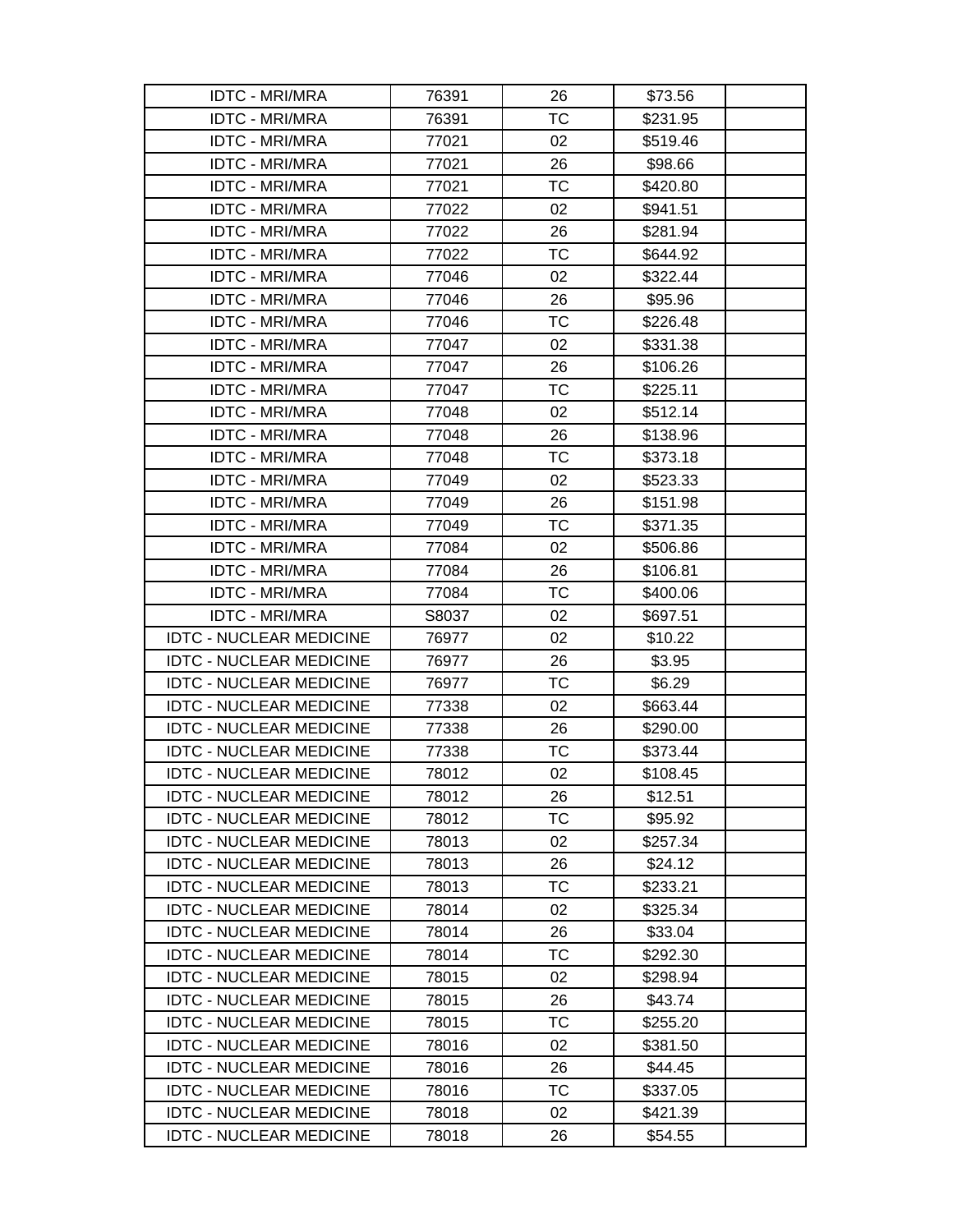| <b>IDTC - NUCLEAR MEDICINE</b> | 78018 | ТC        | \$366.82 |
|--------------------------------|-------|-----------|----------|
| <b>IDTC - NUCLEAR MEDICINE</b> | 78020 | 02        | \$112.05 |
| <b>IDTC - NUCLEAR MEDICINE</b> | 78020 | 26        | \$36.28  |
| <b>IDTC - NUCLEAR MEDICINE</b> | 78020 | <b>TC</b> | \$75.78  |
| <b>IDTC - NUCLEAR MEDICINE</b> | 78071 | 02        | \$480.81 |
| <b>IDTC - NUCLEAR MEDICINE</b> | 78071 | 26        | \$77.34  |
| <b>IDTC - NUCLEAR MEDICINE</b> | 78071 | <b>TC</b> | \$403.48 |
| <b>IDTC - NUCLEAR MEDICINE</b> | 78072 | 02        | \$554.05 |
| <b>IDTC - NUCLEAR MEDICINE</b> | 78072 | 26        | \$100.65 |
| <b>IDTC - NUCLEAR MEDICINE</b> | 78072 | ТC        | \$453.40 |
| <b>IDTC - NUCLEAR MEDICINE</b> | 78075 | 02        | \$597.25 |
| <b>IDTC - NUCLEAR MEDICINE</b> | 78075 | 26        | \$48.71  |
| <b>IDTC - NUCLEAR MEDICINE</b> | 78075 | ТC        | \$548.54 |
| <b>IDTC - NUCLEAR MEDICINE</b> | 78099 | 02        | \$0.00   |
| <b>IDTC - NUCLEAR MEDICINE</b> | 78099 | 26        | \$0.00   |
| <b>IDTC - NUCLEAR MEDICINE</b> | 78099 | TC        | \$0.00   |
| <b>IDTC - NUCLEAR MEDICINE</b> | 78102 | 02        | \$229.56 |
| <b>IDTC - NUCLEAR MEDICINE</b> | 78102 | 26        | \$35.29  |
| <b>IDTC - NUCLEAR MEDICINE</b> | 78102 | <b>TC</b> | \$194.28 |
| <b>IDTC - NUCLEAR MEDICINE</b> | 78103 | 02        | \$295.32 |
| <b>IDTC - NUCLEAR MEDICINE</b> | 78103 | 26        | \$46.54  |
| <b>IDTC - NUCLEAR MEDICINE</b> | 78103 | TC        | \$248.79 |
| <b>IDTC - NUCLEAR MEDICINE</b> | 78104 | 02        | \$329.96 |
| <b>IDTC - NUCLEAR MEDICINE</b> | 78104 | 26        | \$50.49  |
| <b>IDTC - NUCLEAR MEDICINE</b> | 78104 | TC        | \$279.48 |
| <b>IDTC - NUCLEAR MEDICINE</b> | 78120 | 02        | \$126.60 |
| <b>IDTC - NUCLEAR MEDICINE</b> | 78120 | 26        | \$15.22  |
| <b>IDTC - NUCLEAR MEDICINE</b> | 78120 | TC        | \$111.38 |
| <b>IDTC - NUCLEAR MEDICINE</b> | 78121 | 02        | \$140.26 |
| <b>IDTC - NUCLEAR MEDICINE</b> | 78121 | 26        | \$20.64  |
| <b>IDTC - NUCLEAR MEDICINE</b> | 78121 | <b>TC</b> | \$119.62 |
| <b>IDTC - NUCLEAR MEDICINE</b> | 78122 | 02        | \$129.92 |
| <b>IDTC - NUCLEAR MEDICINE</b> | 78122 | 26        | \$27.71  |
| <b>IDTC - NUCLEAR MEDICINE</b> | 78122 | TC        | \$102.21 |
| <b>IDTC - NUCLEAR MEDICINE</b> | 78130 | 02        | \$225.38 |
| <b>IDTC - NUCLEAR MEDICINE</b> | 78130 | 26        | \$39.48  |
| <b>IDTC - NUCLEAR MEDICINE</b> | 78130 | <b>TC</b> | \$185.90 |
| <b>IDTC - NUCLEAR MEDICINE</b> | 78140 | 02        | \$186.45 |
| <b>IDTC - NUCLEAR MEDICINE</b> | 78140 | 26        | \$40.26  |
| <b>IDTC - NUCLEAR MEDICINE</b> | 78140 | <b>TC</b> | \$146.19 |
| <b>IDTC - NUCLEAR MEDICINE</b> | 78185 | 02        | \$284.34 |
| <b>IDTC - NUCLEAR MEDICINE</b> | 78185 | 26        | \$26.39  |
| <b>IDTC - NUCLEAR MEDICINE</b> | 78185 | <b>TC</b> | \$257.95 |
| <b>IDTC - NUCLEAR MEDICINE</b> | 78191 | 02        | \$225.38 |
| <b>IDTC - NUCLEAR MEDICINE</b> | 78191 | 26        | \$39.48  |
| <b>IDTC - NUCLEAR MEDICINE</b> | 78191 | ТC        | \$185.90 |
| <b>IDTC - NUCLEAR MEDICINE</b> | 78195 | 02        | \$479.76 |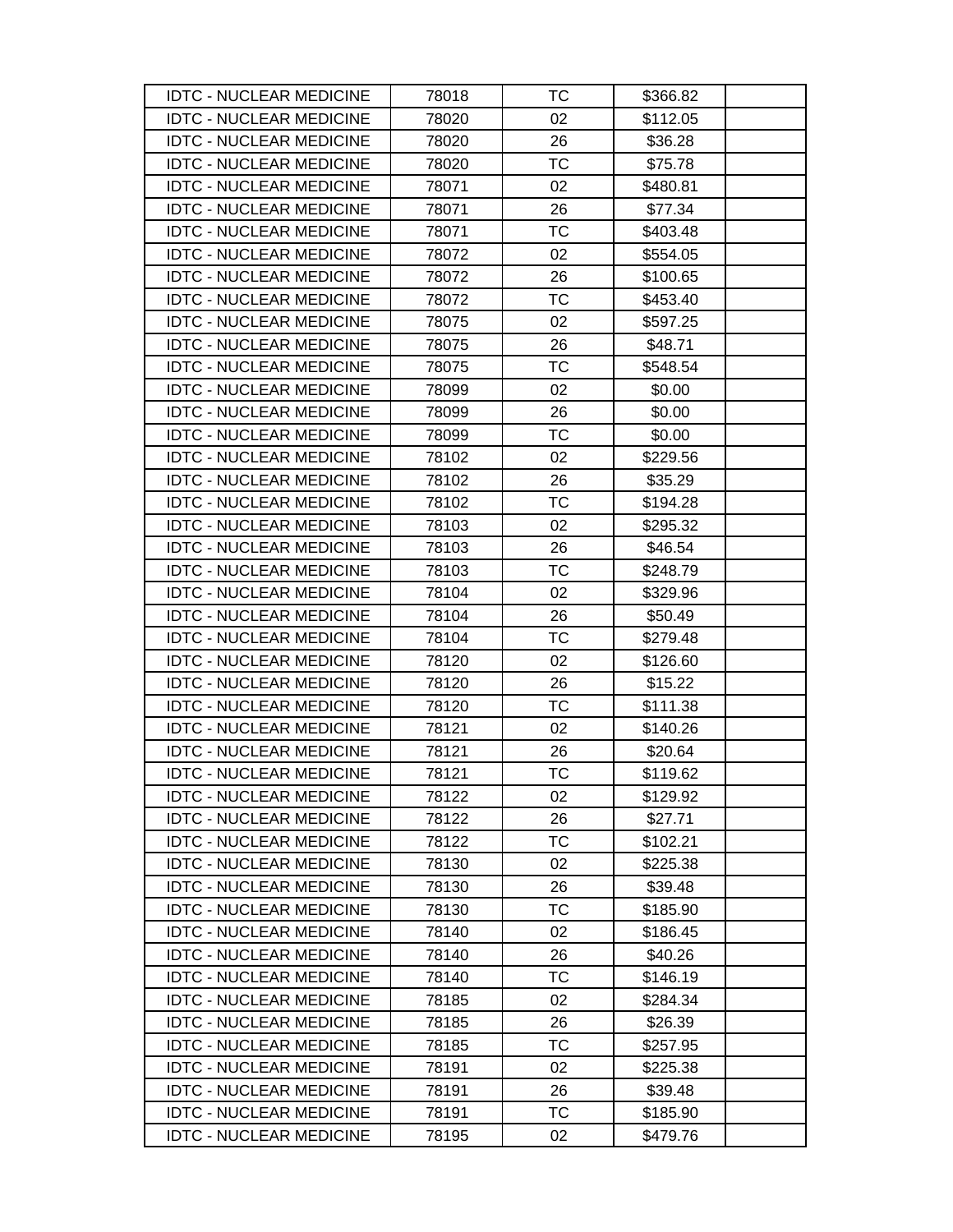| <b>IDTC - NUCLEAR MEDICINE</b> | 78195 | 26        | \$78.12  |
|--------------------------------|-------|-----------|----------|
| <b>IDTC - NUCLEAR MEDICINE</b> | 78195 | <b>TC</b> | \$401.64 |
| <b>IDTC - NUCLEAR MEDICINE</b> | 78199 | 02        | \$0.00   |
| <b>IDTC - NUCLEAR MEDICINE</b> | 78199 | 26        | \$0.00   |
| <b>IDTC - NUCLEAR MEDICINE</b> | 78199 | TC        | \$0.00   |
| <b>IDTC - NUCLEAR MEDICINE</b> | 78201 | 02        | \$254.06 |
| <b>IDTC - NUCLEAR MEDICINE</b> | 78201 | 26        | \$27.72  |
| <b>IDTC - NUCLEAR MEDICINE</b> | 78201 | TC        | \$226.34 |
| <b>IDTC - NUCLEAR MEDICINE</b> | 78202 | 02        | \$269.11 |
| <b>IDTC - NUCLEAR MEDICINE</b> | 78202 | 26        | \$30.86  |
| <b>IDTC - NUCLEAR MEDICINE</b> | 78202 | <b>TC</b> | \$238.25 |
| <b>IDTC - NUCLEAR MEDICINE</b> | 78215 | 02        | \$261.68 |
| <b>IDTC - NUCLEAR MEDICINE</b> | 78215 | 26        | \$32.14  |
| <b>IDTC - NUCLEAR MEDICINE</b> | 78215 | <b>TC</b> | \$229.55 |
| <b>IDTC - NUCLEAR MEDICINE</b> | 78216 | 02        | \$170.91 |
| <b>IDTC - NUCLEAR MEDICINE</b> | 78216 | 26        | \$36.18  |
| <b>IDTC - NUCLEAR MEDICINE</b> | 78216 | <b>TC</b> | \$134.74 |
| <b>IDTC - NUCLEAR MEDICINE</b> | 78226 | 02        | \$445.31 |
| <b>IDTC - NUCLEAR MEDICINE</b> | 78226 | 26        | \$48.26  |
| <b>IDTC - NUCLEAR MEDICINE</b> | 78226 | TC        | \$397.06 |
| <b>IDTC - NUCLEAR MEDICINE</b> | 78227 | 02        | \$603.84 |
| <b>IDTC - NUCLEAR MEDICINE</b> | 78227 | 26        | \$58.98  |
| <b>IDTC - NUCLEAR MEDICINE</b> | 78227 | <b>TC</b> | \$544.88 |
| <b>IDTC - NUCLEAR MEDICINE</b> | 78230 | 02        | \$235.61 |
| <b>IDTC - NUCLEAR MEDICINE</b> | 78230 | 26        | \$30.34  |
| <b>IDTC - NUCLEAR MEDICINE</b> | 78230 | <b>TC</b> | \$205.28 |
| <b>IDTC - NUCLEAR MEDICINE</b> | 78231 | 02        | \$173.71 |
| <b>IDTC - NUCLEAR MEDICINE</b> | 78231 | 26        | \$34.39  |
| <b>IDTC - NUCLEAR MEDICINE</b> | 78231 | <b>TC</b> | \$139.31 |
| <b>IDTC - NUCLEAR MEDICINE</b> | 78232 | 02        | \$134.62 |
| <b>IDTC - NUCLEAR MEDICINE</b> | 78232 | 26        | \$25.54  |
| <b>IDTC - NUCLEAR MEDICINE</b> | 78232 | TC        | \$109.09 |
| <b>IDTC - NUCLEAR MEDICINE</b> | 78258 | 02        | \$303.00 |
| <b>IDTC - NUCLEAR MEDICINE</b> | 78258 | 26        | \$48.71  |
| <b>IDTC - NUCLEAR MEDICINE</b> | 78258 | ТC        | \$254.28 |
| <b>IDTC - NUCLEAR MEDICINE</b> | 78261 | 02        | \$330.19 |
| <b>IDTC - NUCLEAR MEDICINE</b> | 78261 | 26        | \$44.31  |
| <b>IDTC - NUCLEAR MEDICINE</b> | 78261 | TC        | \$285.89 |
| <b>IDTC - NUCLEAR MEDICINE</b> | 78262 | 02        | \$326.08 |
| <b>IDTC - NUCLEAR MEDICINE</b> | 78262 | 26        | \$43.40  |
| <b>IDTC - NUCLEAR MEDICINE</b> | 78262 | TC        | \$282.68 |
| <b>IDTC - NUCLEAR MEDICINE</b> | 78264 | 02        | \$452.60 |
| <b>IDTC - NUCLEAR MEDICINE</b> | 78264 | 26        | \$51.41  |
| <b>IDTC - NUCLEAR MEDICINE</b> | 78264 | ТC        | \$401.18 |
| <b>IDTC - NUCLEAR MEDICINE</b> | 78265 | 02        | \$536.90 |
| <b>IDTC - NUCLEAR MEDICINE</b> | 78265 | 26        | \$63.94  |
| <b>IDTC - NUCLEAR MEDICINE</b> | 78265 | TC        | \$472.96 |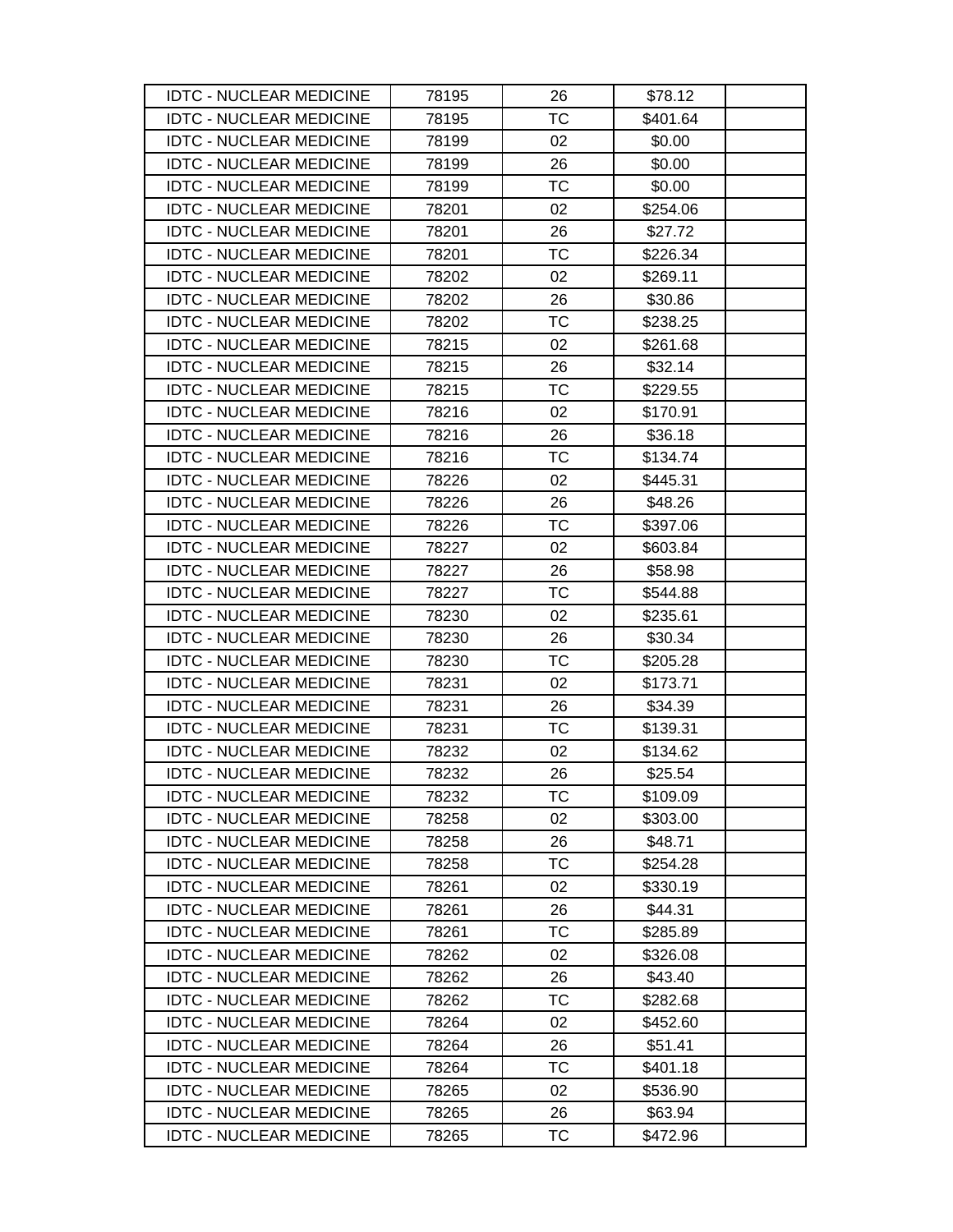| <b>IDTC - NUCLEAR MEDICINE</b> | 78266 | 02        | \$636.06 |
|--------------------------------|-------|-----------|----------|
| <b>IDTC - NUCLEAR MEDICINE</b> | 78266 | 26        | \$70.59  |
| <b>IDTC - NUCLEAR MEDICINE</b> | 78266 | <b>TC</b> | \$565.49 |
| <b>IDTC - NUCLEAR MEDICINE</b> | 78267 | 02        | \$13.48  |
| <b>IDTC - NUCLEAR MEDICINE</b> | 78268 | 02        | \$115.50 |
| <b>IDTC - NUCLEAR MEDICINE</b> | 78278 | 02        | \$468.76 |
| <b>IDTC - NUCLEAR MEDICINE</b> | 78278 | 26        | \$64.39  |
| <b>IDTC - NUCLEAR MEDICINE</b> | 78278 | TC        | \$404.39 |
| <b>IDTC - NUCLEAR MEDICINE</b> | 78282 | 02        | \$68.79  |
| <b>IDTC - NUCLEAR MEDICINE</b> | 78282 | 26        | \$25.04  |
| <b>IDTC - NUCLEAR MEDICINE</b> | 78282 | <b>TC</b> | \$41.26  |
| <b>IDTC - NUCLEAR MEDICINE</b> | 78290 | 02        | \$446.75 |
| <b>IDTC - NUCLEAR MEDICINE</b> | 78290 | 26        | \$44.65  |
| <b>IDTC - NUCLEAR MEDICINE</b> | 78290 | <b>TC</b> | \$402.10 |
| <b>IDTC - NUCLEAR MEDICINE</b> | 78291 | 02        | \$344.41 |
| <b>IDTC - NUCLEAR MEDICINE</b> | 78291 | 26        | \$56.70  |
| <b>IDTC - NUCLEAR MEDICINE</b> | 78291 | <b>TC</b> | \$287.71 |
| <b>IDTC - NUCLEAR MEDICINE</b> | 78299 | 02        | \$0.00   |
| <b>IDTC - NUCLEAR MEDICINE</b> | 78299 | 26        | \$0.00   |
| <b>IDTC - NUCLEAR MEDICINE</b> | 78299 | TC        | \$0.00   |
| <b>IDTC - NUCLEAR MEDICINE</b> | 78300 | 02        | \$244.48 |
| <b>IDTC - NUCLEAR MEDICINE</b> | 78300 | 26        | \$41.50  |
| <b>IDTC - NUCLEAR MEDICINE</b> | 78300 | <b>TC</b> | \$202.98 |
| <b>IDTC - NUCLEAR MEDICINE</b> | 78305 | 02        | \$312.40 |
| <b>IDTC - NUCLEAR MEDICINE</b> | 78305 | 26        | \$54.91  |
| <b>IDTC - NUCLEAR MEDICINE</b> | 78305 | <b>TC</b> | \$257.49 |
| <b>IDTC - NUCLEAR MEDICINE</b> | 78306 | 02        | \$338.15 |
| <b>IDTC - NUCLEAR MEDICINE</b> | 78306 | 26        | \$55.48  |
| <b>IDTC - NUCLEAR MEDICINE</b> | 78306 | <b>TC</b> | \$282.68 |
| <b>IDTC - NUCLEAR MEDICINE</b> | 78315 | 02        | \$465.54 |
| <b>IDTC - NUCLEAR MEDICINE</b> | 78315 | 26        | \$66.19  |
| <b>IDTC - NUCLEAR MEDICINE</b> | 78315 | TC        | \$399.35 |
| <b>IDTC - NUCLEAR MEDICINE</b> | 78350 | 02        | \$43.05  |
| <b>IDTC - NUCLEAR MEDICINE</b> | 78350 | 26        | \$14.32  |
| <b>IDTC - NUCLEAR MEDICINE</b> | 78350 | ТC        | \$28.72  |
| <b>IDTC - NUCLEAR MEDICINE</b> | 78351 | 02        | \$20.52  |
| <b>IDTC - NUCLEAR MEDICINE</b> | 78399 | 02        | \$0.00   |
| <b>IDTC - NUCLEAR MEDICINE</b> | 78399 | 26        | \$0.00   |
| <b>IDTC - NUCLEAR MEDICINE</b> | 78399 | TC        | \$0.00   |
| <b>IDTC - NUCLEAR MEDICINE</b> | 78414 | 02        | \$81.36  |
| <b>IDTC - NUCLEAR MEDICINE</b> | 78414 | 26        | \$29.09  |
| <b>IDTC - NUCLEAR MEDICINE</b> | 78414 | <b>TC</b> | \$48.80  |
| <b>IDTC - NUCLEAR MEDICINE</b> | 78428 | 02        | \$243.54 |
| <b>IDTC - NUCLEAR MEDICINE</b> | 78428 | 26        | \$49.26  |
| <b>IDTC - NUCLEAR MEDICINE</b> | 78428 | <b>TC</b> | \$194.28 |
| <b>IDTC - NUCLEAR MEDICINE</b> | 78445 | 02        | \$244.72 |
| <b>IDTC - NUCLEAR MEDICINE</b> | 78445 | 26        | \$32.14  |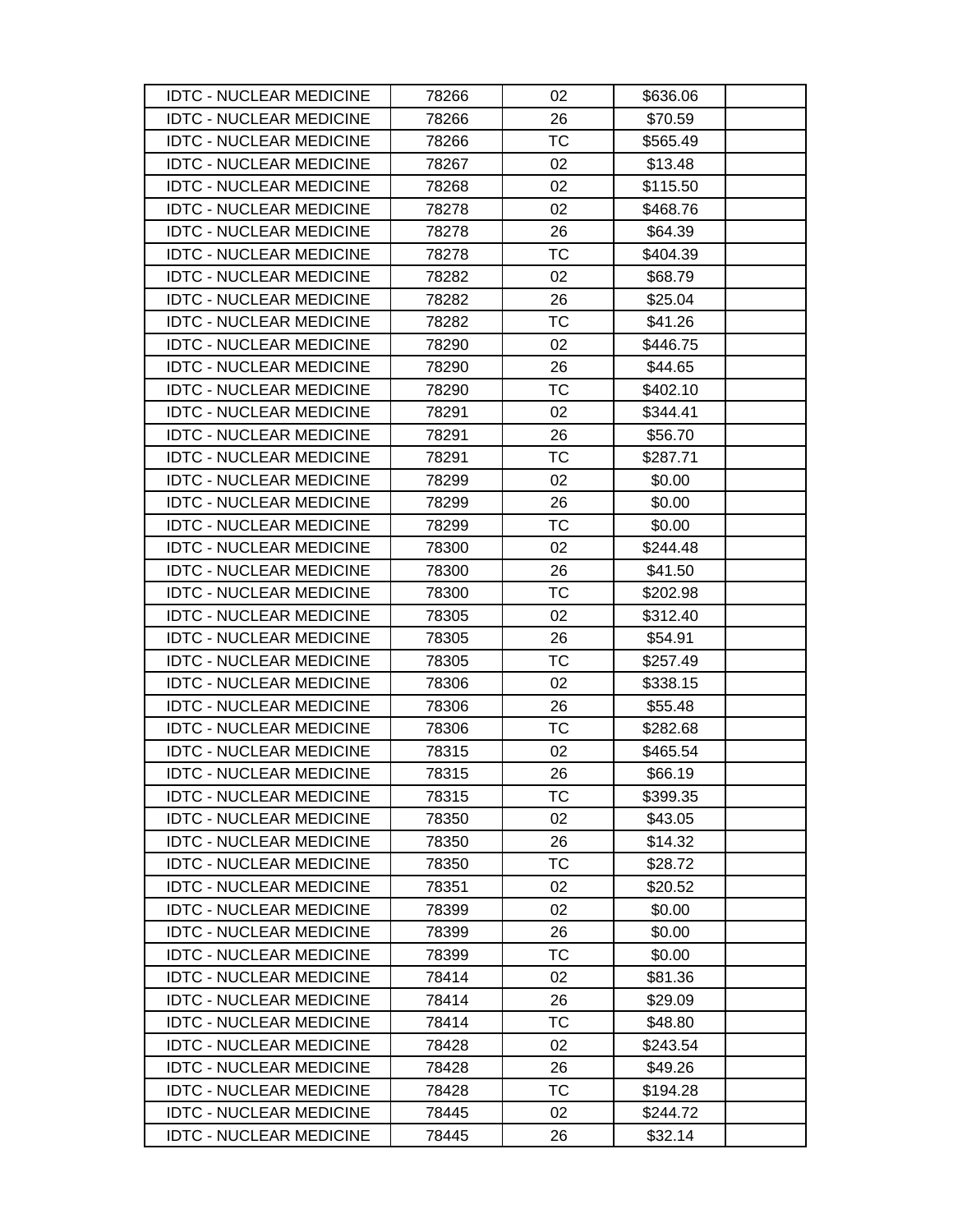| <b>IDTC - NUCLEAR MEDICINE</b> | 78445 | ТC        | \$212.60 |
|--------------------------------|-------|-----------|----------|
| <b>IDTC - NUCLEAR MEDICINE</b> | 78451 | 02        | \$456.36 |
| <b>IDTC - NUCLEAR MEDICINE</b> | 78451 | 26        | \$88.16  |
| <b>IDTC - NUCLEAR MEDICINE</b> | 78451 | <b>TC</b> | \$368.20 |
| <b>IDTC - NUCLEAR MEDICINE</b> | 78452 | 02        | \$633.60 |
| <b>IDTC - NUCLEAR MEDICINE</b> | 78452 | 26        | \$103.05 |
| <b>IDTC - NUCLEAR MEDICINE</b> | 78452 | <b>TC</b> | \$530.55 |
| <b>IDTC - NUCLEAR MEDICINE</b> | 78453 | 02        | \$408.30 |
| <b>IDTC - NUCLEAR MEDICINE</b> | 78453 | 26        | \$65.29  |
| <b>IDTC - NUCLEAR MEDICINE</b> | 78453 | ТC        | \$343.01 |
| <b>IDTC - NUCLEAR MEDICINE</b> | 78454 | 02        | \$587.14 |
| <b>IDTC - NUCLEAR MEDICINE</b> | 78454 | 26        | \$88.08  |
| <b>IDTC - NUCLEAR MEDICINE</b> | 78454 | <b>TC</b> | \$499.06 |
| <b>IDTC - NUCLEAR MEDICINE</b> | 78456 | 02        | \$429.50 |
| <b>IDTC - NUCLEAR MEDICINE</b> | 78456 | 26        | \$64.04  |
| <b>IDTC - NUCLEAR MEDICINE</b> | 78456 | ТC        | \$365.45 |
| <b>IDTC - NUCLEAR MEDICINE</b> | 78457 | 02        | \$236.22 |
| <b>IDTC - NUCLEAR MEDICINE</b> | 78457 | 26        | \$48.81  |
| <b>IDTC - NUCLEAR MEDICINE</b> | 78457 | TC        | \$187.41 |
| <b>IDTC - NUCLEAR MEDICINE</b> | 78458 | 02        | \$275.69 |
| <b>IDTC - NUCLEAR MEDICINE</b> | 78458 | 26        | \$59.89  |
| <b>IDTC - NUCLEAR MEDICINE</b> | 78458 | TC        | \$215.80 |
| <b>IDTC - NUCLEAR MEDICINE</b> | 78466 | 02        | \$262.86 |
| <b>IDTC - NUCLEAR MEDICINE</b> | 78466 | 26        | \$46.14  |
| <b>IDTC - NUCLEAR MEDICINE</b> | 78466 | ТC        | \$216.72 |
| <b>IDTC - NUCLEAR MEDICINE</b> | 78468 | 02        | \$260.92 |
| <b>IDTC - NUCLEAR MEDICINE</b> | 78468 | 26        | \$51.08  |
| <b>IDTC - NUCLEAR MEDICINE</b> | 78468 | ТC        | \$209.85 |
| <b>IDTC - NUCLEAR MEDICINE</b> | 78469 | 02        | \$304.79 |
| <b>IDTC - NUCLEAR MEDICINE</b> | 78469 | 26        | \$58.75  |
| <b>IDTC - NUCLEAR MEDICINE</b> | 78469 | ТC        | \$246.04 |
| <b>IDTC - NUCLEAR MEDICINE</b> | 78472 | 02        | \$307.68 |
| <b>IDTC - NUCLEAR MEDICINE</b> | 78472 | 26        | \$63.48  |
| <b>IDTC - NUCLEAR MEDICINE</b> | 78472 | ТC        | \$244.20 |
| <b>IDTC - NUCLEAR MEDICINE</b> | 78473 | 02        | \$387.58 |
| <b>IDTC - NUCLEAR MEDICINE</b> | 78473 | 26        | \$93.11  |
| <b>IDTC - NUCLEAR MEDICINE</b> | 78473 | ТC        | \$294.46 |
| <b>IDTC - NUCLEAR MEDICINE</b> | 78481 | 02        | \$234.19 |
| <b>IDTC - NUCLEAR MEDICINE</b> | 78481 | 26        | \$62.69  |
| <b>IDTC - NUCLEAR MEDICINE</b> | 78481 | <b>TC</b> | \$171.50 |
| <b>IDTC - NUCLEAR MEDICINE</b> | 78483 | 02        | \$324.95 |
| <b>IDTC - NUCLEAR MEDICINE</b> | 78483 | 26        | \$93.58  |
| <b>IDTC - NUCLEAR MEDICINE</b> | 78483 | TC        | \$231.38 |
| <b>IDTC - NUCLEAR MEDICINE</b> | 78494 | 02        | \$301.06 |
| <b>IDTC - NUCLEAR MEDICINE</b> | 78494 | 26        | \$76.10  |
| <b>IDTC - NUCLEAR MEDICINE</b> | 78494 | TC        | \$224.96 |
| <b>IDTC - NUCLEAR MEDICINE</b> | 78496 | 02        | \$58.69  |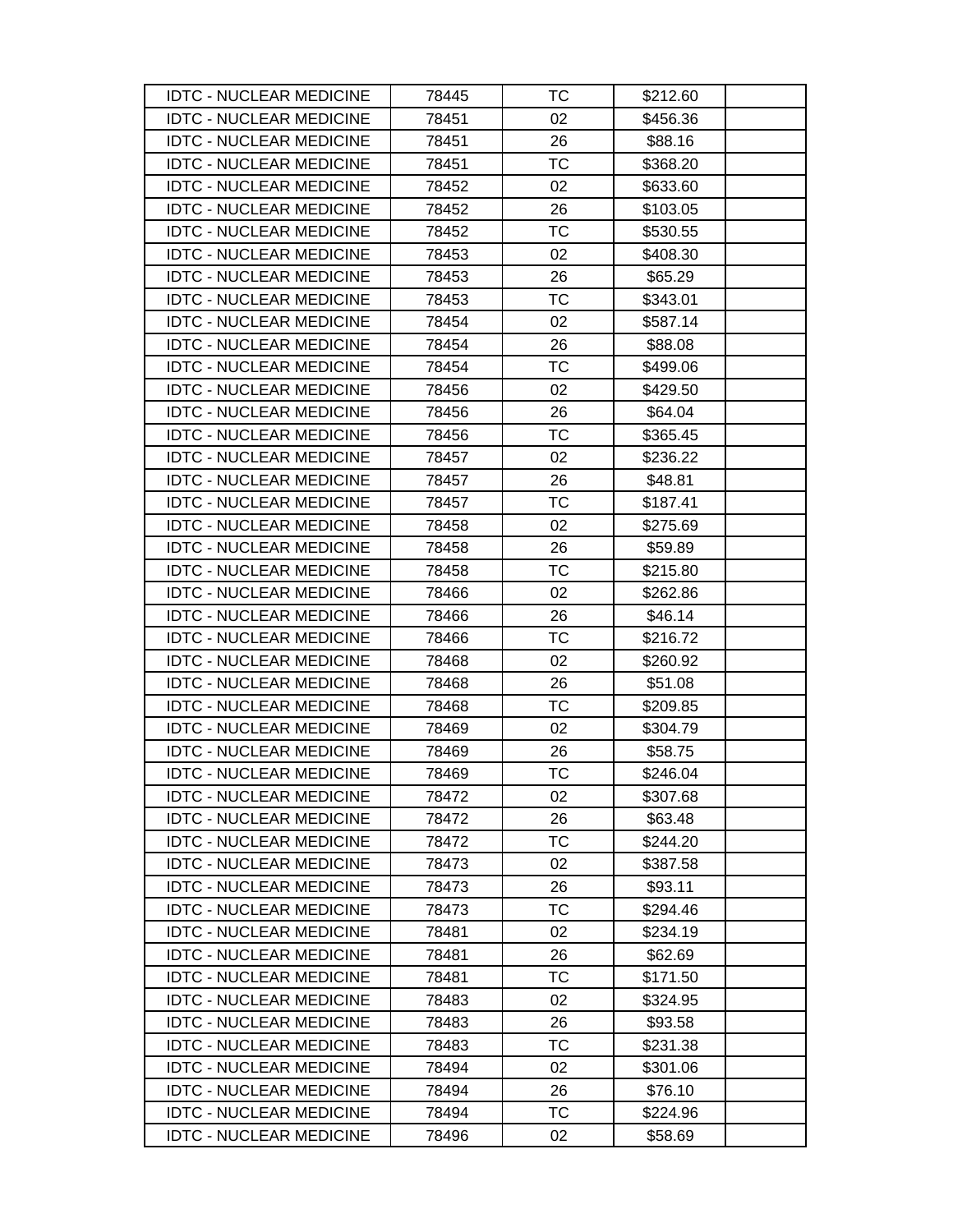| <b>IDTC - NUCLEAR MEDICINE</b> | 78496 | 26        | \$31.79  |
|--------------------------------|-------|-----------|----------|
| <b>IDTC - NUCLEAR MEDICINE</b> | 78496 | <b>TC</b> | \$26.90  |
| <b>IDTC - NUCLEAR MEDICINE</b> | 78499 | 02        | \$0.00   |
| <b>IDTC - NUCLEAR MEDICINE</b> | 78499 | 26        | \$0.00   |
| <b>IDTC - NUCLEAR MEDICINE</b> | 78499 | TC        | \$0.00   |
| <b>IDTC - NUCLEAR MEDICINE</b> | 78579 | 02        | \$250.02 |
| <b>IDTC - NUCLEAR MEDICINE</b> | 78579 | 26        | \$31.35  |
| <b>IDTC - NUCLEAR MEDICINE</b> | 78579 | TC        | \$218.69 |
| <b>IDTC - NUCLEAR MEDICINE</b> | 78580 | 02        | \$321.78 |
| <b>IDTC - NUCLEAR MEDICINE</b> | 78580 | 26        | \$48.26  |
| <b>IDTC - NUCLEAR MEDICINE</b> | 78580 | <b>TC</b> | \$273.51 |
| <b>IDTC - NUCLEAR MEDICINE</b> | 78582 | 02        | \$450.70 |
| <b>IDTC - NUCLEAR MEDICINE</b> | 78582 | 26        | \$70.14  |
| <b>IDTC - NUCLEAR MEDICINE</b> | 78582 | <b>TC</b> | \$380.56 |
| <b>IDTC - NUCLEAR MEDICINE</b> | 78597 | 02        | \$271.18 |
| <b>IDTC - NUCLEAR MEDICINE</b> | 78597 | 26        | \$46.54  |
| <b>IDTC - NUCLEAR MEDICINE</b> | 78597 | <b>TC</b> | \$224.64 |
| <b>IDTC - NUCLEAR MEDICINE</b> | 78598 | 02        | \$411.78 |
| <b>IDTC - NUCLEAR MEDICINE</b> | 78598 | 26        | \$54.56  |
| <b>IDTC - NUCLEAR MEDICINE</b> | 78598 | TC        | \$357.21 |
| <b>IDTC - NUCLEAR MEDICINE</b> | 78599 | 02        | \$0.00   |
| <b>IDTC - NUCLEAR MEDICINE</b> | 78599 | 26        | \$0.00   |
| <b>IDTC - NUCLEAR MEDICINE</b> | 78599 | <b>TC</b> | \$0.00   |
| <b>IDTC - NUCLEAR MEDICINE</b> | 78600 | 02        | \$249.81 |
| <b>IDTC - NUCLEAR MEDICINE</b> | 78600 | 26        | \$29.89  |
| <b>IDTC - NUCLEAR MEDICINE</b> | 78600 | <b>TC</b> | \$219.92 |
| <b>IDTC - NUCLEAR MEDICINE</b> | 78601 | 02        | \$289.14 |
| <b>IDTC - NUCLEAR MEDICINE</b> | 78601 | 26        | \$33.02  |
| <b>IDTC - NUCLEAR MEDICINE</b> | 78601 | <b>TC</b> | \$256.11 |
| <b>IDTC - NUCLEAR MEDICINE</b> | 78605 | 02        | \$269.89 |
| <b>IDTC - NUCLEAR MEDICINE</b> | 78605 | 26        | \$35.30  |
| <b>IDTC - NUCLEAR MEDICINE</b> | 78605 | TC        | \$234.59 |
| <b>IDTC - NUCLEAR MEDICINE</b> | 78606 | 02        | \$443.70 |
| <b>IDTC - NUCLEAR MEDICINE</b> | 78606 | 26        | \$41.15  |
| <b>IDTC - NUCLEAR MEDICINE</b> | 78606 | ТC        | \$402.55 |
| <b>IDTC - NUCLEAR MEDICINE</b> | 78610 | 02        | \$235.88 |
| <b>IDTC - NUCLEAR MEDICINE</b> | 78610 | 26        | \$20.08  |
| <b>IDTC - NUCLEAR MEDICINE</b> | 78610 | TC        | \$215.80 |
| <b>IDTC - NUCLEAR MEDICINE</b> | 78630 | 02        | \$455.90 |
| <b>IDTC - NUCLEAR MEDICINE</b> | 78630 | 26        | \$44.65  |
| <b>IDTC - NUCLEAR MEDICINE</b> | 78630 | TC        | \$411.25 |
| <b>IDTC - NUCLEAR MEDICINE</b> | 78635 | 02        | \$460.55 |
| <b>IDTC - NUCLEAR MEDICINE</b> | 78635 | 26        | \$41.51  |
| <b>IDTC - NUCLEAR MEDICINE</b> | 78635 | ТC        | \$419.04 |
| <b>IDTC - NUCLEAR MEDICINE</b> | 78645 | 02        | \$436.44 |
| <b>IDTC - NUCLEAR MEDICINE</b> | 78645 | 26        | \$36.64  |
| <b>IDTC - NUCLEAR MEDICINE</b> | 78645 | TC        | \$399.80 |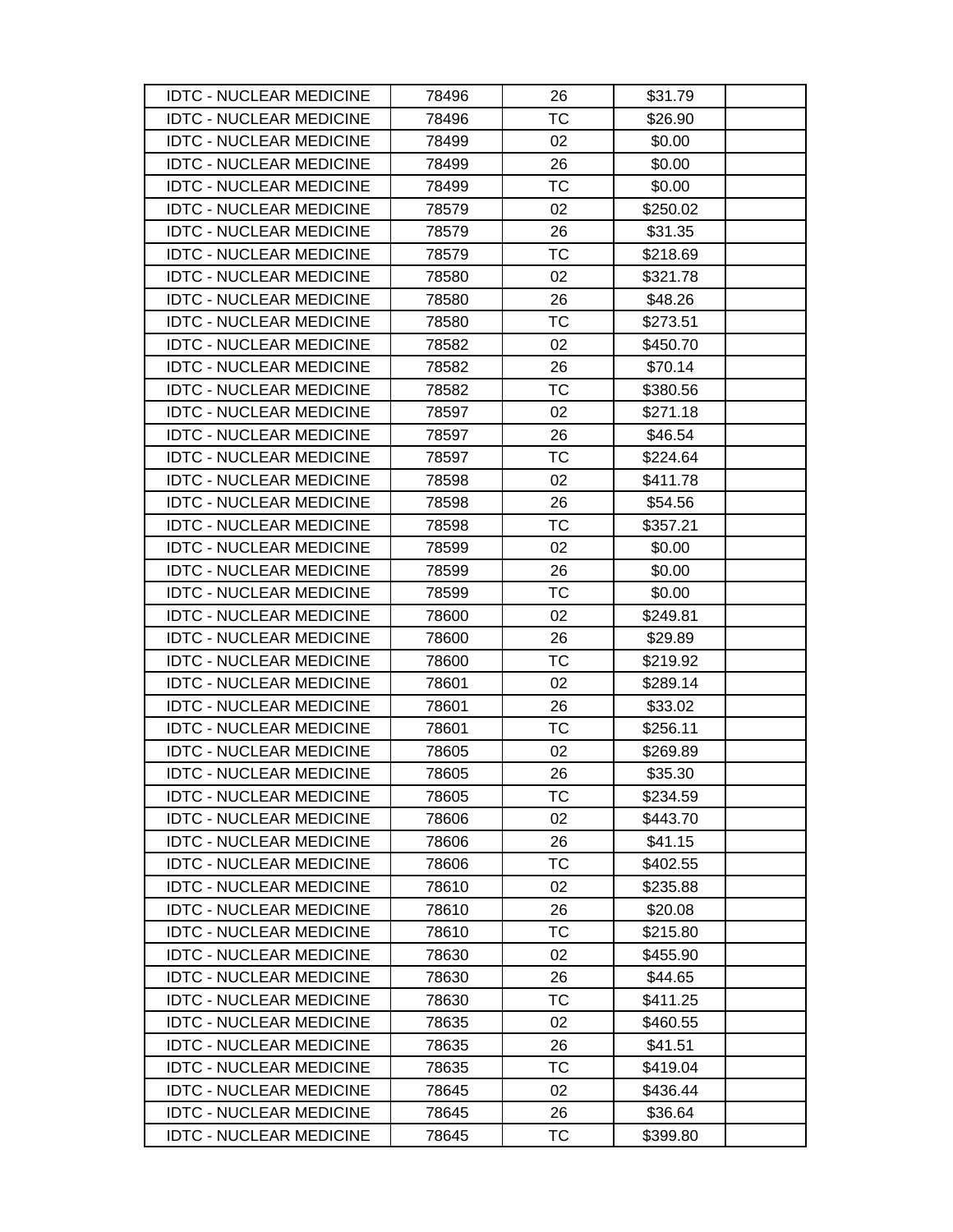| <b>IDTC - NUCLEAR MEDICINE</b> | 78650 | 02        | \$445.56 |
|--------------------------------|-------|-----------|----------|
| <b>IDTC - NUCLEAR MEDICINE</b> | 78650 | 26        | \$39.35  |
| <b>IDTC - NUCLEAR MEDICINE</b> | 78650 | <b>TC</b> | \$406.21 |
| <b>IDTC - NUCLEAR MEDICINE</b> | 78660 | 02        | \$241.95 |
| <b>IDTC - NUCLEAR MEDICINE</b> | 78660 | 26        | \$34.84  |
| <b>IDTC - NUCLEAR MEDICINE</b> | 78660 | ТC        | \$207.10 |
| <b>IDTC - NUCLEAR MEDICINE</b> | 78699 | 02        | \$0.00   |
| <b>IDTC - NUCLEAR MEDICINE</b> | 78699 | 26        | \$0.00   |
| <b>IDTC - NUCLEAR MEDICINE</b> | 78699 | <b>TC</b> | \$0.00   |
| <b>IDTC - NUCLEAR MEDICINE</b> | 78700 | 02        | \$230.70 |
| <b>IDTC - NUCLEAR MEDICINE</b> | 78700 | 26        | \$29.09  |
| <b>IDTC - NUCLEAR MEDICINE</b> | 78700 | TC        | \$201.60 |
| <b>IDTC - NUCLEAR MEDICINE</b> | 78701 | 02        | \$284.25 |
| <b>IDTC - NUCLEAR MEDICINE</b> | 78701 | 26        | \$30.89  |
| <b>IDTC - NUCLEAR MEDICINE</b> | 78701 | TC        | \$253.36 |
| <b>IDTC - NUCLEAR MEDICINE</b> | 78707 | 02        | \$313.19 |
| <b>IDTC - NUCLEAR MEDICINE</b> | 78707 | 26        | \$61.66  |
| <b>IDTC - NUCLEAR MEDICINE</b> | 78707 | <b>TC</b> | \$251.54 |
| <b>IDTC - NUCLEAR MEDICINE</b> | 78725 | 02        | \$143.74 |
| <b>IDTC - NUCLEAR MEDICINE</b> | 78725 | 26        | \$24.12  |
| <b>IDTC - NUCLEAR MEDICINE</b> | 78725 | <b>TC</b> | \$119.62 |
| <b>IDTC - NUCLEAR MEDICINE</b> | 78730 | 02        | \$94.54  |
| <b>IDTC - NUCLEAR MEDICINE</b> | 78730 | 26        | \$9.48   |
| <b>IDTC - NUCLEAR MEDICINE</b> | 78730 | <b>TC</b> | \$85.06  |
| <b>IDTC - NUCLEAR MEDICINE</b> | 78740 | 02        | \$294.25 |
| <b>IDTC - NUCLEAR MEDICINE</b> | 78740 | 26        | \$35.85  |
| <b>IDTC - NUCLEAR MEDICINE</b> | 78740 | TC        | \$258.40 |
| <b>IDTC - NUCLEAR MEDICINE</b> | 78761 | 02        | \$287.45 |
| <b>IDTC - NUCLEAR MEDICINE</b> | 78761 | 26        | \$47.38  |
| <b>IDTC - NUCLEAR MEDICINE</b> | 78761 | TC        | \$240.08 |
| <b>IDTC - NUCLEAR MEDICINE</b> | 78799 | 02        | \$0.00   |
| <b>IDTC - NUCLEAR MEDICINE</b> | 78799 | 26        | \$0.00   |
| <b>IDTC - NUCLEAR MEDICINE</b> | 78799 | <b>TC</b> | \$0.00   |
| <b>IDTC - NUCLEAR MEDICINE</b> | 78800 | 02        | \$260.21 |
| <b>IDTC - NUCLEAR MEDICINE</b> | 78800 | 26        | \$45.32  |
| <b>IDTC - NUCLEAR MEDICINE</b> | 78800 | <b>TC</b> | \$214.89 |
| <b>IDTC - NUCLEAR MEDICINE</b> | 78801 | 02        | \$354.32 |
| <b>IDTC - NUCLEAR MEDICINE</b> | 78801 | 26        | \$53.78  |
| <b>IDTC - NUCLEAR MEDICINE</b> | 78801 | TC        | \$300.54 |
| <b>IDTC - NUCLEAR MEDICINE</b> | 78802 | 02        | \$435.59 |
| <b>IDTC - NUCLEAR MEDICINE</b> | 78802 | 26        | \$55.01  |
| <b>IDTC - NUCLEAR MEDICINE</b> | 78802 | <b>TC</b> | \$380.56 |
| <b>IDTC - NUCLEAR MEDICINE</b> | 78803 | 02        | \$459.51 |
| <b>IDTC - NUCLEAR MEDICINE</b> | 78803 | 26        | \$68.41  |
| <b>IDTC - NUCLEAR MEDICINE</b> | 78803 | <b>TC</b> | \$391.10 |
| <b>IDTC - NUCLEAR MEDICINE</b> | 78804 | 02        | \$761.45 |
| <b>IDTC - NUCLEAR MEDICINE</b> | 78804 | 26        | \$68.42  |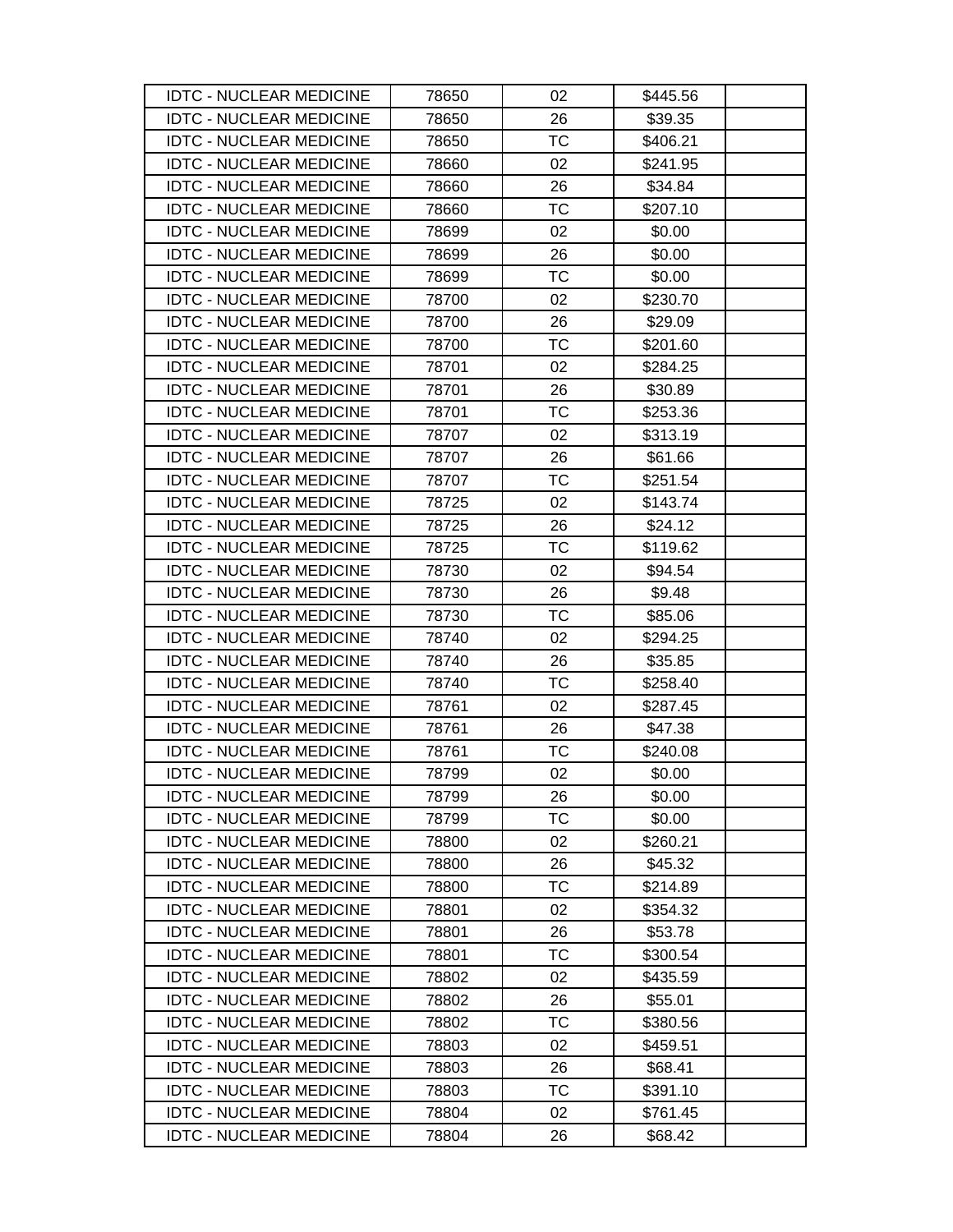| <b>IDTC - NUCLEAR MEDICINE</b> | 78804 | ТC        | \$693.01   |
|--------------------------------|-------|-----------|------------|
| <b>IDTC - NUCLEAR MEDICINE</b> | 78999 | 02        | \$0.00     |
| <b>IDTC - NUCLEAR MEDICINE</b> | 78999 | 26        | \$0.00     |
| <b>IDTC - NUCLEAR MEDICINE</b> | 78999 | <b>TC</b> | \$0.00     |
| <b>IDTC - NUCLEAR MEDICINE</b> | 79005 | 02        | \$180.24   |
| <b>IDTC - NUCLEAR MEDICINE</b> | 79005 | 26        | \$115.45   |
| <b>IDTC - NUCLEAR MEDICINE</b> | 79005 | <b>TC</b> | \$64.79    |
| <b>IDTC - NUCLEAR MEDICINE</b> | 79101 | 02        | \$188.45   |
| <b>IDTC - NUCLEAR MEDICINE</b> | 79101 | 26        | \$125.84   |
| <b>IDTC - NUCLEAR MEDICINE</b> | 79101 | <b>TC</b> | \$62.62    |
| <b>IDTC - NUCLEAR MEDICINE</b> | 79200 | 02        | \$182.86   |
| <b>IDTC - NUCLEAR MEDICINE</b> | 79200 | 26        | \$111.20   |
| <b>IDTC - NUCLEAR MEDICINE</b> | 79200 | <b>TC</b> | \$71.65    |
| <b>IDTC - NUCLEAR MEDICINE</b> | 79300 | 02        | \$303.24   |
| <b>IDTC - NUCLEAR MEDICINE</b> | 79300 | 26        | \$106.02   |
| <b>IDTC - NUCLEAR MEDICINE</b> | 79300 | ТC        | \$181.95   |
| <b>IDTC - NUCLEAR MEDICINE</b> | 79403 | 02        | \$252.71   |
| <b>IDTC - NUCLEAR MEDICINE</b> | 79403 | 26        | \$144.54   |
| <b>IDTC - NUCLEAR MEDICINE</b> | 79403 | TC        | \$108.16   |
| <b>IDTC - NUCLEAR MEDICINE</b> | 79440 | 02        | \$194.25   |
| <b>IDTC - NUCLEAR MEDICINE</b> | 79440 | 26        | \$127.96   |
| <b>IDTC - NUCLEAR MEDICINE</b> | 79440 | TC        | \$66.29    |
| <b>IDTC - NUCLEAR MEDICINE</b> | 79999 | 02        | \$0.00     |
| <b>IDTC - NUCLEAR MEDICINE</b> | 79999 | 26        | \$0.00     |
| <b>IDTC - NUCLEAR MEDICINE</b> | 79999 | <b>TC</b> | \$0.00     |
| <b>IDTC - PET SCAN</b>         | 78429 | 02        | \$0.00     |
| <b>IDTC - PET SCAN</b>         | 78429 | 26        | \$108.51   |
| <b>IDTC - PET SCAN</b>         | 78429 | TC        | \$0.00     |
| <b>IDTC - PET SCAN</b>         | 78430 | 02        | \$0.00     |
| <b>IDTC - PET SCAN</b>         | 78430 | 26        | \$103.12   |
| <b>IDTC - PET SCAN</b>         | 78430 | <b>TC</b> | \$0.00     |
| <b>IDTC - PET SCAN</b>         | 78431 | 02        | \$0.00     |
| <b>IDTC - PET SCAN</b>         | 78431 | 26        | \$120.50   |
| <b>IDTC - PET SCAN</b>         | 78431 | TC        | \$0.00     |
| <b>IDTC - PET SCAN</b>         | 78432 | 02        | \$0.00     |
| <b>IDTC - PET SCAN</b>         | 78432 | 26        | \$128.09   |
| <b>IDTC - PET SCAN</b>         | 78432 | ТC        | \$0.00     |
| <b>IDTC - PET SCAN</b>         | 78433 | 02        | \$0.00     |
| <b>IDTC - PET SCAN</b>         | 78433 | 26        | \$140.12   |
| <b>IDTC - PET SCAN</b>         | 78433 | <b>TC</b> | \$0.00     |
| <b>IDTC - PET SCAN</b>         | 78434 | 02        | \$0.00     |
| <b>IDTC - PET SCAN</b>         | 78434 | 26        | \$40.22    |
| <b>IDTC - PET SCAN</b>         | 78434 | TC        | \$0.00     |
| <b>IDTC - PET SCAN</b>         | 78459 | 02        | \$1,546.75 |
| <b>IDTC - PET SCAN</b>         | 78459 | 26        | \$92.62    |
| <b>IDTC - PET SCAN</b>         | 78459 | TC        | \$1,454.11 |
| <b>IDTC - PET SCAN</b>         | 78491 | 02        | \$1,218.29 |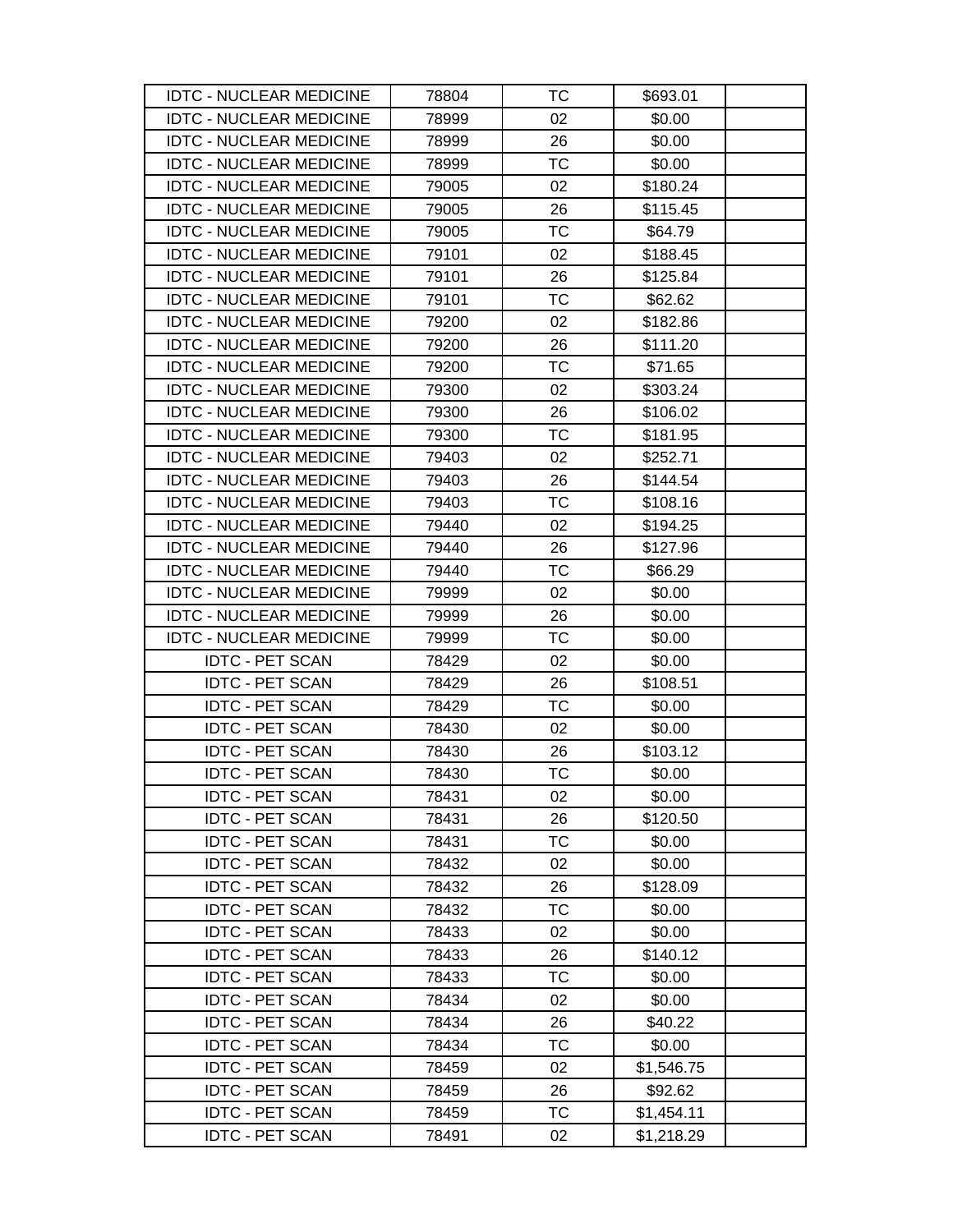| <b>IDTC - PET SCAN</b>               | 78491 | 26        | \$93.55    |  |
|--------------------------------------|-------|-----------|------------|--|
| <b>IDTC - PET SCAN</b>               | 78491 | <b>TC</b> | \$1,108.19 |  |
| <b>IDTC - PET SCAN</b>               | 78492 | 02        | \$1,804.14 |  |
| <b>IDTC - PET SCAN</b>               | 78492 | 26        | \$117.35   |  |
| <b>IDTC - PET SCAN</b>               | 78492 | <b>TC</b> | \$1,686.80 |  |
| <b>IDTC - PET SCAN</b>               | 78608 | 02        | \$1,781.12 |  |
| <b>IDTC - PET SCAN</b>               | 78608 | 26        | \$94.34    |  |
| <b>IDTC - PET SCAN</b>               | 78608 | <b>TC</b> | \$1,686.80 |  |
| <b>IDTC - PET SCAN</b>               | 78609 | 02        | \$97.01    |  |
| <b>IDTC - PET SCAN</b>               | 78609 | 26        | \$97.01    |  |
| <b>IDTC - PET SCAN</b>               | 78609 | <b>TC</b> | \$101.85   |  |
| <b>IDTC - PET SCAN</b>               | 78811 | 02        | \$1,555.61 |  |
| <b>IDTC - PET SCAN</b>               | 78811 | 26        | \$101.50   |  |
| <b>IDTC - PET SCAN</b>               | 78811 | <b>TC</b> | \$1,454.11 |  |
| <b>IDTC - PET SCAN</b>               | 78812 | 02        | \$1,810.24 |  |
| <b>IDTC - PET SCAN</b>               | 78812 | 26        | \$123.44   |  |
| <b>IDTC - PET SCAN</b>               | 78812 | ТC        | \$1,686.80 |  |
| <b>IDTC - PET SCAN</b>               | 78813 | 02        | \$1,815.54 |  |
| <b>IDTC - PET SCAN</b>               | 78813 | 26        | \$128.75   |  |
| <b>IDTC - PET SCAN</b>               | 78813 | ТC        | \$1,686.80 |  |
| <b>IDTC - PET SCAN</b>               | 78814 | 02        | \$1,830.21 |  |
| <b>IDTC - PET SCAN</b>               | 78814 | 26        | \$143.41   |  |
| <b>IDTC - PET SCAN</b>               | 78814 | <b>TC</b> | \$1,686.80 |  |
| <b>IDTC - PET SCAN</b>               | 78815 | 02        | \$1,844.19 |  |
| <b>IDTC - PET SCAN</b>               | 78815 | 26        | \$157.39   |  |
| <b>IDTC - PET SCAN</b>               | 78815 | ТC        | \$1,686.80 |  |
| <b>IDTC - PET SCAN</b>               | 78816 | 02        | \$1,845.96 |  |
| <b>IDTC - PET SCAN</b>               | 78816 | 26        | \$159.16   |  |
| <b>IDTC - PET SCAN</b>               | 78816 | ТC        | \$1,686.80 |  |
| <b>DTC - SPECIALIZED DX SERVICE</b>  | 70371 | 02        | \$117.20   |  |
| <b>DTC - SPECIALIZED DX SERVICE</b>  | 70371 | 26        | \$55.04    |  |
| <b>IDTC - SPECIALIZED DX SERVICE</b> | 70371 | ТC        | \$62.16    |  |
| <b>DTC - SPECIALIZED DX SERVICE</b>  | 74230 | 02        | \$166.16   |  |
| <b>IDTC - SPECIALIZED DX SERVICE</b> | 74230 | 26        | \$35.30    |  |
| <b>IDTC - SPECIALIZED DX SERVICE</b> | 74230 | ТC        | \$130.86   |  |
| <b>IDTC - SPECIALIZED DX SERVICE</b> | 74235 | 02        | \$213.31   |  |
| <b>IDTC - SPECIALIZED DX SERVICE</b> | 74235 | 26        | \$81.48    |  |
| <b>IDTC - SPECIALIZED DX SERVICE</b> | 74235 | ТC        | \$149.45   |  |
| <b>IDTC - SPECIALIZED DX SERVICE</b> | 74283 | 02        | \$272.62   |  |
| <b>DTC - SPECIALIZED DX SERVICE</b>  | 74283 | 26        | \$136.71   |  |
| <b>IDTC - SPECIALIZED DX SERVICE</b> | 74283 | ТC        | \$135.91   |  |
| <b>IDTC - SPECIALIZED DX SERVICE</b> | 74363 | 02        | \$373.45   |  |
| <b>DTC - SPECIALIZED DX SERVICE</b>  | 74363 | 26        | \$56.70    |  |
| <b>IDTC - SPECIALIZED DX SERVICE</b> | 74363 | <b>TC</b> | \$311.12   |  |
| <b>DTC - SPECIALIZED DX SERVICE</b>  | 75809 | 02        | \$128.66   |  |
| <b>IDTC - SPECIALIZED DX SERVICE</b> | 75809 | 26        | \$31.69    |  |
| <b>IDTC - SPECIALIZED DX SERVICE</b> | 75809 | ТC        | \$96.98    |  |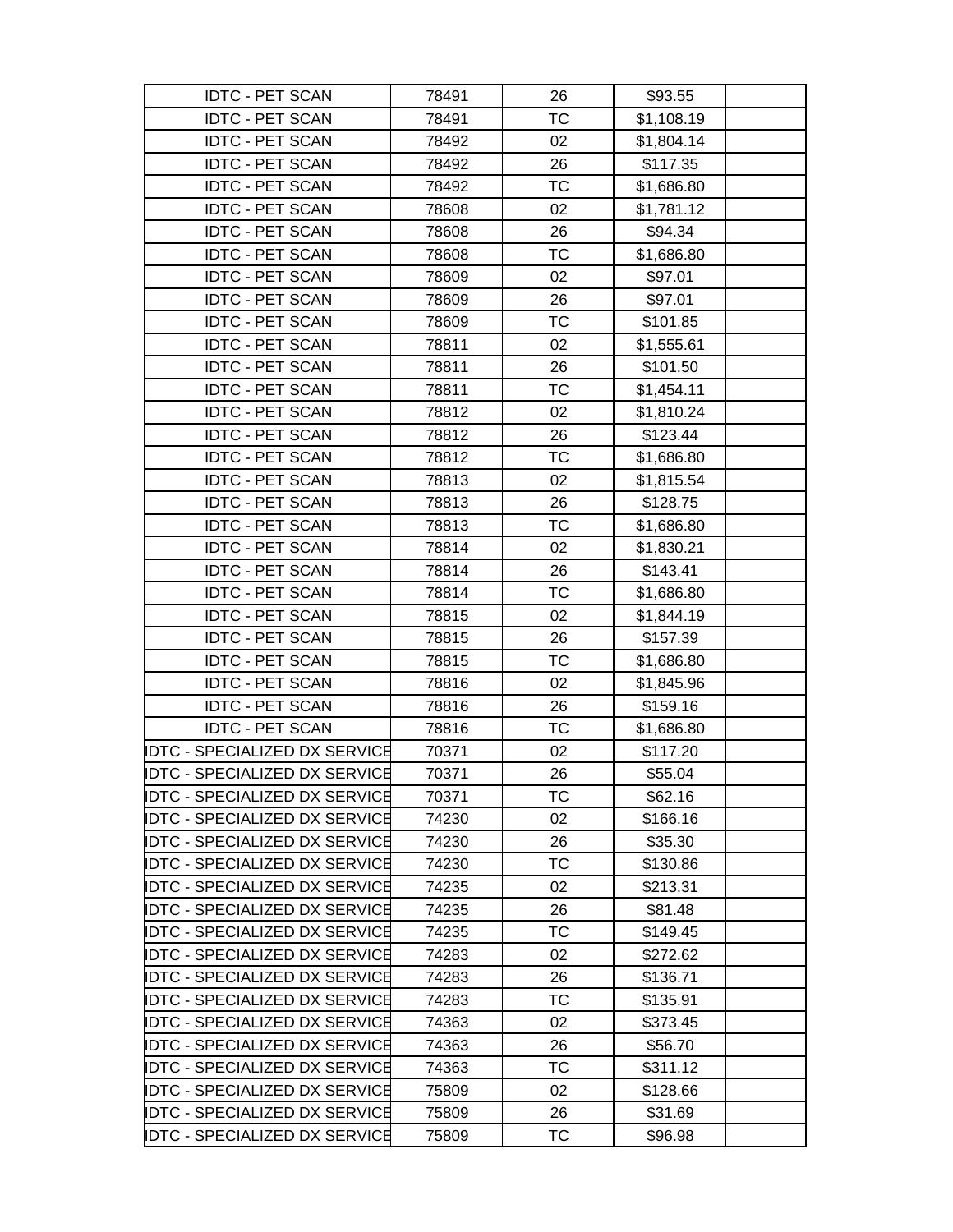| <b>IDTC - SPECIALIZED DX SERVICE</b> | 75893 | 02        | \$154.71 |  |
|--------------------------------------|-------|-----------|----------|--|
| <b>IDTC - SPECIALIZED DX SERVICE</b> | 75893 | 26        | \$35.75  |  |
| DTC - SPECIALIZED DX SERVICE         | 75893 | <b>TC</b> | \$118.96 |  |
| <b>IDTC - SPECIALIZED DX SERVICE</b> | 75901 | 02        | \$229.88 |  |
| IDTC - SPECIALIZED DX SERVICE        | 75901 | 26        | \$31.21  |  |
| <b>IDTC - SPECIALIZED DX SERVICE</b> | 75901 | ТC        | \$198.66 |  |
| <b>IDTC - SPECIALIZED DX SERVICE</b> | 75970 | 02        | \$652.22 |  |
| DTC - SPECIALIZED DX SERVICE         | 75970 | 26        | \$53.09  |  |
| <b>IDTC - SPECIALIZED DX SERVICE</b> | 75970 | <b>TC</b> | \$593.94 |  |
| <b>IDTC - SPECIALIZED DX SERVICE</b> | 76000 | 02        | \$62.20  |  |
| <b>IDTC - SPECIALIZED DX SERVICE</b> | 76000 | 26        | \$11.95  |  |
| <b>IDTC - SPECIALIZED DX SERVICE</b> | 76000 | ТC        | \$50.25  |  |
| <b>DTC - SPECIALIZED DX SERVICE</b>  | 77002 | 02        | \$121.60 |  |
| <b>IDTC - SPECIALIZED DX SERVICE</b> | 77002 | 26        | \$37.45  |  |
| <b>IDTC - SPECIALIZED DX SERVICE</b> | 77002 | TC        | \$84.15  |  |
| <b>IDTC - SPECIALIZED DX SERVICE</b> | 78110 | 02        | \$134.89 |  |
| <b>IDTC - SPECIALIZED DX SERVICE</b> | 78110 | 26        | \$12.98  |  |
| IDTC - SPECIALIZED DX SERVICE        | 78110 | <b>TC</b> | \$121.91 |  |
| IDTC - SPECIALIZED DX SERVICE        | 78111 | 02        | \$128.45 |  |
| <b>DTC - SPECIALIZED DX SERVICE</b>  | 78111 | 26        | \$14.32  |  |
| <b>IDTC - SPECIALIZED DX SERVICE</b> | 78111 | TC        | \$114.12 |  |
| DTC - SPECIALIZED DX SERVICE         | 78708 | 02        | \$237.12 |  |
| <b>IDTC - SPECIALIZED DX SERVICE</b> | 78708 | 26        | \$78.25  |  |
| IDTC - SPECIALIZED DX SERVICE        | 78708 | ТC        | \$158.88 |  |
| <b>IDTC - SPECIALIZED DX SERVICE</b> | 78709 | 02        | \$490.56 |  |
| <b>IDTC - SPECIALIZED DX SERVICE</b> | 78709 | 26        | \$90.30  |  |
| <b>IDTC - SPECIALIZED DX SERVICE</b> | 78709 | <b>TC</b> | \$400.26 |  |
| IDTC - SPECIALIZED DX SERVICE        | 93268 | 02        | \$264.65 |  |
| IDTC - SPECIALIZED DX SERVICE        | 93271 | 02        | \$219.26 |  |
| <b>IDTC - SPECIALIZED DX SERVICE</b> | 93272 | 02        | \$33.15  |  |
| <b>IDTC - SURGICAL CODES</b>         | 10005 | 02        | \$168.19 |  |
| <b>IDTC - SURGICAL CODES</b>         | 10006 | 02        | \$80.95  |  |
| <b>IDTC - SURGICAL CODES</b>         | 10007 | 02        | \$374.56 |  |
| <b>IDTC - SURGICAL CODES</b>         | 10008 | 02        | \$211.49 |  |
| <b>IDTC - SURGICAL CODES</b>         | 10009 | 02        | \$610.16 |  |
| <b>IDTC - SURGICAL CODES</b>         | 10010 | 02        | \$368.58 |  |
| <b>IDTC - SURGICAL CODES</b>         | 10011 | 02        | \$0.00   |  |
| <b>IDTC - SURGICAL CODES</b>         | 10012 | 02        | \$0.00   |  |
| <b>IDTC - SURGICAL CODES</b>         | 10030 | 02        | \$925.41 |  |
| <b>IDTC - SURGICAL CODES</b>         | 10035 | 02        | \$704.48 |  |
| <b>IDTC - SURGICAL CODES</b>         | 10036 | 02        | \$606.96 |  |
| <b>IDTC - SURGICAL CODES</b>         | 19000 | 02        | \$149.40 |  |
| <b>IDTC - SURGICAL CODES</b>         | 19001 | 02        | \$36.52  |  |
| <b>IDTC - SURGICAL CODES</b>         | 19030 | 02        | \$217.99 |  |
| <b>IDTC - SURGICAL CODES</b>         | 19081 | 02        | \$908.68 |  |
| <b>IDTC - SURGICAL CODES</b>         | 19082 | 02        | \$747.18 |  |
| <b>IDTC - SURGICAL CODES</b>         | 19083 | 02        | \$880.84 |  |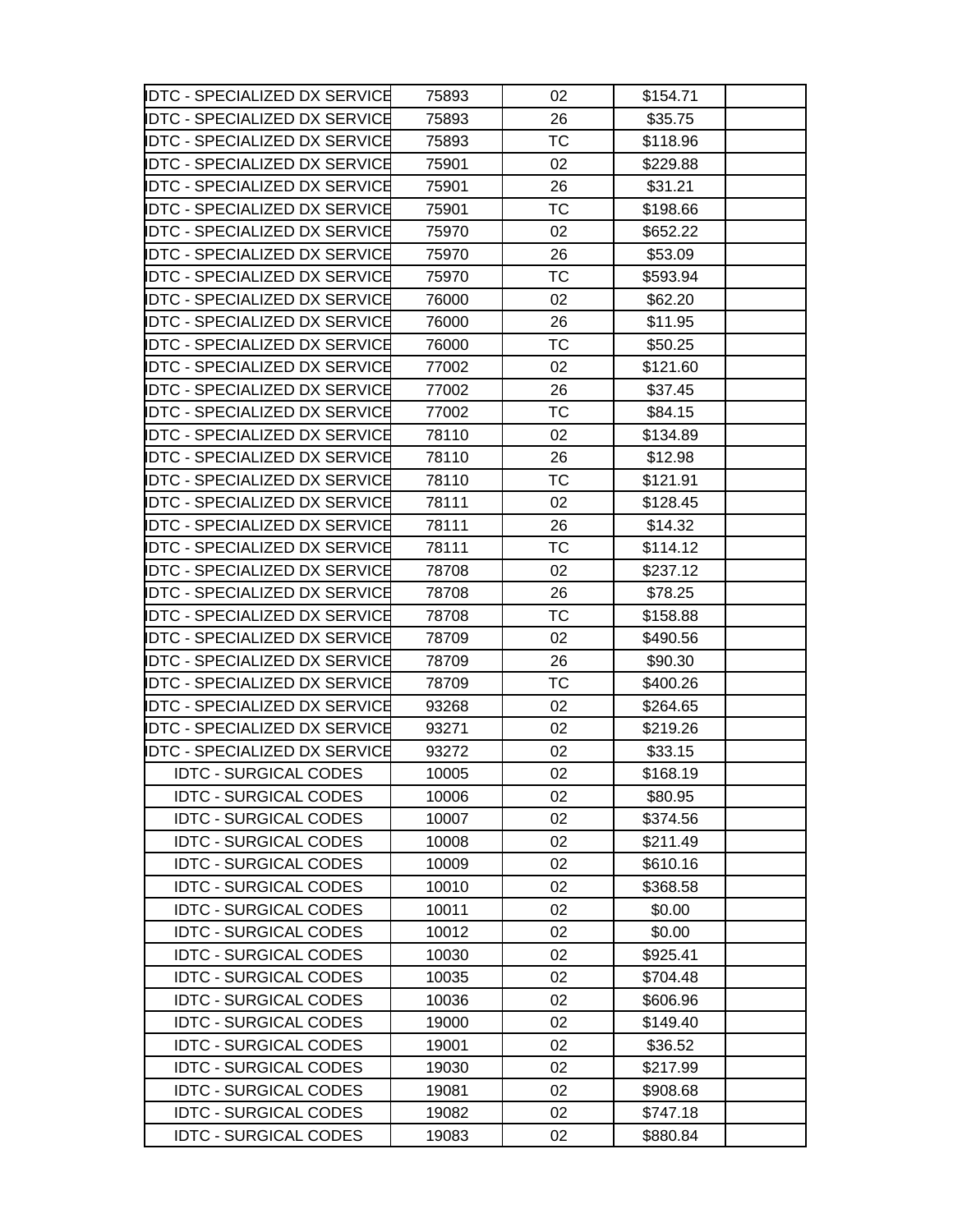| <b>IDTC - SURGICAL CODES</b> | 19084 | 02 | \$717.42   |
|------------------------------|-------|----|------------|
| <b>IDTC - SURGICAL CODES</b> | 19085 | 02 | \$1,334.31 |
| <b>IDTC - SURGICAL CODES</b> | 19086 | 02 | \$1,064.22 |
| <b>IDTC - SURGICAL CODES</b> | 19100 | 02 | \$204.40   |
| <b>IDTC - SURGICAL CODES</b> | 19105 | 02 | \$3,058.76 |
| <b>IDTC - SURGICAL CODES</b> | 19281 | 02 | \$316.42   |
| <b>IDTC - SURGICAL CODES</b> | 19282 | 02 | \$218.68   |
| <b>IDTC - SURGICAL CODES</b> | 19283 | 02 | \$357.72   |
| <b>IDTC - SURGICAL CODES</b> | 19284 | 02 | \$268.21   |
| <b>IDTC - SURGICAL CODES</b> | 19285 | 02 | \$675.94   |
| <b>IDTC - SURGICAL CODES</b> | 19286 | 02 | \$587.99   |
| <b>IDTC - SURGICAL CODES</b> | 19287 | 02 | \$1,129.98 |
| <b>IDTC - SURGICAL CODES</b> | 19288 | 02 | \$907.02   |
| <b>IDTC - SURGICAL CODES</b> | 20206 | 02 | \$308.32   |
| <b>IDTC - SURGICAL CODES</b> | 20220 | 02 | \$220.91   |
| <b>IDTC - SURGICAL CODES</b> | 20225 | 02 | \$682.85   |
| <b>IDTC - SURGICAL CODES</b> | 20501 | 02 | \$155.04   |
| <b>IDTC - SURGICAL CODES</b> | 20605 | 02 | \$67.50    |
| <b>IDTC - SURGICAL CODES</b> | 20606 | 02 | \$107.45   |
| <b>IDTC - SURGICAL CODES</b> | 20610 | 02 | \$81.99    |
| <b>IDTC - SURGICAL CODES</b> | 20611 | 02 | \$122.88   |
| <b>IDTC - SURGICAL CODES</b> | 23350 | 02 | \$171.50   |
| <b>IDTC - SURGICAL CODES</b> | 24220 | 02 | \$209.62   |
| <b>IDTC - SURGICAL CODES</b> | 25246 | 02 | \$213.49   |
| <b>IDTC - SURGICAL CODES</b> | 27093 | 02 | \$247.06   |
| <b>IDTC - SURGICAL CODES</b> | 27095 | 02 | \$321.68   |
| <b>IDTC - SURGICAL CODES</b> | 27096 | 02 | \$209.59   |
| <b>IDTC - SURGICAL CODES</b> | 27369 | 02 | \$187.86   |
| <b>IDTC - SURGICAL CODES</b> | 27648 | 02 | \$219.11   |
| <b>IDTC - SURGICAL CODES</b> | 36005 | 02 | \$423.15   |
| <b>IDTC - SURGICAL CODES</b> | 36140 | 02 | \$559.06   |
| <b>IDTC - SURGICAL CODES</b> | 37252 | 02 | \$1,800.10 |
| <b>IDTC - SURGICAL CODES</b> | 37253 | 02 | \$278.85   |
| <b>IDTC - SURGICAL CODES</b> | 38220 | 02 | \$222.41   |
| <b>IDTC - SURGICAL CODES</b> | 38221 | 02 | \$220.16   |
| <b>IDTC - SURGICAL CODES</b> | 38222 | 02 | \$222.06   |
| <b>IDTC - SURGICAL CODES</b> | 38500 | 02 | \$459.79   |
| <b>IDTC - SURGICAL CODES</b> | 38505 | 02 | \$166.99   |
| <b>IDTC - SURGICAL CODES</b> | 42400 | 02 | \$140.56   |
| <b>IDTC - SURGICAL CODES</b> | 47000 | 02 | \$401.88   |
| <b>IDTC - SURGICAL CODES</b> | 47001 | 02 | \$151.82   |
| <b>IDTC - SURGICAL CODES</b> | 48102 | 02 | \$704.25   |
| <b>IDTC - SURGICAL CODES</b> | 49083 | 02 | \$386.96   |
| <b>IDTC - SURGICAL CODES</b> | 49084 | 02 | \$156.58   |
| <b>IDTC - SURGICAL CODES</b> | 49180 | 02 | \$215.84   |
| <b>IDTC - SURGICAL CODES</b> | 49185 | 02 | \$1,277.45 |
| <b>IDTC - SURGICAL CODES</b> | 49406 | 02 | \$1,057.58 |